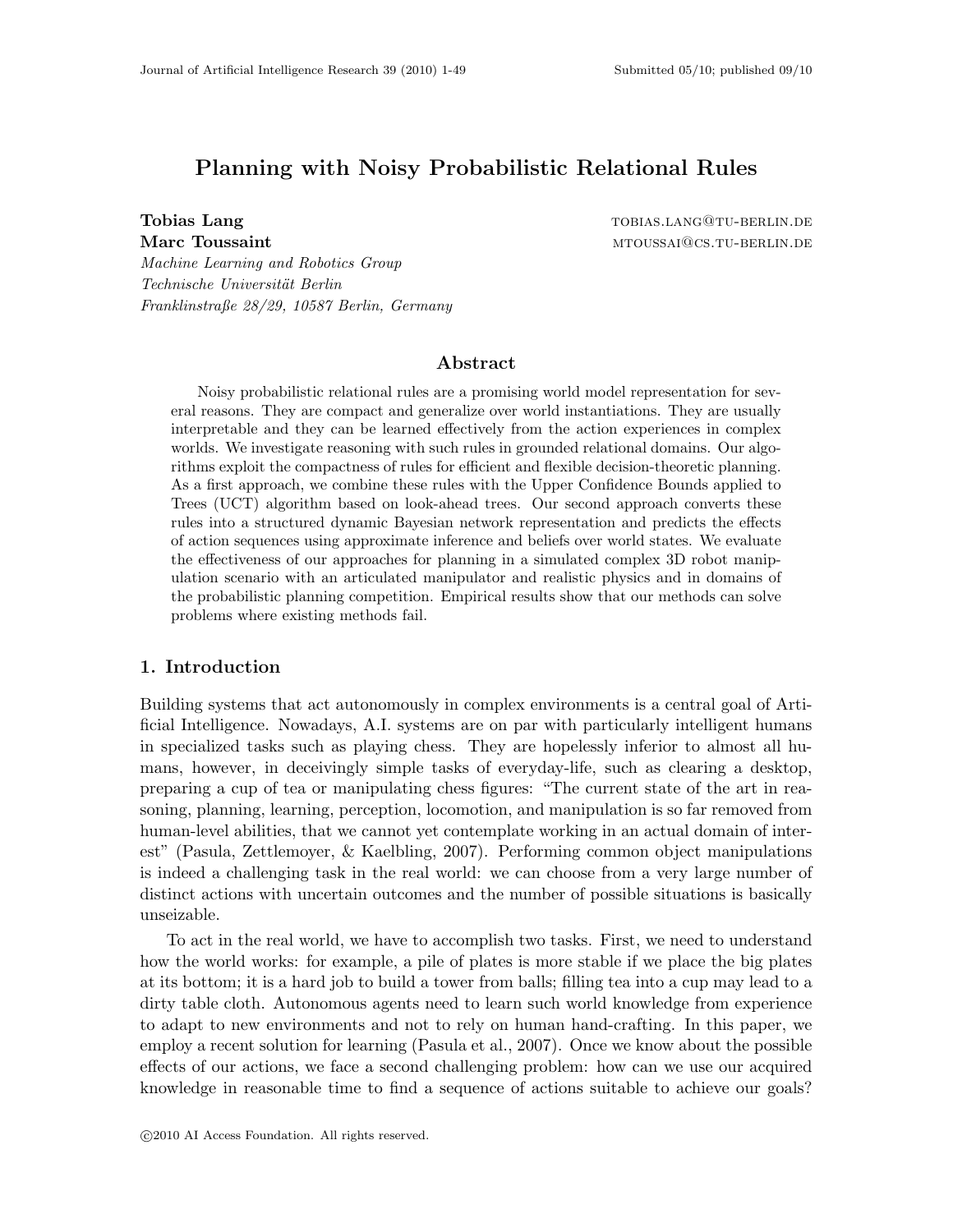This paper investigates novel algorithms to tackle this second task, namely planning. We pursue a model-based approach for planning in complex domains. In contrast to modelfree approaches which compute policies directly from experience with respect to fixed goals (also called habit-based decision making), we follow a purposive decision-making approach (Botvinick & An, 2009) and use learned models to plan for the goal and current state at hand. In particular, we simulate the probabilistic effects of action sequences. This approach has interesting parallels in recent neurobiology and cognitive science results suggesting that the behavior of intelligent mammals is driven by internal simulation or emulation: it has been found that motor structures in the cortex are activated during planning, while the execution of motor commands is suppressed (Hesslow, 2002; Grush, 2004).

Probabilistic relational world model representations have received significant attention over the last years. They enable to generalize over object identities to unencountered situations and objects of similar types and to account for indeterministic action effects and noise. We will review several such approaches together with other related work in Section [2.](#page-2-0) Noisy indeterministic deictic (NID) rules (Pasula et al., 2007) capture the world dynamics in an elegant compact way. They are particularly appealing as they can be learned effectively from experience. The existing approach for planning with these rules relies on growing full look-ahead trees in the grounded domain. Due to the very large action space and the stochasticity of the world, the computational burden to plan just a single action with this method in a given situation can be overwhelmingly large. This paper proposes two novel ways for reasoning efficiently in the grounded domain using learned NID rules, enabling fast planning in complex environments with varying goals. First, we apply the existing Upper Confidence bounds applied to Trees (UCT) algorithm (Kocsis & Szepesvari, 2006) with NID rules. In contrast to full-grown look-ahead trees, UCT samples actions selectively, thereby cutting suboptimal parts of the tree early. Second, we introduce the Probabilistic Relational Action-sampling in DBNs planning Algorithm (PRADA) which uses probabilistic inference to cope with uncertain action outcomes. Instead of growing look-ahead trees with sampled successor states like the previous approaches, PRADA applies approximate inference techniques to propagate the effects of actions. In particular, we make three contributions with PRADA:  $(i)$  Following the idea of framing planning as a probabilistic inference problem (Shachter, 1988; Toussaint, Storkey, & Harmeling, 2010), we convert NID rules into a dynamic Bayesian network (DBN) representation. *(ii)* We derive an approximate inference method to cope with the state complexity of a time-slice of the resulting network. Thereby, we can efficiently predict the effects of action sequences. *(iii)* For planning based on sampling action-sequences, we propose a sampling distribution for plans which takes predicted state distributions into account. We evaluate our planning approaches in a simulated complex 3D robot manipulation environment with realistic physics, with an articulated humanoid manipulating objects of different types (see Fig. [4\)](#page-27-0). This domain contains billions of world states and a large number of potential actions. We learn NID rules from experience in this environment and apply them with our planning approaches in different planning scenarios of increasing difficulty. Furthermore, we provide results of our approaches on the planning domains of the most recent international probabilistic planning competition. For this purpose, we discuss the relation between NID rules and the probabilistic planning domain definition language (PPDDL) used for the specification of these domains.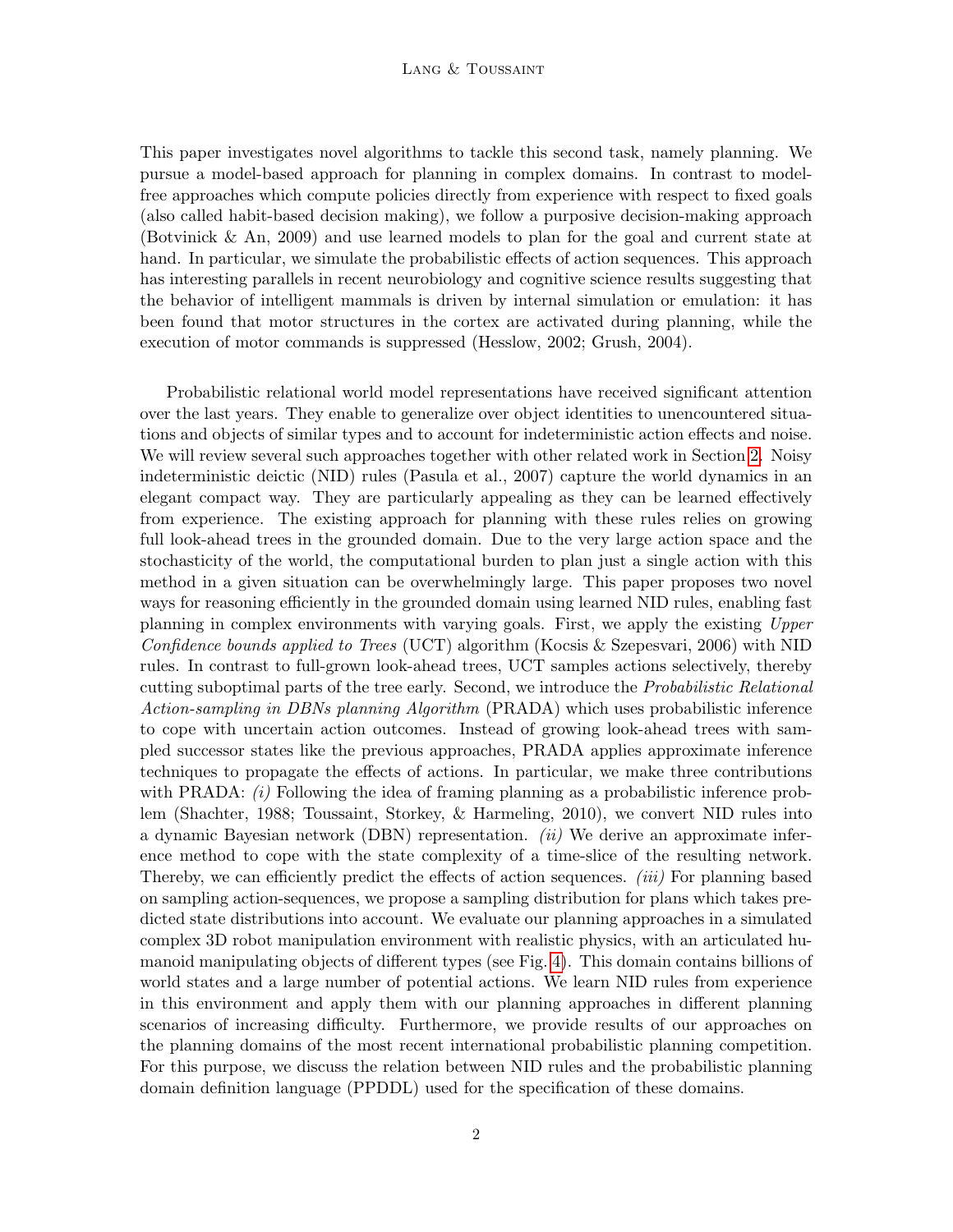We begin this paper by discussing the related work in Section [2](#page-2-0) and reviewing the background of our work, namely stochastic relational representations, NID rules, the formalization of decision-theoretic planning and graphical models in Section [3.](#page-5-0) In Section [4,](#page-11-0) we present two planning algorithms that build look-ahead trees to cope with stochastic actions. In Section [5,](#page-13-0) we introduce PRADA which uses approximate inference for planning. In Section [6,](#page-26-0) we present our empirical evaluation demonstrating the utility of our planning approaches. Finally, we conclude and outline future directions of research.

## <span id="page-2-0"></span>2. Related Work

The problem of decision-making and planning in stochastic relational domains has been approached in different ways. The field of relational reinforcement learning (RRL) (Dˇzeroski, de Raedt, & Driessens, 2001; van Otterlo, 2009) investigates value functions and Q-functions that are defined over all possible ground states and actions of a relational domain. The key idea is to describe important world features in terms of abstract logical formulas enabling generalization over objects and situations. Model-free RRL approaches learn value functions for states and actions directly from experience. Q-function estimators include relational regression trees (Džeroski et al., 2001) and instance-based regression using distance metrics between relational states such as graph kernels (Driessens, Ramon, & Gärtner, 2006). Model-free approaches enable planning for the specific problem type used in the training examples, e.g.  $on(X, Y)$ , and thus may be inappropriate in situations where the goals of the agent change quickly, e.g. from  $on(X, Y)$  to inhand  $(X)$ . In contrast, model-based RRL approaches first learn a relational world model from the state transition experiences and then use this model for planning, for example in the form of relational probability trees for individual state attributes (Croonenborghs, Ramon, Blockeel, & Bruynooghe, 2007) or SVMs using graph kernels (Halbritter & Geibel, 2007). The stochastic relational NID rules of Pasula et al. (2007) are a particularly appealing action model representation, as it has been shown empirically that they can learn the dynamics of complex environments.

Once a probabilistic relational world model is available (either learned or handcrafted), one can pursue decision-theoretic planning in different ways. Within the machine learning community, a popular direction of research formalizes the problem as a relational Markov decision process (RMDP) and develops dynamic programming algorithms to compute solutions, i.e. policies over complete state and action spaces. Many algorithms reason in the *lifted* abstract representation without grounding or referring to particular problem instances. Boutilier, Reiter, and Price (2001) introduce Symbolic Dynamic Programming, the first exact solution technique for RMDPs which uses logical regression to construct minimal logical partitions of the state space required to make all necessary value function distinctions. This approach has not been implemented as it is difficult to keep the firstorder state formulas consistent and of manageable size. Based on these ideas, Kersting, van Otterlo, and de Raedt (2004) propose an exact value iteration algorithm for RMDPs using logic-programming, called ReBel. They employ a restricted language to represent RMDPs so that they can reason efficiently over state formulas. Hölldobler and Skvortsova (2004) present a first-order value iteration algorithm (FOVIA) using a different restricted language. Karabaev and Skvortsova (2005) extend FOVIA by combining first-order reasoning about actions with a heuristic search restricted to those states that are reachable from the initial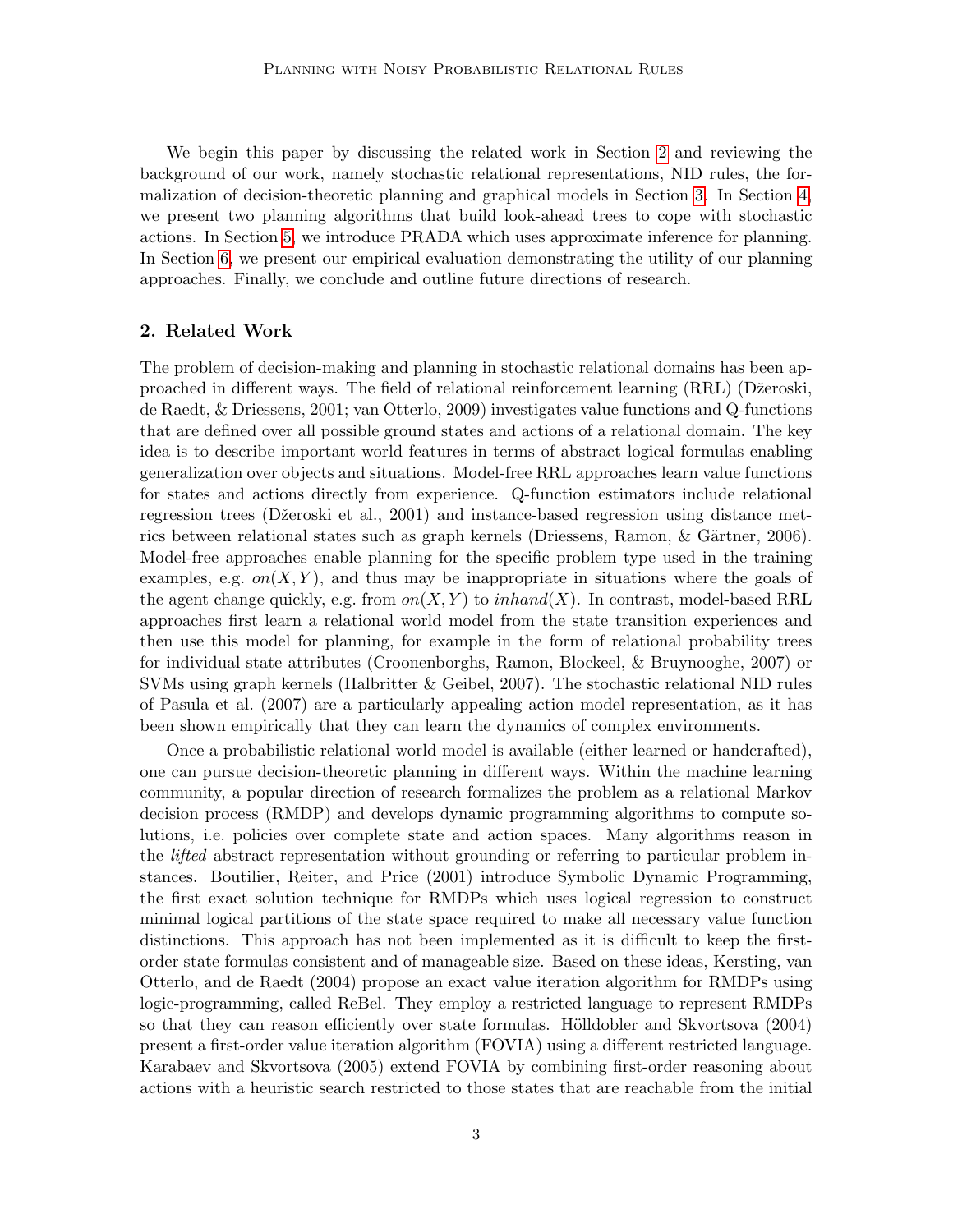state. Wang, Joshi, and Khardon (2008) derive a value iteration algorithm based on using first-order decision diagrams (FODDs) for goal regression. They introduce reduction operators for FODDs to keep the representation small, which may require complex reasoning; an empirical evaluation has not been provided. Joshi, Kersting, and Khardon (2009) apply model checking to reduce FODDs and generalize them to arbitrary quantification.

All these techniques form an interesting research direction as they reason exactly about abstract RMDPs. They employ different methods to ensure exact regression such as theorem proving, logical simplification, or consistency checking. Therefore, principled approximations of these techniques that can discover good policies in more difficult domains are likewise worth investigating. For instance, Gretton and Thiébaux (2004) employ first-order regression to generate a suitable hypothesis language which they then use for policy induction; thereby, their approach avoids formula rewriting and theorem proving, while still requiring model-checking. Sanner and Boutilier (2007, 2009) present a first-order approximate linear programming approach (FOALP). Prior to producing plans, they approximate the value function based on linear combinations of abstract first-order value functions, showing impressive results on solving RMDPs with millions of states. Fern, Yoon, and Givan (2006) consider a variant of approximate policy iteration (API) where they replace the value-function learning step with a learning step in policy space. They make use of a policy-space bias as described by a generic relational knowledge representation and simulate trajectories to improve the learned policy. Kersting and Driessens (2008) describe a non-parametric policy gradient approach which can deal with propositional, continuous and relational domains in a unified way.

Instead of working in the lifted representation, one may reason in the grounded domain. This makes it straightforward to account for two special characteristics of NID rules: the noise outcome and the uniqueness requirement of rules. When grounding an RMDP which specifies rewards only for a set of goal states, one might in principle apply any of the traditional A.I. planning methods used for propositional representations (Weld, 1999; Boutilier, Dean, & Hanks, 1999). Traditionally, planning is often cast as a search problem through a state and action space, restricting oneself to the portion of the state space that is considered to contain goal states and to be reachable from the current state within a limited horizon. Much research within the planning community has focused on deterministic domains and thus can't be applied straightforwardly in stochastic worlds. A common approach for probabilistic planning, however, is to determinize the planning problem and apply deterministic planners (Kuter, Nau, Reisner, & Goldman, 2008). Indeed, FF-Replan (Yoon, Fern, & Givan, 2007) and its extension using hindsight optimization (Yoon, Fern, Givan, & Kambhampati, 2008) have shown impressive performance on many probabilistic planning competition domains. The common variant of FF-Replan considers each probabilistic outcome of an action as a separate deterministic action, ignoring the respective probabilities. It then runs the deterministic Fast-Forward (FF) planner (Hoffmann & Nebel, 2001) on the determinized problem. FF uses a relaxation of the planning problem: it ignores the delete effects of actions and applies clever heuristics to prune the search space. FF-Replan outputs a sequence of actions and expected states. Each time an action execution leads to a state which is not in the plan, FF-Replan has to replan, i.e., recompute a new plan from scratch in the current state. The good performance of FF-Replan in many probabilistic domains has been explained by the structure of these problems (Little  $\&$  Thiébaux, 2007). It has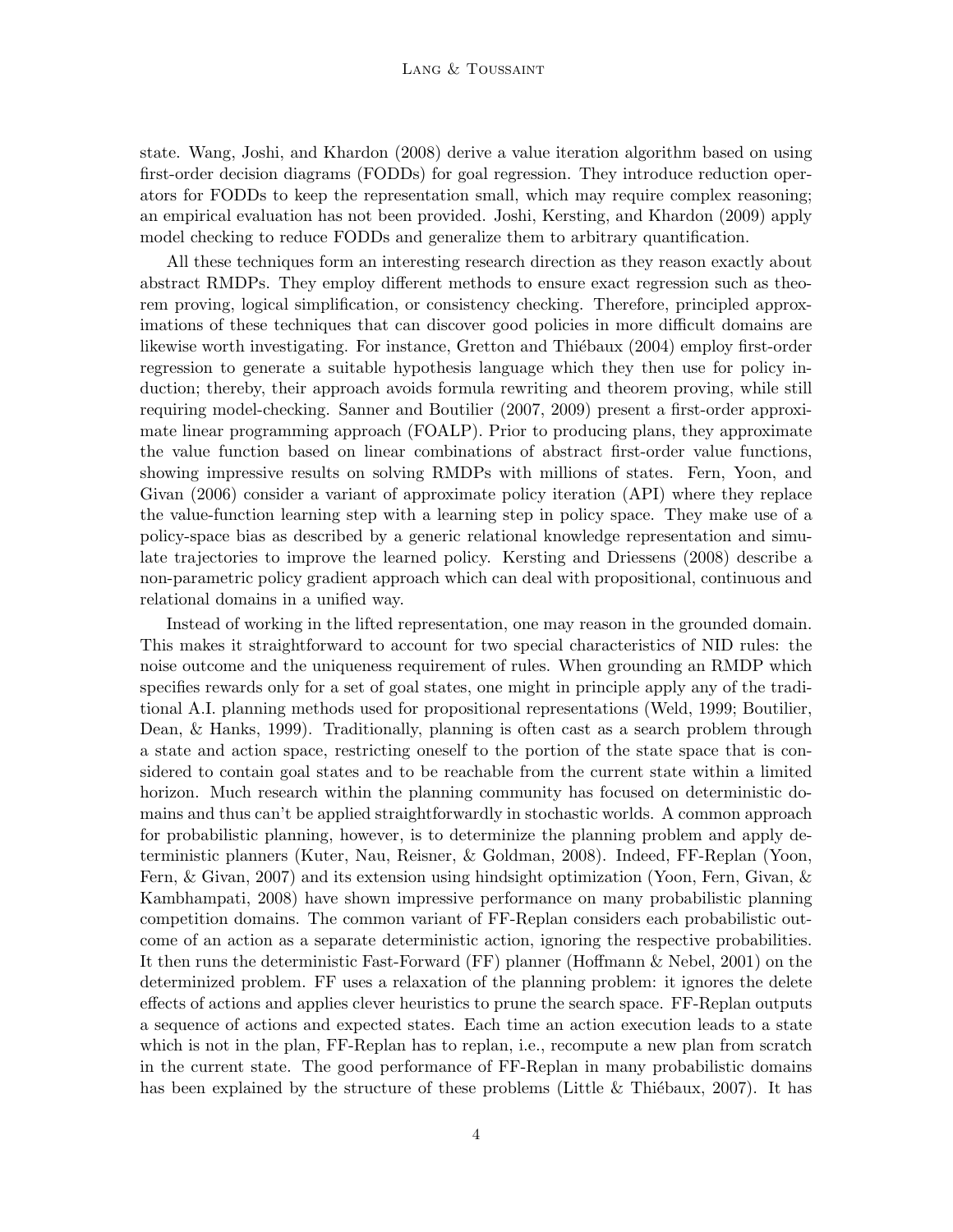been argued that FF-Replan should be less appropriate in domains in which the probability of reaching a dead-end is non-negligible and where the outcome probabilities of actions need to be taken into account to construct a good policy.

Many participants of the most recent probabilistic planning competition (IPPC, 2008) extend FF-Replan to deal with the probabilities of action outcomes (see the competition website for brief descriptions of the algorithms). The winner of the competition, RFF (Teichteil-Konigsbuch, Kuter, & Infantes, 2010), computes a robust policy offline by generating successive execution paths leading to the goal using FF. The resulting policy has low probability of failing. LPPFF uses subgoals generated from a determinization of the probabilistic planning problem to divide it into smaller manageable problems. HMDPP's strategy is similar to the all-outcomes-determinization of FF-Replan, but accounts for the probability associated with each outcome. SEH (Wu, Kalyanam, & Givan, 2008) extends a heuristic function of FF-Replan to cope with local optima in plans by using stochastic enforced hill-climbing.

A common approach to reasoning in a more general reward-maximization context which avoids explicitly dealing with uncertainty is to build look-ahead trees by sampling successor states. Two algorithms which follow this idea, namely SST (Kearns, Mansour, & Ng, 2002) and UCT (Kocsis & Szepesvari, 2006), are investigated in this paper.

Another approach by Buffet and Aberdeen (2009) directly optimizes a parameterized policy using gradient descent. They factor the global policy into simple approximate policies for starting each action and sample trajectories to cope with probabilistic effects.

Instead of sampling state transitions, we propose the planning algorithm PRADA in this paper (based on Lang & Toussaint, 2009a) which accounts for uncertainty in a principled way using approximate inference. Domshlak and Hoffmann (2007) propose an interesting planning approach which comes closest to our work. They introduce a probabilistic extension of the FF planner, using complex algorithms for building probabilistic relaxed planning graphs. They construct dynamic Bayesian networks (DBNs) from hand-crafted STRIPS operators and reason about actions and states using weighted model counting. Their DBN representation, however, is inadequate for the type of stochastic relational rules that we use, for the same reasons why the naive DBN model which we will discuss in Sec. [5.1](#page-14-0) is inappropriate. Planning by inference approaches (Toussaint & Storkey, 2006) spread information also backwards through DBNs and calculate posteriors over actions (resulting in policies over complete state spaces). How to use backward propagation or even full planning by inference in relational domains is an open issue.

All approaches working in the grounded representation have in common that the number of states and actions will grow exponentially with the number of objects. To apply them in domains with very many objects, these approaches need to be combined with complementary methods that reduce the state and action space complexity in relational domains. For instance, one can focus on envelopes of states which are high-utility subsets of the state space (Gardiol & Kaelbling, 2003), one can ground the representation only with respect to relevant objects (Lang & Toussaint, 2009b), or one can exploit the equivalence of actions (Gardiol & Kaelbling, 2007), which is particularly useful in combination with ignoring certain predicates and functions of the relational logic language (Gardiol & Kaelbling, 2008).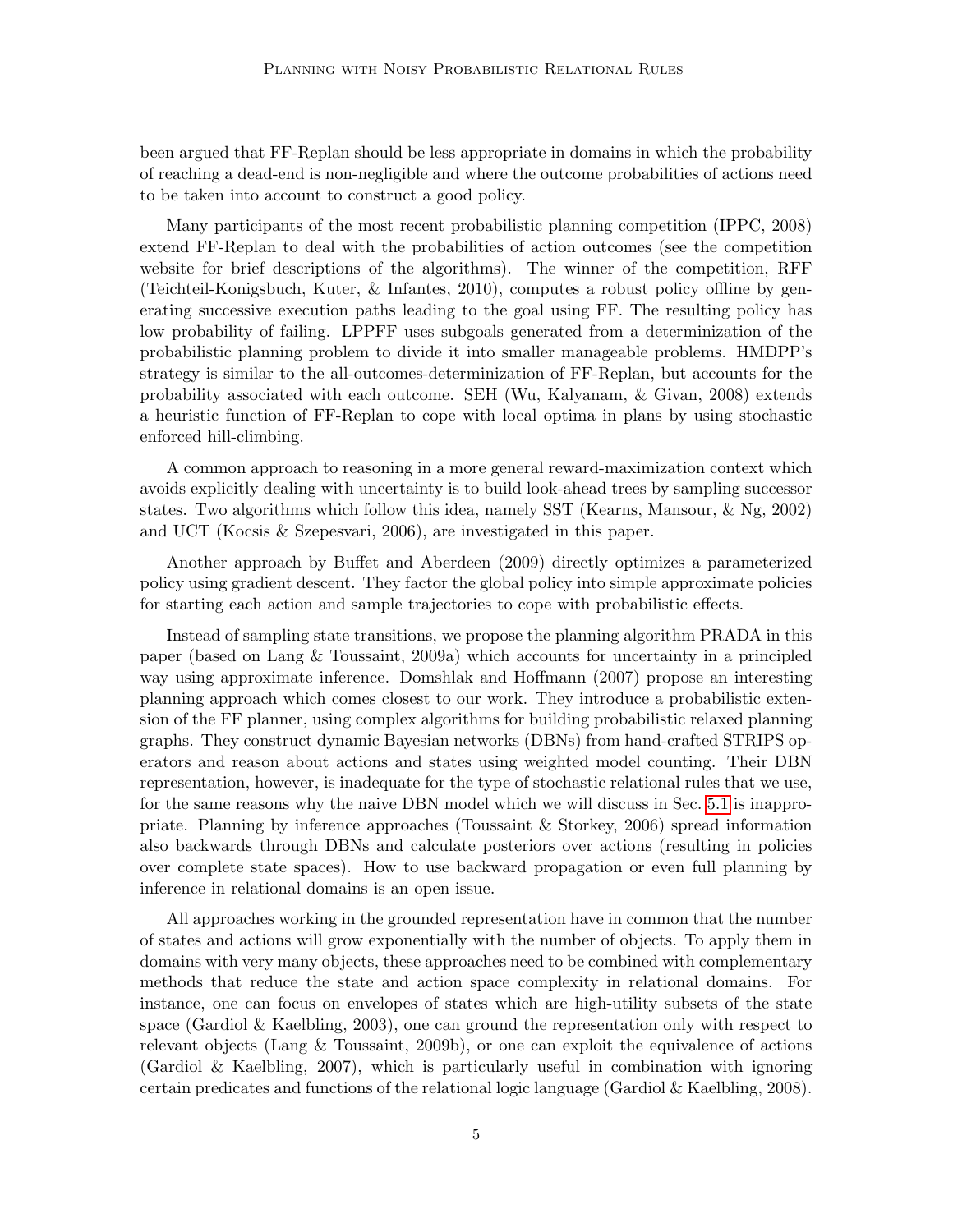# <span id="page-5-0"></span>3. Background

In this section, we set up the theoretical background for the planning algorithms we will present in subsequent sections. First, we describe relational representations to define world states and actions. Then we will present noisy indeterministic deictic (NID) rules in detail and thereafter define the problem of decision-theoretic planning in stochastic relational domains. Finally, we briefly review dynamic Bayesian networks.

#### 3.1 State and Action Representation

A relational domain is represented by a relational logic language  $\mathcal{L}$ : the set of logical predicates  $P$  and the set of logical functions  $\mathcal F$  contain the relationships and properties that can hold for domain objects. The set of logical predicates  $A$  comprises the possible actions in the domain. A concrete instantiation of a relational domain is made up of a finite set of objects  $\mathcal O$ . If the arguments of a predicate or function are all concrete, i.e. taken from  $\mathcal O$ , we call it grounded. A concrete world state s is fully described as a conjunction of all grounded (potentially negated) predicates and function values. Concrete actions a are described by positive grounded predicates from  $A$ . The arguments of predicates and functions can also be abstract logical variables which can represent any object. If a predicate or function has only abstract arguments, we call it *abstract*. Abstract predicates and functions enable generalization over objects and situations. We will speak of *grounding* a formula  $\psi$  if we apply a substitution  $\sigma$  that maps all of the variables appearing in  $\psi$  to objects in  $\mathcal{O}$ .

A relational model  $\mathcal T$  of the transition dynamics specifies  $P(s'|a, s)$ , the probability of a successor state  $s'$  if action  $a$  is performed in state  $s$ . In this paper, this is usually a non-deterministic distribution.  $\mathcal T$  is typically defined compactly in terms of formulas over abstract predicates and functions. This enables abstraction from object identities and concrete domain instantiations. For instance, consider a set of  $N$  cups: the effects of trying to grab any of these cups may be described by the same single abstract model instead of using N individual models. To apply  $\mathcal T$  in a given world state, one needs to ground  $\mathcal T$  with respect to some of the objects in the domain. NID rules are an elegant way to specify such a model  $\mathcal T$  and are described in the following.

#### <span id="page-5-1"></span>3.2 Noisy Indeterministic Deictic Rules

We want to learn a relational model of a stochastic world and use it for planning. Pasula et al. (2007) have recently introduced an appealing action model representation based on noisy indeterministic deictic (NID) rules which combine several advantages:

- a relational representation enabling generalization over objects and situations,
- *indeterministic* action outcomes with probabilities to account for stochastic domains,
- *deictic references* for actions to reduce action space,
- *noise outcomes* to avoid explicit modeling of rare and overly complex outcomes, and
- the existence of an effective *learning algorithm*.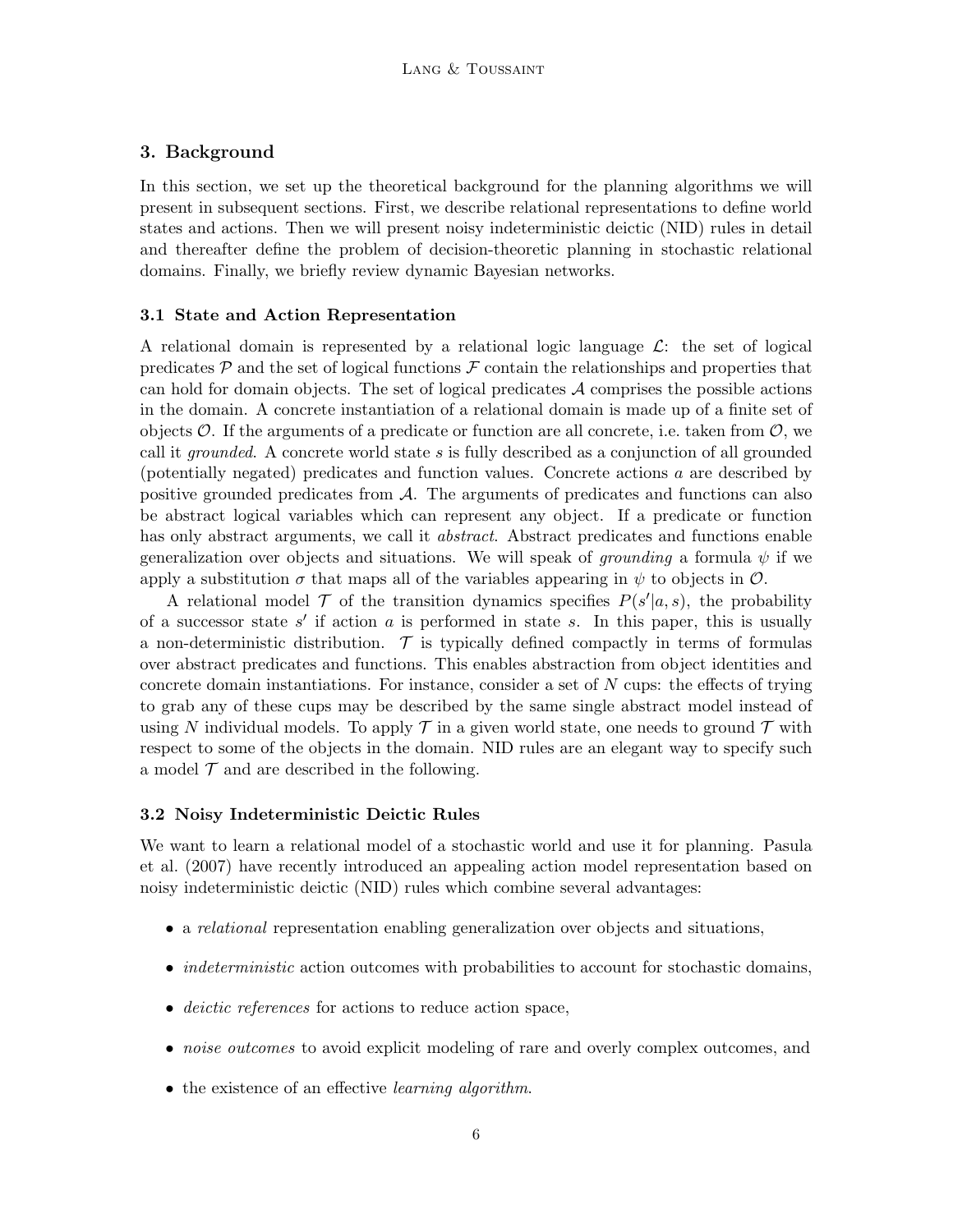Table [1](#page-7-0) shows an exemplary NID rule for our complex robot manipulation domain. Fig. [1](#page-7-1) depicts a situation where this rule can be used for prediction. Formally, a NID rule  $r$  is given as

$$
a_r(\mathcal{X}): \Phi_r(\mathcal{X}) \rightarrow \begin{cases} p_{r,1} & \colon \Omega_{r,1}(\mathcal{X}) \\ \vdots \\ p_{r,m_r} & \colon \Omega_{r,m_r}(\mathcal{X}) \\ p_{r,0} & \colon \Omega_{r,0} \end{cases}
$$
 (1)

where  $X$  is a set of logical variables in the rule (which represent a (sub-)set of abstract objects). In the rules which define our world models all formulas are abstract, i.e., their arguments are logical variables. The rule  $r$  consists of preconditions, namely that action  $a_r$  is applied on X and that the state context  $\Phi_r$  is fulfilled, and  $m_r+1$  different outcomes with associated probabilities  $p_{r,i} \geq 0$ ,  $\sum_{i=0} p_{r,i} = 1$ . Each outcome  $\Omega_{r,i}(\mathcal{X})$  describes which predicates and functions change when the rule is applied. The context  $\Phi_r(\mathcal{X})$  and outcomes  $\Omega_{r,i}(\mathcal{X})$  are conjunctions of (potentially negated) literals constructed from the predicates in  $P$  as well as equality statements comparing functions from  $\mathcal F$  to constant values. Besides the explicitely stated outcomes  $\Omega_{r,i}$  (i > 0), the so-called *noise outcome*  $\Omega_{r,0}$  models implicitly all other potential outcomes of this rule. In particular, this includes the rare and overly complex outcomes typical for noisy domains, which we do not want to cover explicitly for compactness and generalization reasons. For instance, in the context of the rule depicted in Fig. [1](#page-7-1) a potential, but highly improbable outcome is to grab the blue cube while pushing all other objects of the table: the noise outcome allows to account for this without the burden of explicitly stating it.

The arguments of the action  $a(\mathcal{X}_a)$  may be a true subset  $\mathcal{X}_a \subset \mathcal{X}$  of the variables X of the rule. The remaining variables are called deictic references  $\mathcal{D} = \mathcal{X} \setminus \mathcal{X}_a$  and denote objects relative to the agent or action being performed. Using deictic references has the advantage to decrease the arity of action predicates. This in turn reduces the size of the action space by at least an order of magnitude, which can have significant effects on the planning problem. For instance, consider a binary action predicate which in a world of n objects has  $n^2$  groundings in contrast to a unary action predicate which has only n groundings.

As above, let  $\sigma$  denote a substitution that maps variables to constant objects,  $\sigma : \mathcal{X} \to \mathcal{O}$ . Applying  $\sigma$  to an abstract rule  $r(\mathcal{X})$  yields a *ground rule r*( $\sigma(\mathcal{X})$ ). We say a ground rule r covers a state s and a ground action a if  $s \models \Phi_r$  and  $a = a_r$ . Let  $\Gamma$  be a set of ground NID rules. We define  $\Gamma(a) := \{r \mid r \in \Gamma, a_r = a\}$  to be the set of rules that provide predictions for action a. If r is the only rule in  $\Gamma(a)$  to cover a and state s, we call it the unique covering rule for a in s. If a state-action pair  $(s, a)$  has a unique covering rule r, we calculate  $P(s' | s, a)$ by taking all outcomes of  $r$  into account weighted by their respective probabilities,

<span id="page-6-0"></span>
$$
P(s'|s,a) = P(s'|s,r) = \sum_{i=1}^{m^r} p_{r,i} P(s'|\Omega_{r,i}, s) + p_{r,0} P(s'|\Omega_{r,0}, s),
$$
\n(2)

where, for  $i > 0$ ,  $P(s' | \Omega_{r,i}, s)$  is a deterministic distribution that is one for the unique state constructed from s taking the changes of  $\Omega_{r,i}$  into account. The distribution given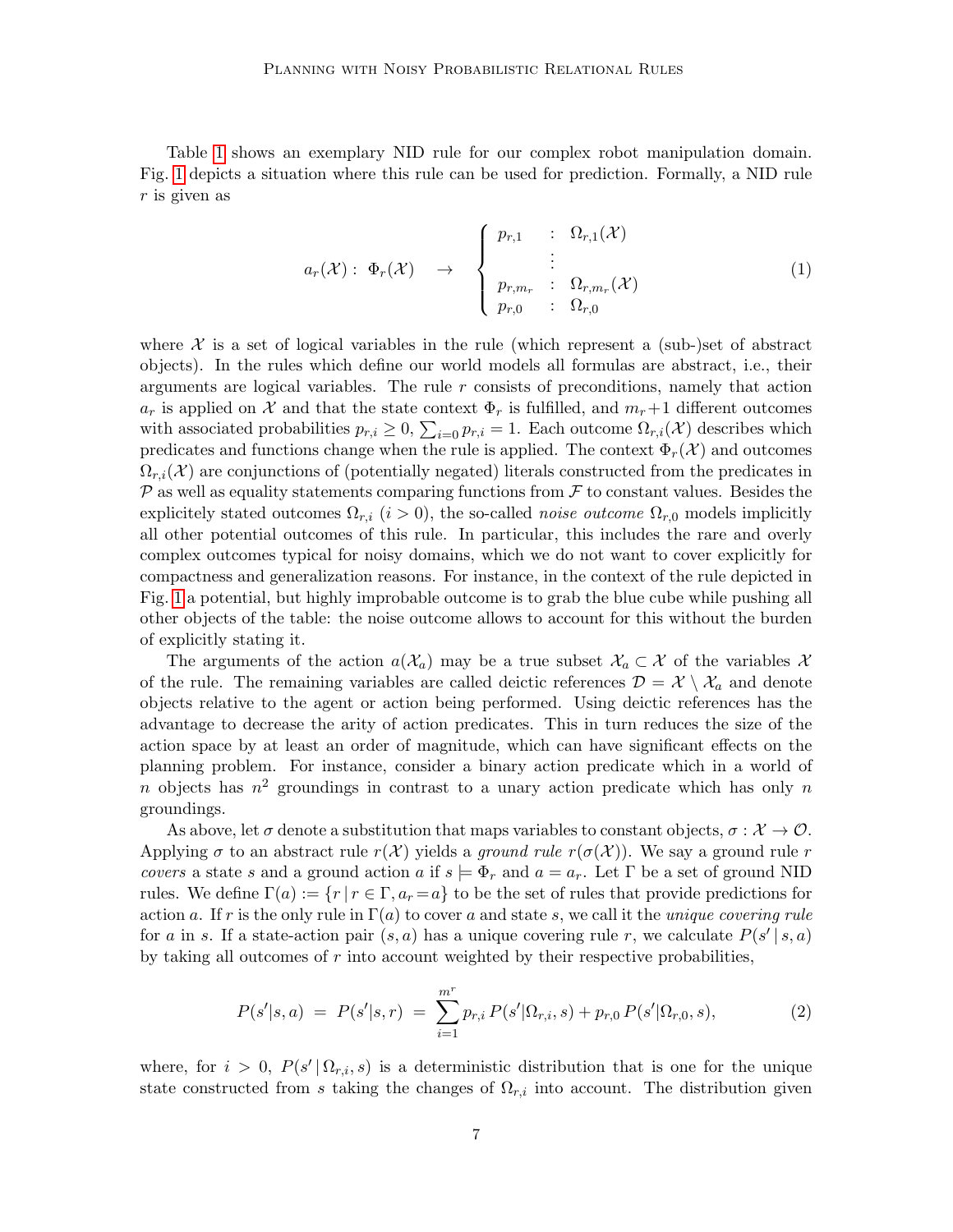<span id="page-7-0"></span>Table 1: Example NID rule for a complex robot manipulation scenario, which models to try to grab a ball X. The cube Y is implicitly defined as the one below  $X$  (deictic referencing). X ends up in the robot's hand with high probability, but might also fall on the table. With a small probability something unpredictable happens. Confer Fig. [1](#page-7-1) for an example application.

|  |  | $grab(X) : \quad on(X, Y), \; ball(X), \; cube(Y), \; table(Z)$                                                                                                       |
|--|--|-----------------------------------------------------------------------------------------------------------------------------------------------------------------------|
|  |  | $\rightarrow \quad \left\{ \begin{array}{lcl} 0.7 & : & inhand(X), \ \neg on(X,Y) \\ 0.2 & : & on(X,Z), \ \neg on(X,Y) \\ 0.1 & : & \text{noise} \end{array} \right.$ |

<span id="page-7-1"></span>

Figure 1: The NID rule defined in Table [1](#page-7-0) can be used to predict the effects of action grab(ball) in the situation on the left side. The right side depicts the possible successor states as predicted by the rule. The noise outcome is indicated by a question mark and does not define a unique successor state.

the noise outcome,  $P(s' | \Omega_{r,0}, s)$ , is unknown and needs to be estimated. Pasula et al. use a worst case constant bound  $p_{min} \leq P(s'|\Omega_{r,0}, s)$  to lower bound  $P(s'|s, a)$ . Alternatively, to come up with a well-defined distribution, one may assign very low probability to very many successor states. As described in more detail in Sec. [5.2,](#page-17-0) our planning algorithm PRADA exploits the factored state representation of a grounded relational domain to achieve this by predicting each state attribute to change with a very low probability.

If a state-action pair  $(s, a)$  does not have a unique covering rule r (e.g. two rules cover  $(s, a)$  providing conflicting predictions), one can predict the effects of a by means of a noisy default rule  $r_{\nu}$  which explains all effects with changing state attributes as noise:  $P(s'|s,r_\nu) = P(s' | \Omega_{r_\nu,0}, s)$ . Essentially, using  $r_\nu$  expresses that we do not know what will happen. This is not meaningful and thus disadvantageous for planning. (Hence, one should bias a NID rules learner to learn rules with contexts which are likely to be mutually exclusive.) For this reason, the concept of unique covering rules is crucial in planning with NID rules. Here, we have to pay the price for using deictic references: when using an abstract NID rule for prediction, we always have to ensure that its deictic references have unique groundings. This may require examining a large part of the state representation, so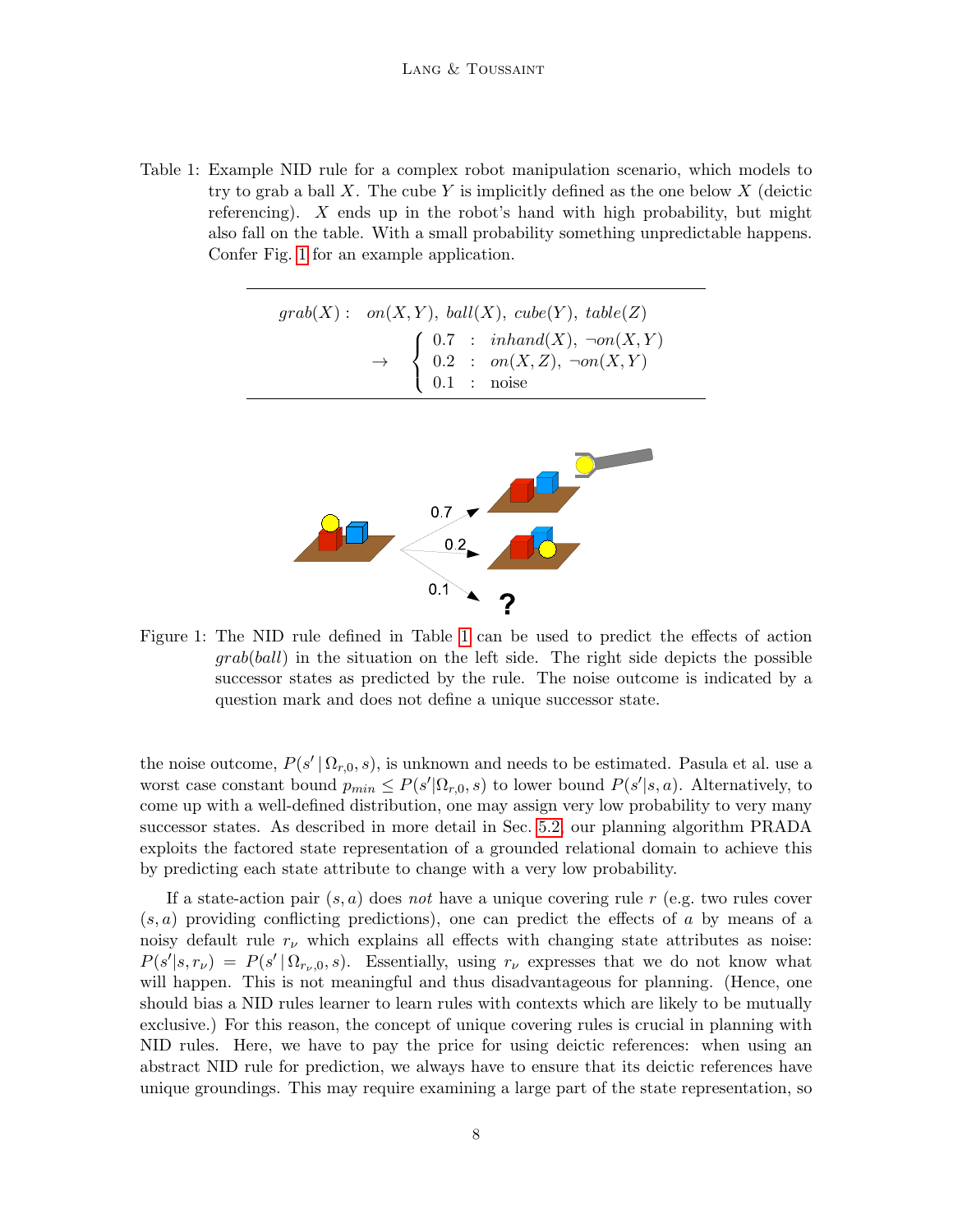that proper storage of the ground state and efficient indexing techniques for logical formula evaluation are needed.

The ability to learn models of the environment from experience is a crucial requirement for autonomous agents. The problem of learning rule-sets is in general NP-hard, but efficiency guarantees on the sample complexity can be given for many learning subtasks with suitable restrictions (Walsh, 2010). Pasula et al. (2007) have proposed a supervised batch learning algorithm for *complete* NID rules. This algorithm learns the structure of rules as well as their parameters from experience triples  $(s, a, s')$ , stating the observed successor state  $s'$  after action  $a$  was applied in state  $s$ . It performs a greedy search through the space of rule-sets. It optimizes the tradeoff between maximizing the likelihood of the experience triples and minimizing the complexity of the current hypothesis rule-set  $\Gamma$  by optimizing the scoring metric

<span id="page-8-1"></span>
$$
S(\Gamma) = \sum_{(s,a,s')} \log P(s' \mid s, r_{s,a}) - \alpha \sum_{r \in \Gamma} PEN(r) , \qquad (3)
$$

where  $r_{s,a}$  is either the unique covering rule for  $(s, a)$  or the noisy default rule  $r_{\nu}$  and  $\alpha$ is a scaling parameter that controls the influence of regularization.  $PEN(r)$  penalizes the complexity of a rule and is defined as the total number of literals in  $r$ .

The noise outcome of NID rules is crucial for learning. The learning algorithm is initialized with a rule-set comprising only the noisy default rule  $r_{\nu}$  and then iteratively adds new rules or modifies existing ones using a set of search operators. The noise outcome allows avoiding overfitting, as we do not need to model rare and overly complex outcomes explicitly. Its drawback is that its successor state distribution  $P(s' | \Omega_{r,0}, s)$  is unknown. To deal with this problem, the learning algorithm uses a lower bound  $p_{min}$  to approximate this distribution, as described above. This algorithm uses greedy heuristics in its attempt to learn complete rules, so no guarantees on its behavior can be given. Pasula et al., however, report impressive results in complex noisy environments. In Sec. [6.1,](#page-26-1) we confirm their results in a simulated noisy robot manipulation scenario. Our major motivation for employing NID rules is that we can learn them from observed actions and state transitions. Furthermore, our planning approach PRADA can exploit their simple structure (which is similar to probabilistic STRIPS operators) and convert them into a DBN representation. We provide a detailed comparison of NID rules and PPDDL in Appendix [B.](#page-41-0) While NID rules do not support all features of a sophisticated domain description language such as PPDDL, they can compactly capture the dynamics of many interesting planning domains.

#### <span id="page-8-0"></span>3.3 Decision-Theoretic Planning

The problem of decision-theoretic planning is to find actions  $a \in \mathcal{A}$  in a given state s which are expected to maximize future rewards for states and actions (Boutilier et al., 1999). In classical planning, this reward is usually defined in terms of a clear-cut goal which is either fulfilled or not fulfilled in a state. This can be expressed by means of a logical formula  $\phi$ . Typically, this formula is a partial state description so that there exists more than one state where  $\phi$  holds. For example, the goal might be to put all our romance books on a specific shelf, no matter where the remaining books are lying. In this case, planning involves finding a sequence of actions a such that executing a starting in s will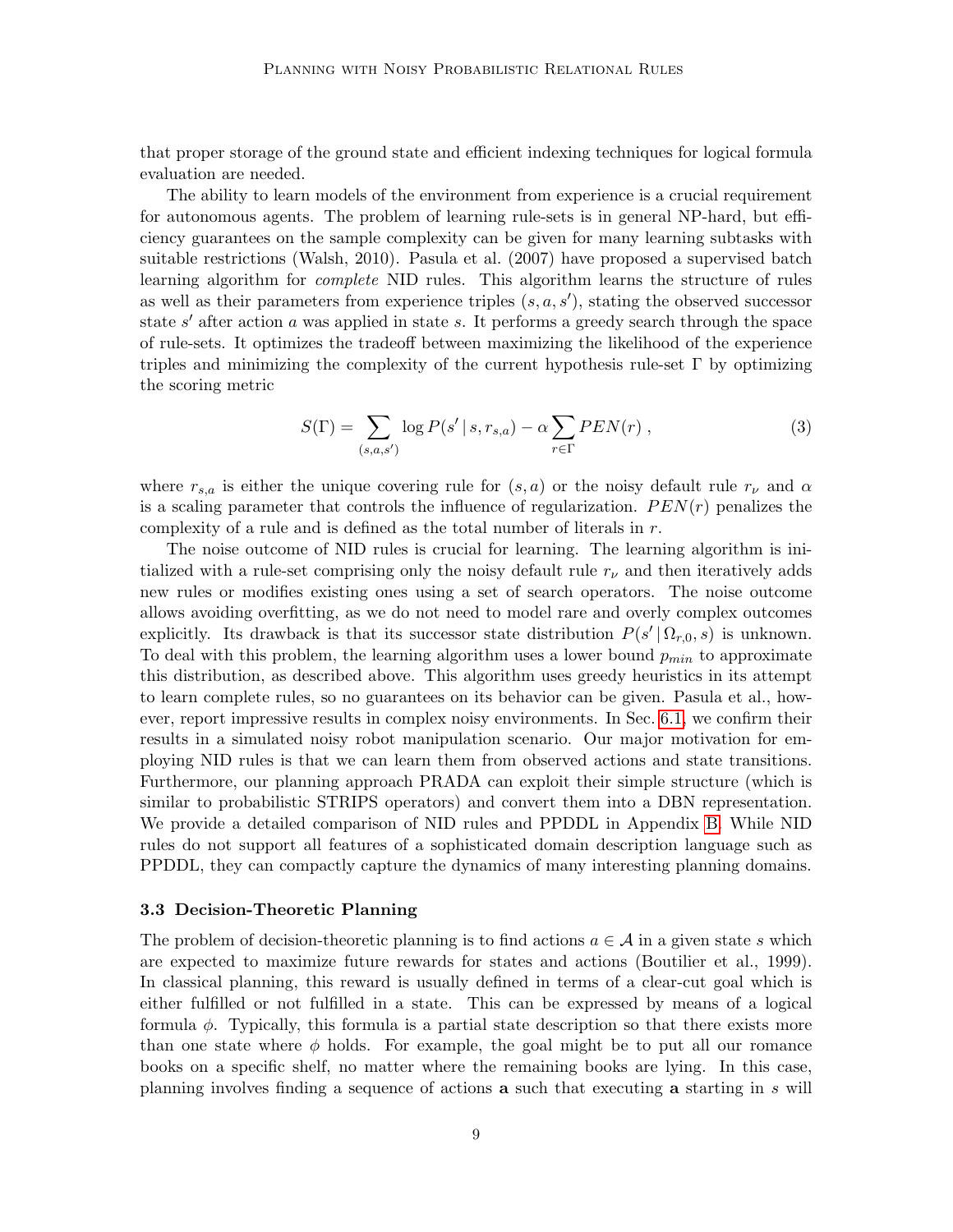#### LANG & TOUSSAINT

result in a world state s' with  $s' \models \phi$ . In stochastic domains, however, the outcomes of actions are uncertain. Probabilistic planning is inherently harder than its deterministic counterpart (Littman, Goldsmith, & Mundhenk, 1997). In particular, achieving a goal state with certainty is typically unrealistic. Instead, one may define a lower bound  $\theta$  on the probability for achieving a goal state. A second source of uncertainty next to uncertain action outcomes is the uncertainty about the initial state s. We will ignore the latter in the following and always assume deterministic initial states. As we will see later, however, it is straightforward to incorporate uncertainty about the initial state using one of our proposed planning approaches.

Instead of a classical planning task which is finished once we have achieved a state where the goal is fulfilled, our task may also be ongoing. For instance, our goal might be to keep the desktop tidy. This can be formalized by means of a reward function over states, which yields high reward for desirable states (for simplicity, here we assume rewards do not depend on actions). This is the approach taken in reinforcement learning formalisms (Sutton & Barto, 1998). Classical planning goals can easily be formalized with such a reward function. We cast the scenario of planning in a stochastic relational domain in a relational Markov decision process (RMDP) framework (Boutilier et al., 2001). We follow the notation of van Otterlo (2009) and define an RMDP as a 4-tuple  $(S, A, T, R)$ . In contrast to enumerated state spaces, here the state space  $S$  has a relational structure defined by logical predicates  $P$  and functions  $F$ , which yield the ground atoms with arguments taken from the set of domain objects  $\mathcal O$ . The action space A is defined by positive predicates  $\mathcal A$ with arguments from  $\mathcal{O}.$   $T : S \times A \times S \rightarrow [0,1]$  is a transition distribution and  $R : S \rightarrow \mathbb{R}$ the reward function. Both  $T$  and  $R$  can make use of the factored relational representation of S and A to abstract from states and actions, as discussed in the following. Typically, the state space S and the action space A of a relational domain are very large. Consider for instance a domain of 5 objects where we use 3 binary predicates to represent states: in this case, the number of states is  $2^{3.5^2} = 2^{75}$ . Relational world models encapsulate the transition probabilities  $T$  in a compact way exploiting the relational structure. For example, NID rules as described in Eq. [\(2\)](#page-6-0) achieve this by generalized partial world state descriptions in the form of conjunctions of abstract literals. The compactness of these models, however, does not carry over directly to the planning problem.

A (deterministic) policy  $\pi : S \to A$  tells us which action to take in a given state. For a fixed horizon d and a discount factor  $0 < \gamma < 1$ , we are interested in maximizing the discounted total reward  $r = \sum_{t=0}^{d} \gamma^t r_t$ . The value of a factored state is defined as the expected return from state s following policy  $\pi$ :

$$
V^{\pi}(s) = E[r \mid s_0 = s; \pi]. \tag{4}
$$

A solution to an RMDP, and thus to the problem of planning, is an optimal policy  $\pi^*$  which maximizes the expected return. It can be defined by the Bellman equation:

$$
V^{\pi^*}(s) = R(s) + \gamma \max_{a \in A} [\sum_{s'} P(s' \mid s, a) V^{\pi^*}(s')] .
$$
 (5)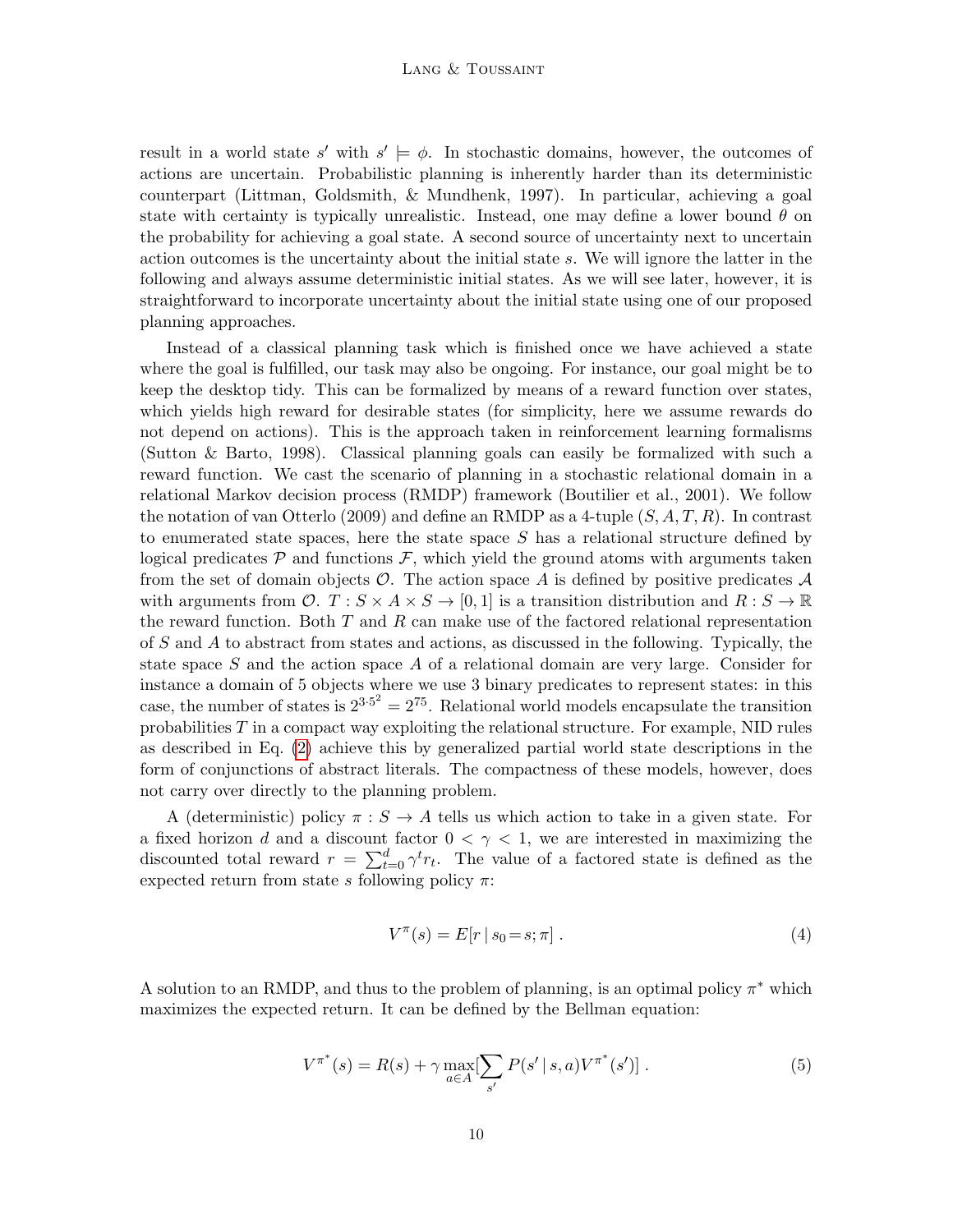Similarly, one can define the value  $Q^{\pi}(s, a)$  of an action a in state s as the expected return after action a is taken in state s, using policy  $\pi$  to select all subsequent actions:

$$
Q^{\pi}(s, a) = E[r \mid s_0 = s, a_0 = a; \pi]
$$
\n(6)

$$
= R(s) + \gamma \sum_{s'} V^{\pi}(s')P(s' | s, a) . \tag{7}
$$

The Q-values for the optimal policy  $\pi^*$  let us define the optimal action  $a^*$  and the optimal value of a state as

$$
a^* = \underset{a \in A}{\operatorname{argmax}} \ Q^{\pi^*}(s, a) \quad \text{and} \tag{8}
$$

$$
V^{\pi^*}(s) = \max_{a \in A} Q^{\pi^*}(s, a) .
$$
 (9)

In enumerated unstructured state spaces, state and Q-values can be computed using dynamic programming methods resulting in optimal policies over the complete state space. Recently, promising approaches exploiting relational structure have been proposed that apply similar ideas to solve or approximate solutions in RDMPs on an abstract level (without referring to concrete objects from  $\mathcal{O}$ ) (see related work in Sec. [2\)](#page-2-0). Alternatively, one may reason in the grounded relational domain. This makes it straightforward to account for the noise outcome and the uniqueness requirement of NID rules. Usually, one focuses on estimating the optimal action values for the given state. This approach is appealing for agents with varying goals, where quickly coming up with a plan for the problem at hand is more appropriate than computing an abstract policy over the complete state space. Although grounding simplifies the problem, decision-theoretic planning in the propositionalized representation is a challenging task in complex stochastic domains. In Sections [4](#page-11-0) and [5,](#page-13-0) we present different algorithms reasoning in the grounded relational domain for estimating the optimal Q-values of actions (and action-sequences) for a given state.

#### 3.4 Dynamic Bayesian Networks

Dynamic Bayesian networks (DBNs) model the development of stochastic systems over time. The PRADA planning algorithm which we introduce in Sec. [5](#page-13-0) makes use of this kind of graphical model to evaluate the stochastic effects of action sequences in factored grounded relational world states. Therefore, we will briefly review Bayesian networks and their dynamic extension here.

A Bayesian network (BN) (Jensen, 1996) is a compact representation of the joint probability distribution over a set of random variables  $\mathcal X$  by means of a directed acyclic graph  $\mathcal G$ . The nodes in  $\mathcal G$  represent the random variables, while the edges define their dependencies and thereby express conditional independence assumptions. The value  $x$  of a variable  $X \in \mathcal{X}$  depends only on the values of its immediate ancestors in  $\mathcal{G}$ , which are called the parents  $Pa(X)$  of X. Conditional probability functions at each node define  $P(X | Pa(X))$ . In case of discrete variables, they may be defined in form of conditional probability tables. A BN is a very compact representation of a distribution over  $\mathcal X$  if all nodes have only few parents or their conditional probability functions have significant local structure. This will play a crucial role in our development of the graphical models for PRADA.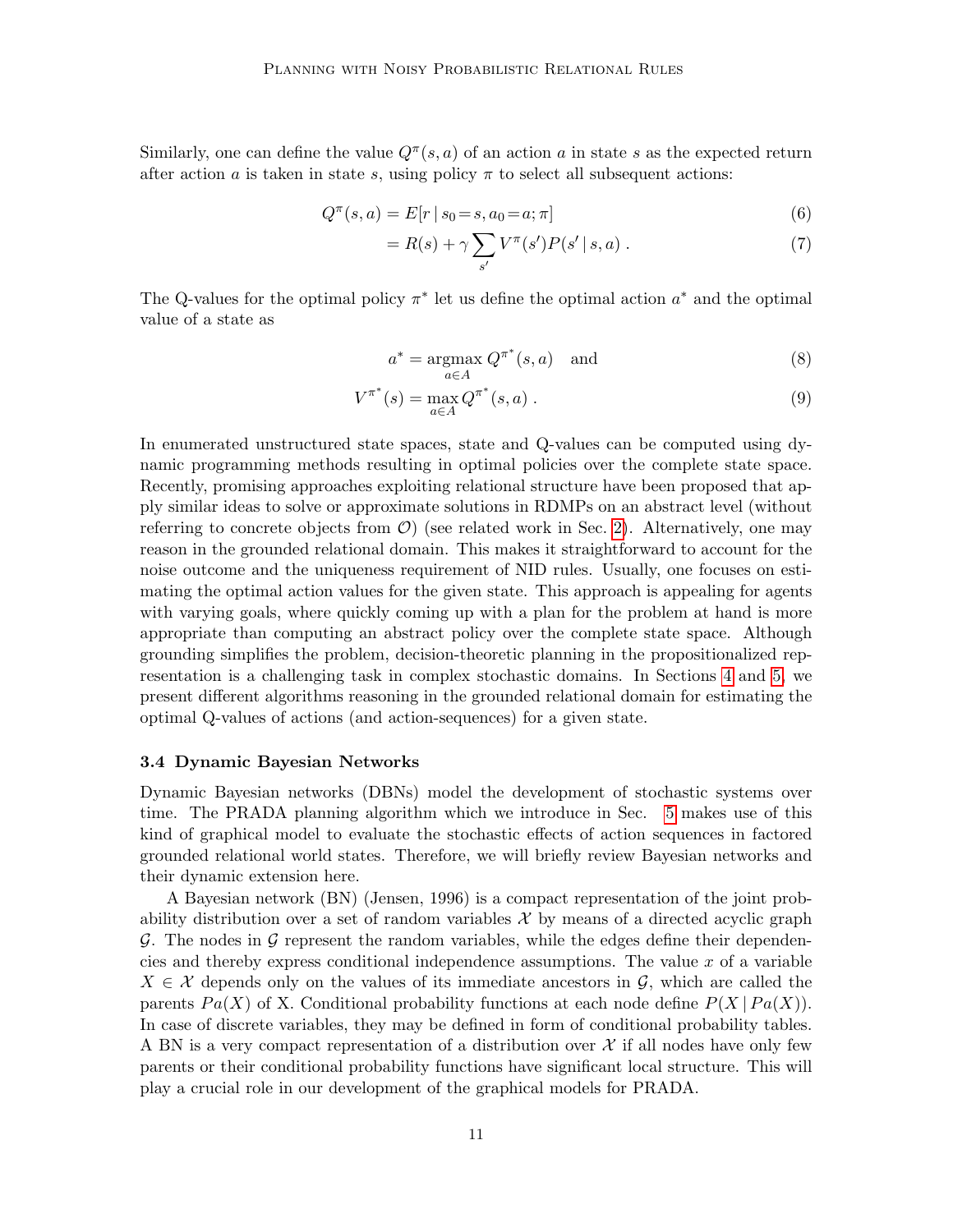A DBN (Murphy, 2002) extends the BN formalism to model a dynamic system evolving over time. Usually, the focus is on discrete-time stochastic processes. The underlying system itself (in our case, a world state) is represented by a BN B, and the DBN maintains a copy of this BN for every time-step. A DBN can be defined as a pair of BNs  $(B_0, B_{\rightarrow})$ , where  $B_0$  is a (deterministic or uncertain) prior which defines the state of the system at the initial state  $t = 0$ , and  $B_{\rightarrow}$  is a two-slice BN which defines the dependencies between two successive time-steps t and  $t + 1$ . This implements a first-order Markov assumption: the variables at time  $t + 1$  depend only on other variables at time  $t + 1$  or on variables at t.

## <span id="page-11-0"></span>4. Planning with Look-Ahead Trees

To plan with NID rules, one can treat the domain described by the relational logic vocabulary as a relational Markov decision process as discussed in Sec. [3.3.](#page-8-0) In the following, we present two value-based reinforcement learning algorithms which employ NID rules as a generative model to build look-ahead trees starting from the initial state. These trees are used to estimate the values of actions and states.

#### 4.1 Sparse Sampling Trees

The Sparse Sampling Tree (SST) algorithm (Kearns et al., 2002) for MDP planning samples randomly sparse, but full-grown look-ahead trees of states starting with the given state as root. This suffices to compute near-optimal actions for any state of an MDP. Given a planning horizon d and a branching factor b, SST works as follows (see Fig. [2\)](#page-12-0): In each tree node (representing a state), (i) SST takes all possible actions into account, and (ii) for each action it takes b samples from the successor state distribution using a generative model for the transitions, e.g. the transition model  $T$  of the MDP, to build tree nodes at the next level. Values of the tree nodes are computed recursively from the leaves to the root using the Bellman equation: in a given node, the Q-value of each possible action is estimated by averaging over all values of the b children states for this action; then, the maximizing Q-value over all actions is chosen to estimate the value of the given node. SST has the favorable property that it is independent of the total number of states of the MDP, as it only examines a restricted subset of the state space. Nonetheless, it is exponential in the time horizon taken into account.

Pasula et al. (2007) apply SST for planning with NID rules. When sampling the noise outcome while planning with SST, they assume to stay in the same state, but discount the estimated value. We refer to this adaptation when we speak of SST planning in the remainder of the paper. If an action does not have a unique covering rule, we use the noisy default rule  $r_{\nu}$  to predict its effects. It is always better to perform a  $doNothing$  action instead where staying in the same state does not get punished. Hence, in SST planning one can discard all actions for a given state which do not have unique covering rules.

While SST is near-optimal, in practice it is only feasible for very small branching factor b and planning horizon d. Let the number of actions be  $a$ . Then the number of nodes at horizon d is  $(ba)^d$ . (This number can be reduced if the same outcome of a rule is sampled multiple times.) As an illustration, assume we have 10 possible actions per time-step and set parameters  $d = 4$  and  $b = 4$  (the choice of Pasula et al. in their experiments). To plan a single action for a given state, one has to visit  $(10 * 4)^4 = 2,560,000$  states. While smaller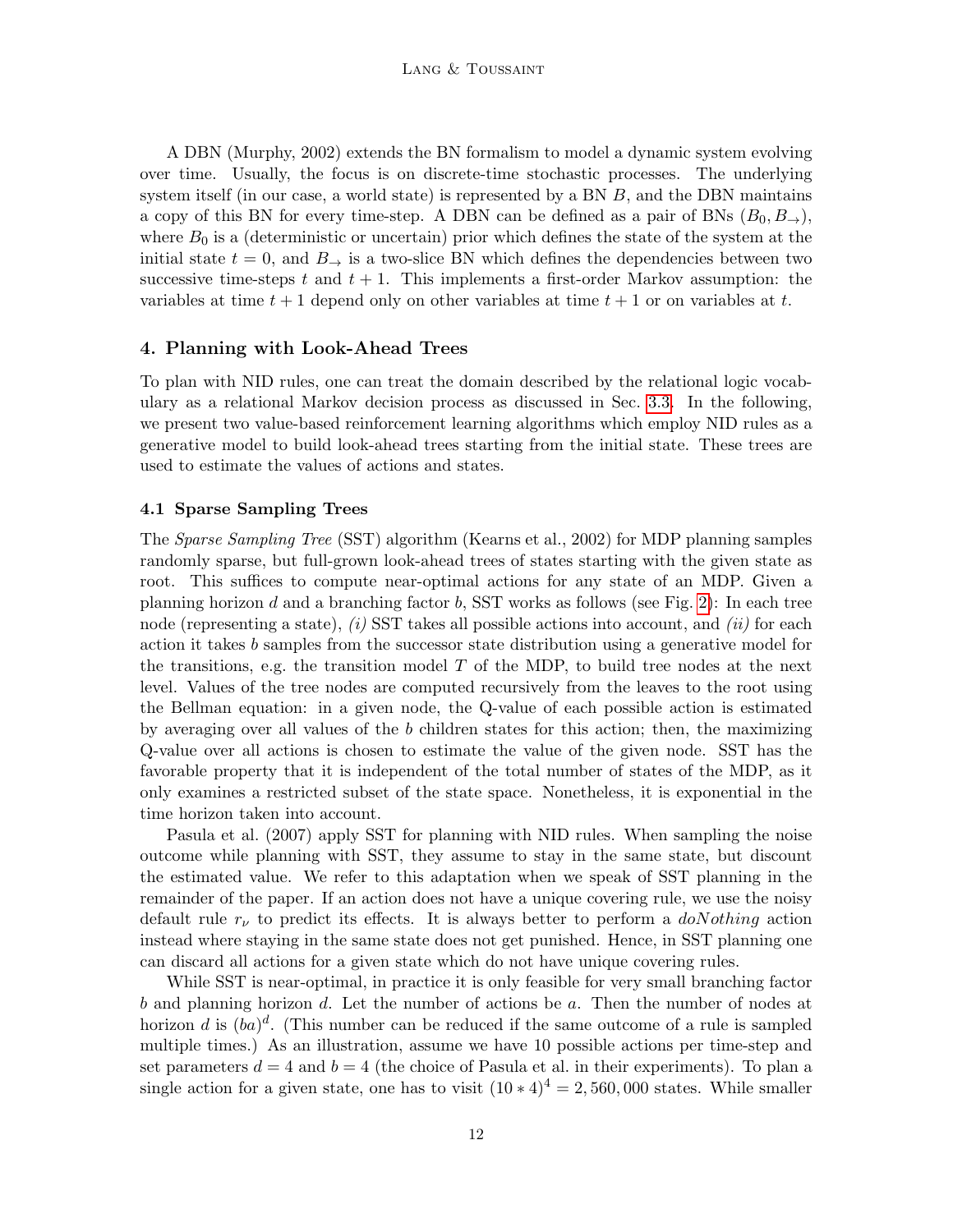<span id="page-12-0"></span>

Figure 2: The SST planning algorithm samples sparse, but full-grown look-ahead trees to estimate the values of actions and states.

choices of  $b$  lead to faster planning, they result in a significant accuracy loss in realistic domains. As Kearns et al. note, SST is only useful if no special structure that permits compact representation is available. In Sec. [5,](#page-13-0) we will introduce an alternative planning approach based on approximate inference that exploits the structure of NID rules.

## 4.2 Sampling Trees with Upper Confidence Bounds

The Upper Confidence Bounds applied to Trees (UCT) algorithm (Kocsis & Szepesvari, 2006) also samples a search tree of subsequent states starting with the current state as root. In contrast to SST which generates b successor states for every action in a state, the idea of UCT is to choose actions selectively in a given state and thus to sample selectively from the successor state distribution. UCT tries to identify large subsets of suboptimal actions early in the sampling procedure and to focus on promising parts of the look-ahead tree instead.

UCT builds its look-ahead tree by repeatedly sampling simulated episodes from the initial state using a generative model, e.g. the transition model  $T$  of the MDP. An episode is a sequence of states, rewards and actions until a limited horizon d:  $s_0, r_0, a_1, s_1, r_1, a_2 \ldots s_d, r_d$ . After each simulated episode, the values of the tree nodes (representing states) are updated online and the simulation policy is improved with respect to the new values. As a result, a distinct value is estimated for each state-action pair in the tree by Monte-Carlo simulation.

More precisely, UCT follows the following policy in tree node s: If there exist actions from s which have not been explored yet, then UCT samples one of these using a uniform distribution. Otherwise, if all actions have been explored at least once, then UCT selects the action that maximizes an upper confidence bound  $Q_{UCT}^{\triangledown}(s, a)$  on the estimated action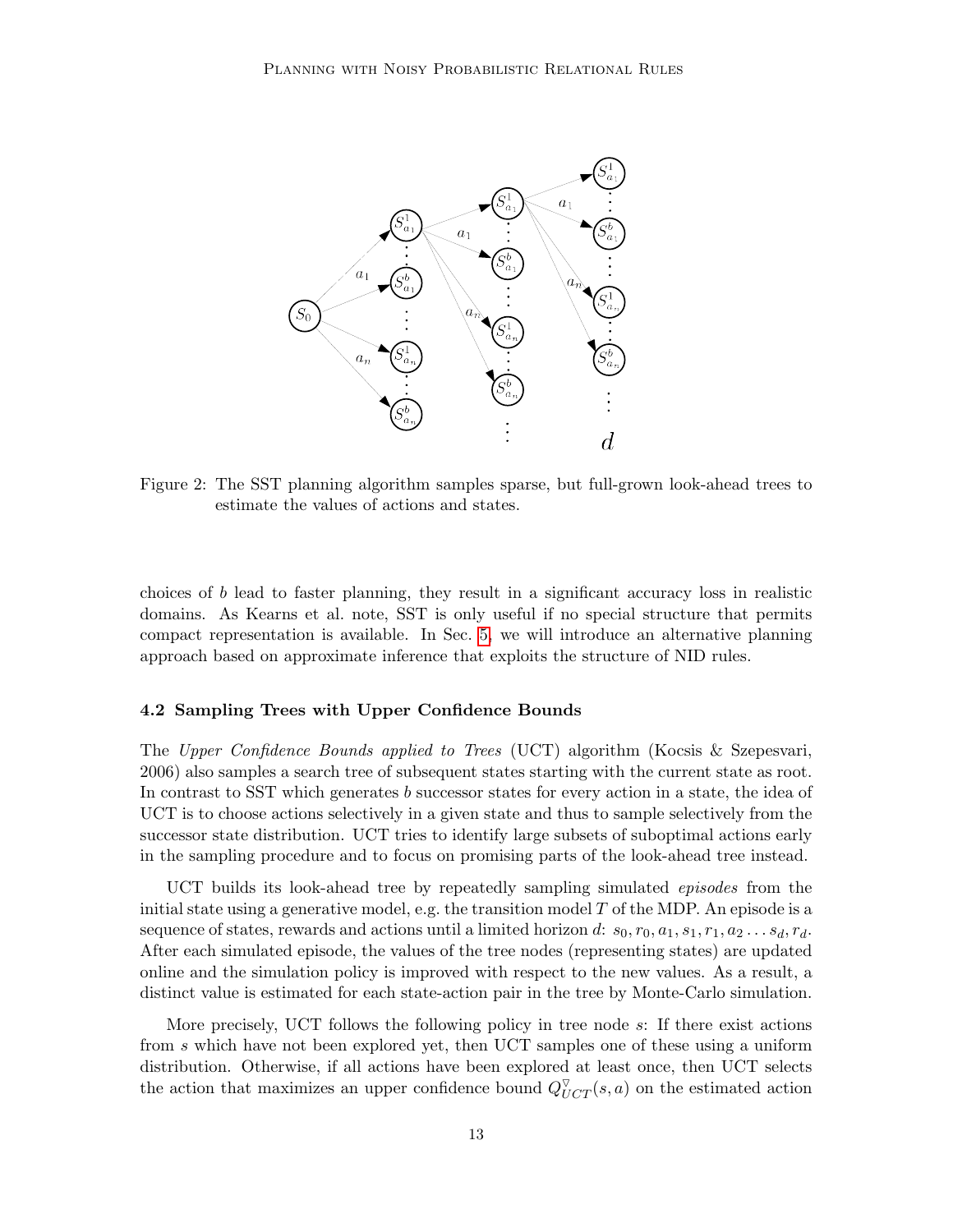value  $Q_{UCT}(s, a)$ ,

$$
Q_{UCT}^{\triangledown}(s,a) = Q_{UCT}(s,a) + c \sqrt{\frac{\log n_s}{n_{s,a}}},\tag{10}
$$

$$
\pi_{UCT}(s) = \underset{a}{\operatorname{argmax}} Q_{UCT}^{\triangledown}(s, a) , \qquad (11)
$$

where  $n_{s,a}$  counts the number of times that action a has been selected from state s, and  $n_s$ counts the total number of visits to state  $s, n_s = \sum_a n_{s,a}$ . The bias parameter c defines the influence of the number of previous action selections and thereby controls the extent of the upper confidence bound.

At the end of an episode, the value of each encountered state-action pair  $(s_t, a_t)$ ,  $0 \leq$  $t < d$ , is updated using the total discounted rewards:

$$
n_{s_t, a_t} \leftarrow n_{s_t, a_t} + 1 \tag{12}
$$

$$
Q_{UCT}(s_t, a_t) \leftarrow Q_{UCT}(s_t, a_t) + \frac{1}{n_{s_t, a_t}} \left[ \sum_{t'=t}^{d} \gamma^{t'-t} r_{t'} - Q_{UCT}(s_t, a_t) \right]. \tag{13}
$$

The policy of UCT implements an exploration-exploitation tradeoff: It balances between exploring currently suboptimal-looking actions that have been selected seldom thus far and exploiting currently best-looking actions to get more precise estimates of their values. The total number of episodes controls the accuracy of UCT's estimates and has to be balanced with its overall running time.

UCT has achieved remarkable results in challenging domains such as the game of Go (Gelly & Silver, 2007). To the best of our knowledge, we are the first to apply UCT for planning in stochastic relational domains, using NID rules as a generative model. We adapt UCT to cope with noise outcomes in the same fashion as SST: we assume to stay in the same state and discount the obtained rewards. Thus, UCT takes only actions with unique covering rules into account, for the same reasons as SST does.

# <span id="page-13-0"></span>5. Planning with Approximate Inference

Uncertain action outcomes characterize complex environments, but make planning in relational domains substantially more difficult. The sampling-based approaches discussed in the previous section tackle this problem by repeatedly generating samples from the outcome distribution of an action using the transition probabilities of an MDP. This leads to lookahead trees that easily blow up with the planning horizon. Instead of sampling successor states, one may maintain a distribution over states, a so-called "belief". In the following, we introduce an approach for planning in grounded stochastic relation domains which propagates beliefs over states in the sense of state monitoring. First, we show how to create compact graphical models for NID rules. Then we develop an approximate inference method to efficiently propagate beliefs. With this in hand, we describe our *Probabilistic Relational* Action-sampling in DBNs planning Algorithm (PRADA), which samples action-sequences in an informed way and evaluates these using approximate inference in DBNs. Then, an example is presented to illustrate the reasoning of PRADA. Finally, we discuss PRADA in comparison to the approaches of the previous section, SST and UCT, and present a simple extension of PRADA.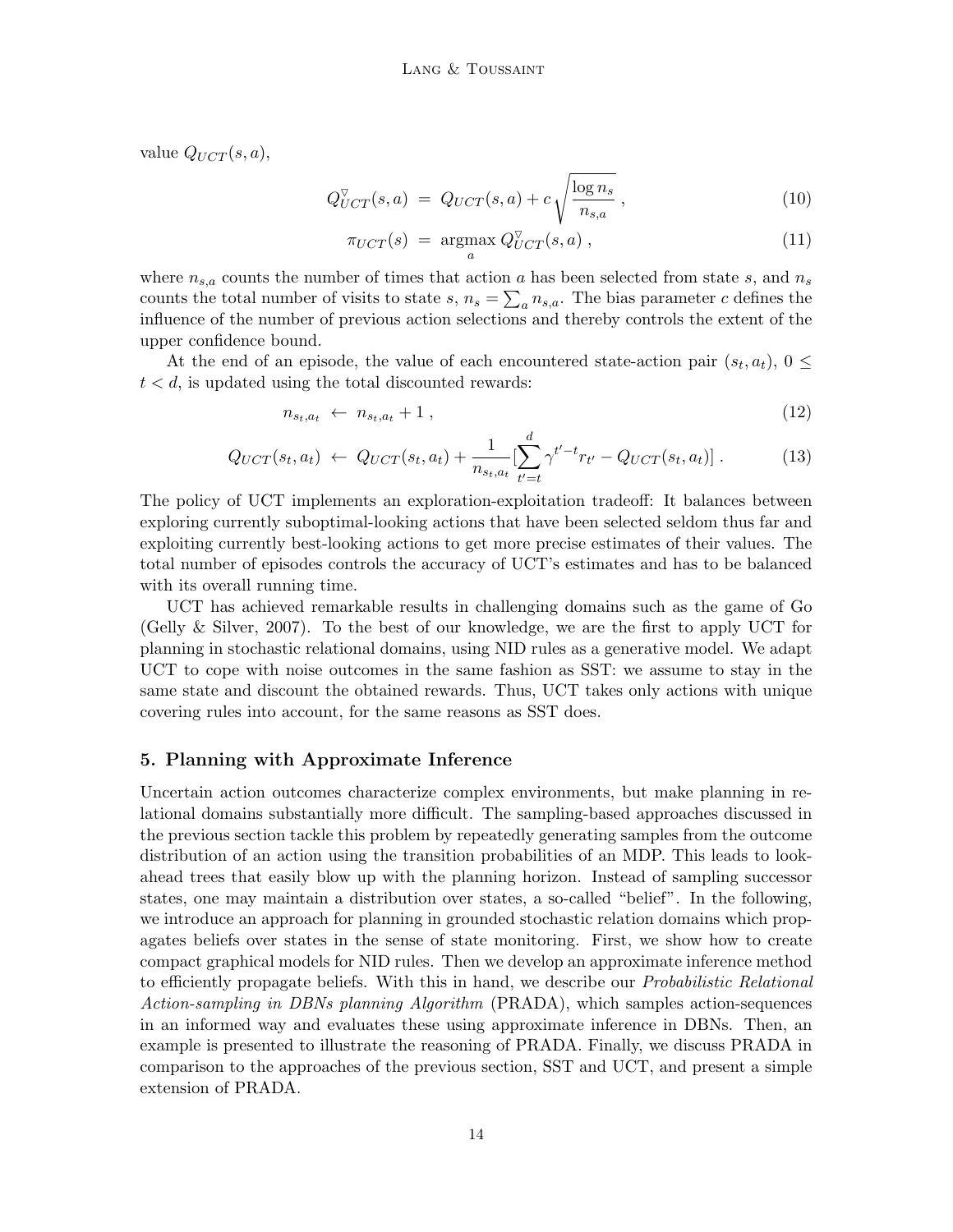<span id="page-14-1"></span>

<span id="page-14-2"></span>Figure 3: Graphical models for NID rules: (a) Naive DBN; (b) DBN exploiting NID factorization

# <span id="page-14-0"></span>5.1 Graphical Models for NID Rules

Decision-theoretic problems where agents need to choose appropriate actions can be represented by means of Markov chains and dynamic Bayesian networks (DBNs) which are augmented by decision nodes to specify the agent's actions (Boutilier et al., 1999). In the following, we discuss how to convert NID rules to DBNs which the PRADA algorithm will use to plan with probabilistic inference. We denote random variables by upper case letters (e.g. S), their values by the corresponding lower case letters (e.g.,  $s \in dom(S)$ ), variable vectors by bold upper case letters (e.g.  $S = (S_1, S_2, S_3)$ ) and value vectors by bold lower case letters (e.g.  $s = (s_1, s_2, s_3)$ ). We also use column notation, e.g.  $s^{2:4} = (s_2, s_3, s_4)$ .

A naive way to convert NID rules to DBNs is shown in Fig. [3\(a\).](#page-14-1) States are represented by a vector  $S = (S_1, \ldots, S_N)$  where for each ground predicate in P there is a binary  $S_i$ and for each ground function in  $\mathcal F$  there is an  $S_j$  with range according to the represented function. Actions are represented by an integer variable A which indicates the action out of a vector of ground action predicates in  $A$ . The reward gained in a state is represented by U and may depend only on a subset of the state variables. It is possible to express arbitrary reward expectations  $P(U | S)$  with binary U (Cooper, 1988). How can we define the transition dynamics using NID rules in this naive model? Assume we are given a set of fully abstract NID rules. We compute all groundings of these rules w.r.t. the objects of the domain and get the set  $\Gamma$  of K different ground NID rules. The parents of a state variable  $S_i'$  at the successor time-step include the action variable A and the respective variable  $S_i$ at the predecessor time-step. The other parents of  $S_i'$  are determined as follows: For each rule  $r \in \Gamma$  where the literal corresponding to  $S_i'$  appears in the outcomes of r, all variables  $S_k$  corresponding to literals in the preconditions of r are parents of  $S_i'$ . As typically  $S_i'$  can be manipulated by several actions which in turn are modeled by several rules, the total number of parents of  $S_i'$  can be very large. This problem is worsened by the usage of deictic references in the NID rules, as they increase the total number  $K$  of ground rules in  $\Gamma$ . The resulting local structure of the conditional probability function of  $S_i'$  is very complex, as one has to account for the uniqueness of covering rules. These complex dependencies between two time-slices make this representation unfeasible for planning.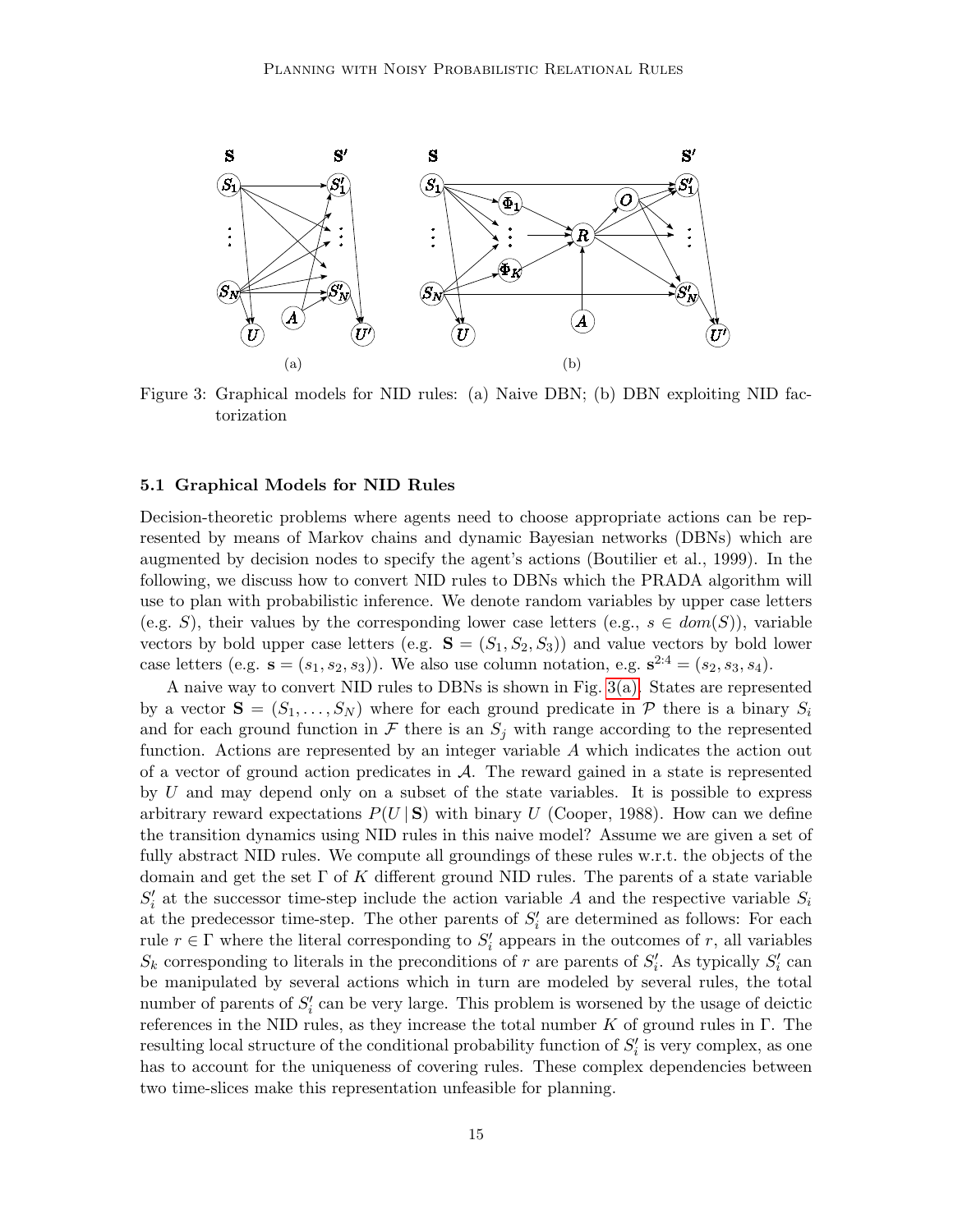Therefore, we exploit the structure of NID rules to model a state transition with the compact graphical model shown in Fig. [3\(b\)](#page-14-2) representing the joint distribution

$$
P(u',\mathbf{s}',o,r,\boldsymbol{\phi}\,|\,a,\mathbf{s}) = P(u' \,|\, \mathbf{s}')\;P(\mathbf{s}'\,|\,o,r,\mathbf{s})\;P(o\,|\,r)\;P(r\,|\,a,\boldsymbol{\phi})\;P(\boldsymbol{\phi}\,|\,\mathbf{s})\,,\tag{14}
$$

which we will explain in detail in the following. As before, assume we are given a set of fully abstract NID rules, for which we compute the set  $\Gamma$  of K different ground NID rules w.r.t. the objects in the domain. In addition to  $S, S', A, U$  and  $U'$  as above, we use a binary random variable  $\Phi_i$  for each rule to model the event that its context holds, which is the case if all required literals hold. Let  $I(\cdot)$  be the indicator function which is 1 if the argument evaluates to true and 0 otherwise. Then, we have

<span id="page-15-0"></span>
$$
P(\phi \mid \mathbf{s}) = \prod_{i=1}^{K} P(\phi_i \mid \mathbf{s}_{\pi(\Phi_i)}) = \prod_{i=1}^{K} I\left(\bigwedge_{j \in \pi(\Phi_i)} S_j = s_{r_i, j}\right).
$$
 (15)

We use  $\bigwedge_i \rho_i$  to express a logical conjunction  $\rho_1 \wedge \cdots \wedge \rho_n$ . The function  $\pi(\Phi)$  yields the set of indices of the state variables in s, on which  $\Phi$  depends.  $s_{r_i}$  denotes the configuration of the state variables corresponding to the literals in the context of  $r_i$ . We use an integer-valued variable R ranging over  $K+1$  possible values to identify the rule which predicts the effects of the action. If it exists, this is the unique covering rule for the current state-action pair, i.e., the only rule  $r \in \Gamma(a)$  modeling action a whose context holds:

$$
P(R=r|a,\phi) = I\left(r \in \Gamma(a) \land \Phi_r = 1 \land \bigwedge_{r' \in \Gamma(a) \backslash \{r\}} \Phi_{r'} = 0\right).
$$
 (16)

If no unique covering rule exists, we predict no changes as indicated by the special value  $R = 0$  (assuming not to execute the action, similarly as SST and UCT do):

$$
P(R=0 | a, \phi) = \bigwedge_{r \in \Gamma(a)} \neg I \left(\Phi_r = 1 \land \bigwedge_{r' \in \Gamma(a) \setminus \{r\}} \Phi_{r'} = 0\right). \tag{17}
$$

The integer-valued variable O represents the outcome of the action as predicted by the rule. It ranges over  $M$  possible values where  $M$  is the maximum number of outcomes all rules in Γ have. To ensure a sound semantics, we introduce empty dummy outcomes with zero-probability for those rules whose number of outcomes is less than  $M$ . The probability of an outcome is defined as in the corresponding rule:

$$
P(O = o | r) = p_{r,o}.
$$
\n
$$
(18)
$$

We define the probability of the successor state as

$$
P(\mathbf{s'} \mid o, \mathbf{s}, r) = \prod_{i} P(s'_i \mid o, s_i, r), \qquad (19)
$$

which is one for the unique state that is constructed from **s** taking the changes according to  $\Omega_{r,o}$  into account: if outcome *o* specifies a value for  $S_i'$ , this value will have probability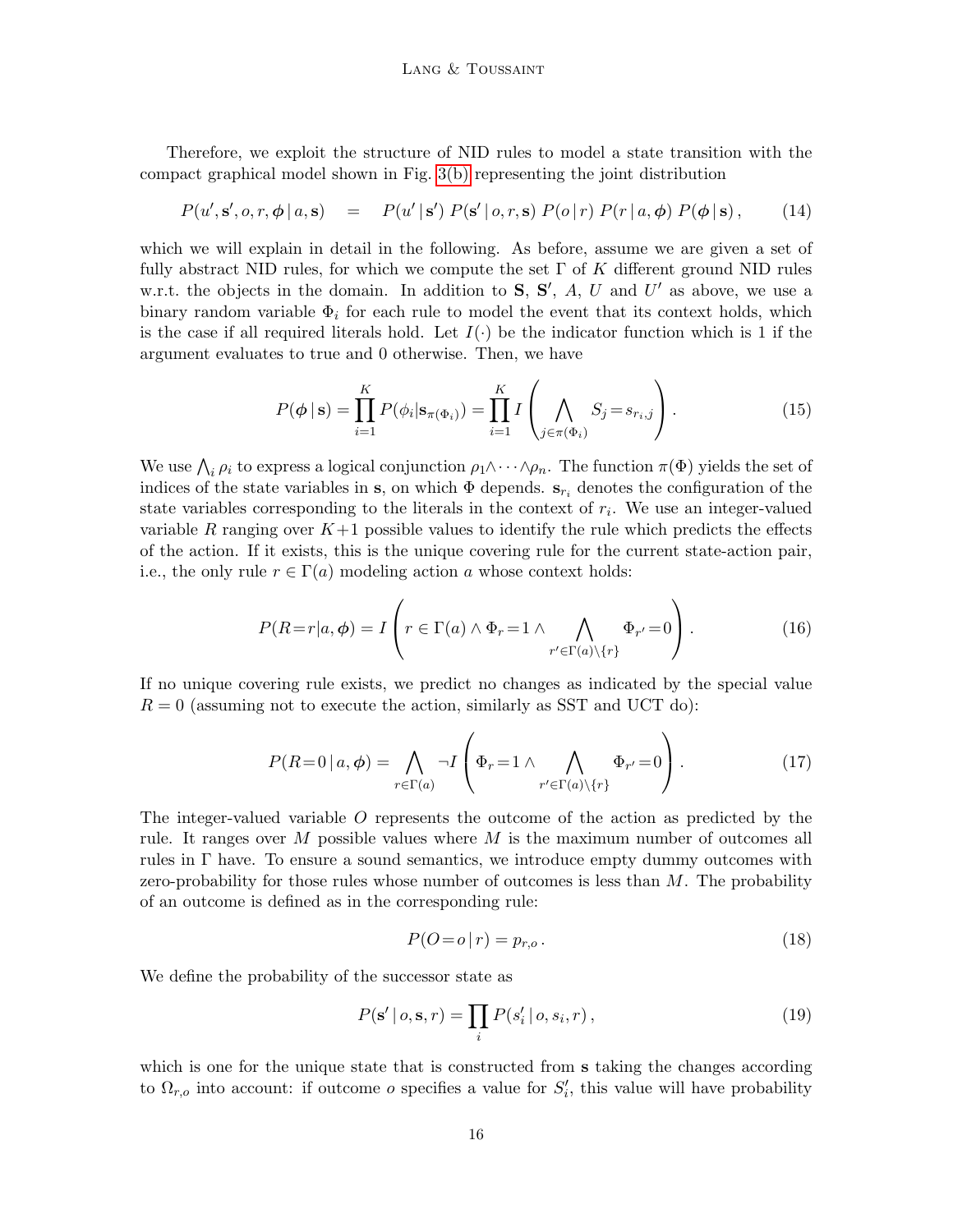one. Otherwise, the value of this state variable persists from the previous time-step. As rules usually change only a small subset of s, persistence most often applies. The resulting dependency  $P(s'_i | o, r, s_i)$  of a variable  $S'_i$  at time-step  $t + 1$  is compact. In contrast to the naive DBN in Fig. [3\(a\),](#page-14-1) it has only three parents, namely the variables for the outcome, the rule and its predecessor at the previous time-step. This simplifies the specification of a conditional probability function for  $S'$  significantly and enables efficient inference, as we will see later. The probability of the reward is given by

<span id="page-16-0"></span>
$$
P(U'=1 \mid \mathbf{s}') = I\left(\bigwedge_{j \in \pi(U')} S'_j = \tau_j\right) \tag{20}
$$

The function  $\pi(U')$  yields the set of indices of the state variables in  $s'$ , on which U' depends. The configuration of these variables that corresponds to our planning goal is denoted by **τ**. Uncertain initial states can be naturally accounted for by specifying priors  $P(\mathbf{s}^0)$ . We renounce the specification of a prior here, however, as the initial state  $s^0$  will always be given in our experiments later to enable comparison to the look-ahead tree based approaches SST and UCT which require deterministic initial states (which might also be sampled from a prior). Our choice for the distribution  $P(a)$  used for sampling actions will be described in Sec. [5.3.](#page-19-0)

For simplicity we have ignored derived predicates and functions which are defined in terms of other predicates or functions in the presentation of our graphical model. Derived concepts may increase the compactness of rules. If dependencies among concepts are acyclic, it is straightforward to include derived concepts in our model by intra-state dependencies for the corresponding variables. Indeed, we will use derived predicates in our experiments.

We are interested in inferring posterior state distributions  $P(\mathbf{s}^t | \mathbf{a}^{0:t-1})$  given the sequence of previous actions (where we omit conditioning on the initial state for simplicity). Exact inference is intractable in our graphical model. When constructing a junction tree, we will get cliques that comprise whole Markov slices (all variables representing the state at a certain time-step): consider eliminating all state variables  $S^{t+1}$ . Due to moralization, the outcome variable O will be connected to all state variables in  $S<sup>t</sup>$ . After elimination of O, all variables in  $S<sup>t</sup>$  will form a clique. Thus, we have to make use of approximate inference techniques. General loopy belief propagation (LBP) is unfeasible due to the deterministic dependencies in small cycles which inhibit convergence. We also conducted some preliminary tests in small networks with a damping factor, but without success. It is an interesting open question whether there are ways to alternate between propagating deterministic information and running LBP on the remaining parts of the network, e.g., whether methods such as MC-SAT (Poon & Domingos, 2007) can be successfully applied in decision-making contexts as ours. In the next subsection, we propose a different approximate inference scheme using a factored frontier (FF). The FF algorithm describes a forward inference procedure that computes exact marginals in the next time-step subject to a factored approximation of the previous time-step. Here, our advantage is that we can exploit the structure of the involved DBNs to come up with formulas for these marginals. FF is related to passing only forward messages. In contrast to LBP, information is not propagated backwards. Note that our approach does not condition on rewards (as in full planning by inference) and samples actions, so that backward reasoning is uninformative.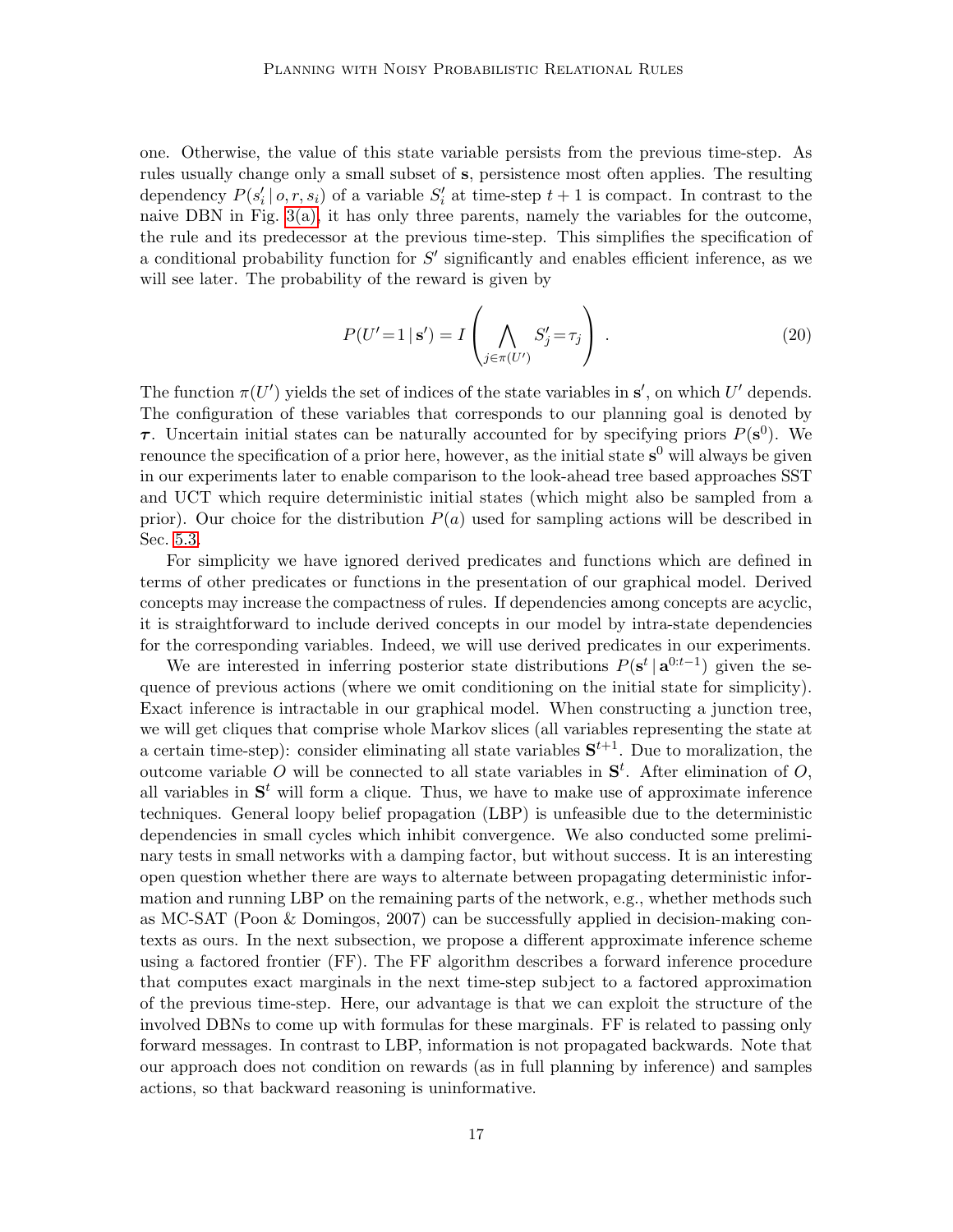#### <span id="page-17-0"></span>5.2 Approximate Inference

In the following, we present an efficient method for approximate inference in the previously proposed DBNs exploiting the factorization of NID rules. We focus on the mathematical derivations. An illustrative example will be provided in Sec. [5.4.](#page-20-0)

We follow the idea of the factored frontier (FF) algorithm (Murphy & Weiss, 2001) and approximate the belief with a product of marginals:

$$
P(\mathbf{s}^t \mid \mathbf{a}^{0:t-1}) \approx \prod_i P(s_i^t \mid \mathbf{a}^{0:t-1}). \tag{21}
$$

We define

<span id="page-17-3"></span>
$$
\alpha(s_i^t) := P(s_i^t | \mathbf{a}^{0:t-1}) \text{ and } N
$$
\n(22)

$$
\alpha(\mathbf{s}^t) \quad := \quad P(\mathbf{s}^t \, | \, \mathbf{a}^{0:t-1}) \, \approx \, \prod_{i=1}^N \alpha(s_i^t) \tag{23}
$$

and derive a FF filter for the DBN model in Fig. [3\(b\).](#page-14-2) We are interested in inferring the state distribution at time  $t+1$  given an action sequence  $\mathbf{a}^{0:t}$  and calculate the marginals of the state attributes as

$$
\alpha(s_i^{t+1}) = P(s_i^{t+1} \mid \mathbf{a}^{0:t}) \tag{24}
$$

<span id="page-17-2"></span><span id="page-17-1"></span>
$$
= \sum_{r^t} P(s_i^{t+1} | r^t, \mathbf{a}^{0:t-1}) P(r^t | \mathbf{a}^{0:t}). \tag{25}
$$

In Eq. [\(25\)](#page-17-1), we use all rules for prediction, weighted by their respective posteriors  $P(r^t | \mathbf{a}^{0:t})$ . This reflects the fact that depending on the state we use different rules to model the same action. The weight  $P(r^t | \mathbf{a}^{0:t})$  is 0 for all rules not modeling action  $a^t$ . For the remaining rules which do model  $a^t$ , the weights correspond to the posterior over those parts of the state space where the according rule is used for prediction.

We compute the first term in [\(25\)](#page-17-1) as

$$
P(s_i^{t+1} | r^t, \mathbf{a}^{0:t-1}) = \sum_{s_i^t} P(s_i^{t+1} | r^t, s_i^t) P(s_i^t | r^t, \mathbf{a}^{0:t-1})
$$

$$
\approx \sum_{s_i^t} P(s_i^{t+1} | r^t, s_i^t) \alpha(s_i^t) . \tag{26}
$$

Here, we sum over all possible values of the variable  $S_i$  at the previous time-step t. Intuitively, we take into account all potential "pasts" to arrive at value  $s_i^{t+1}$  at the next time-step. The resulting term  $P(s_i^{t+1} | r^t, s_i^t)$  enables us to easily predict the probabilities at the next time-step as discussed below. Each such prediction is weighted by the marginal  $\alpha(s_i^t)$  of the respective previous value. The approximation in [\(26\)](#page-17-2) assumes that  $s_i^t$  is conditionally independent of  $r<sup>t</sup>$ . This is not true in general as the choice of a rule for prediction depends on the current state and thus also on attribute  $S_i$ . To improve on this approximation one can examine whether  $s_i^t$  is part of the context of  $r^t$ : if this is the case, we can infer the state of  $s_i^t$  from knowing  $r^t$ . However, we found our approximation to be sufficient.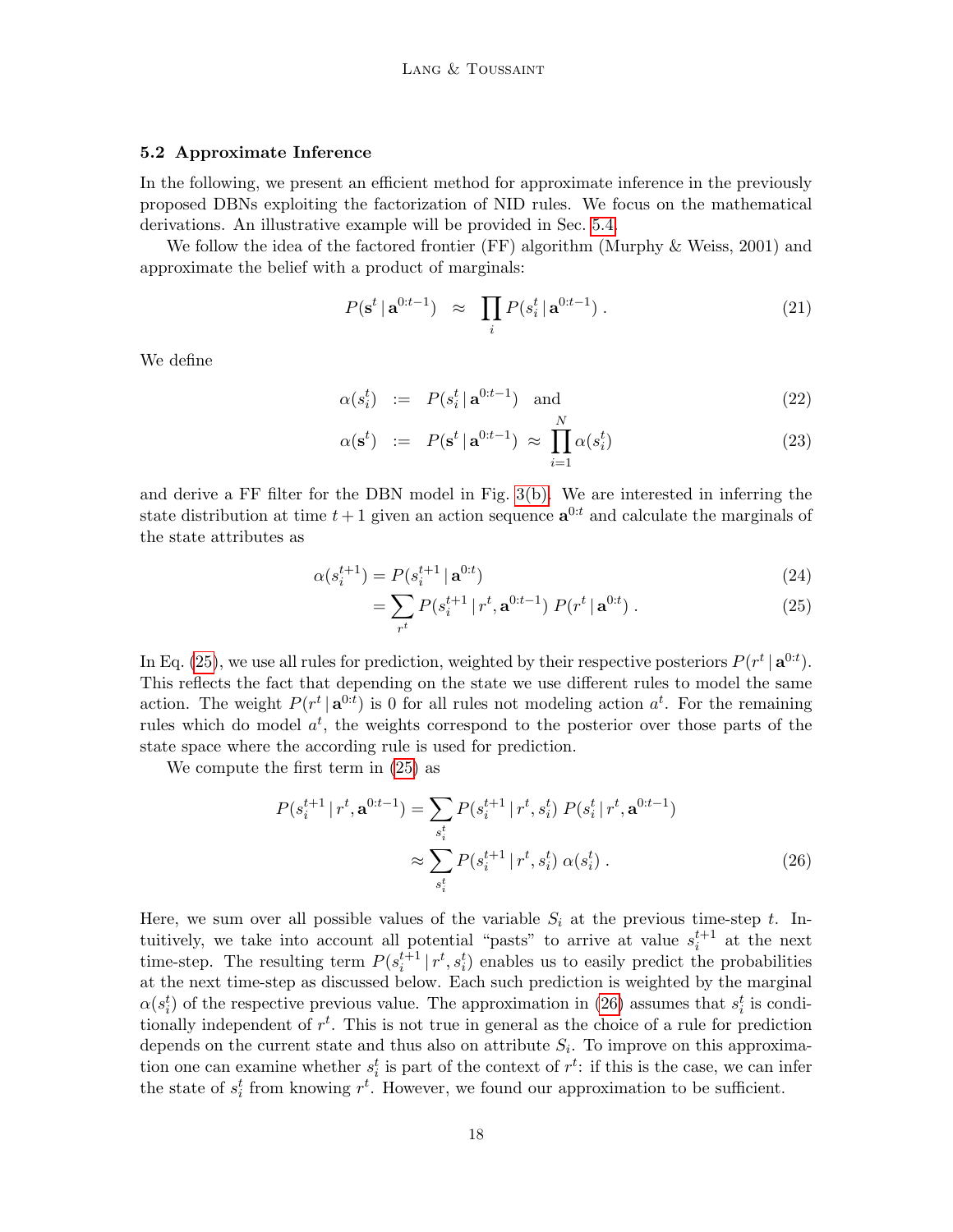As one would expect, we calculate the successor state distribution  $P(s_i^{t+1} | r^t, s_i^t)$  by taking the different outcomes  $o$  of  $r<sup>t</sup>$  into account weighted by their respective probabilities  $P(o | r^t),$ 

$$
P(s_i^{t+1} | r^t, s_i^t) = \sum_o P(s_i^{t+1} | o, r^t, s_i^t) P(o | r^t).
$$
 (27)

This shows us how to update the belief over  $S_i^{t+1}$  if we predict with rule  $r^t$ .  $P(s_i^{t+1} | o, r^t, s_i^t)$ is a deterministic distribution. If o changes the value of  $S_i$ ,  $s_i^{t+1}$  is set accordingly. Otherwise, the value  $s_i^t$  persists.

Let's turn to the computation of the second term in Eq. [\(25\)](#page-17-1),  $P(r^t | \mathbf{a}^{0:t})$ , the posterior over rules. The trick is to use the context variables  $\Phi$  and to exploit the assumption that a rule r models the state transition if and only if it uniquely covers  $(a^t, s^t)$ , which is indicated by an appropriate assignment of the  $\Phi$ . This can then be further reduced to an expression involving only the marginals  $\alpha(\cdot)$ . We start with

$$
P(R^t = r | \mathbf{a}^{0:t}) = \sum_{\phi^t} P(R^t = r | \phi^t, \mathbf{a}^{0:t}) P(\phi^t | \mathbf{a}^{0:t})
$$
  

$$
= I(r \in \Gamma(a^t)) P\left(\Phi_r^t = 1, \bigwedge_{r' \in \Gamma(a^t) \setminus \{r\}} \Phi_{r'}^t = 0 | \mathbf{a}^{0:t-1}\right)
$$
  

$$
= I(r \in \Gamma(a^t)) P(\Phi_r^t = 1 | \mathbf{a}^{0:t-1}) P\left(\bigwedge_{r' \in \Gamma(a^t) \setminus \{r\}} \Phi_{r'}^t = 0 | \Phi_r^t = 1, \mathbf{a}^{0:t-1}\right).
$$
 (28)

To simplify the summation over  $\phi^t$ , we only have to consider the unique assignment of the context variables when  $r$  is used for prediction: provided it models the action, as indicated by  $I(r \in \Gamma(a^t))$ , this is the case if its context  $\Phi_r^t$  holds, while the contexts  $\Phi_{r'}^t$  of all other "competing" rules  $r'$  for action  $a^t$  do not hold.

We calculate the second term in  $(28)$  by summing over all states **s** as

$$
P(\Phi_r^t = 1 | \mathbf{a}^{0:t-1}) = \sum_{\mathbf{s}^t} P(\Phi_r^t = 1 | \mathbf{s}^t) \alpha(\mathbf{s}^t) \approx \sum_{\mathbf{s}^t} P(\Phi_r^t = 1 | \mathbf{s}^t) \prod_j \alpha(s_j^t)
$$
(29)

<span id="page-18-2"></span><span id="page-18-1"></span><span id="page-18-0"></span>
$$
=\prod_{j\in\pi(\Phi_r^t)}\alpha(S_j^t=s_{r,j})\quad.
$$
\n(30)

The approximation in [\(29\)](#page-18-1) is the FF assumption. In [\(30\)](#page-18-2),  $s_r$  denotes the configuration of the state variables according to the context of  $r$  like in  $(15)$ . We sum out all variables not in the context of r. Only the variables in r's context remain: the terms  $\alpha(S_j^t = s_{r,j})$  correspond to the probabilities of the respective literals.

The third term in  $(28)$  is the joint posterior over the contexts of the competing rules  $r'$ given that  $r$ 's context already holds. We are interested in the situation where none of these other contexts hold. We calculate this as

$$
P\left(\bigwedge_{r'\in\Gamma(a^t)\backslash\{r\}}\Phi_{r'}^t=0\,|\,\Phi_r^t=1,\mathbf{a}^{0:t-1}\right)\approx\prod_{r'\in\Gamma(a^t)\backslash\{r\}}P(\Phi_{r'}^t=0\,|\,\Phi_r^t=1,\mathbf{a}^{0:t-1})\quad,\qquad(31)
$$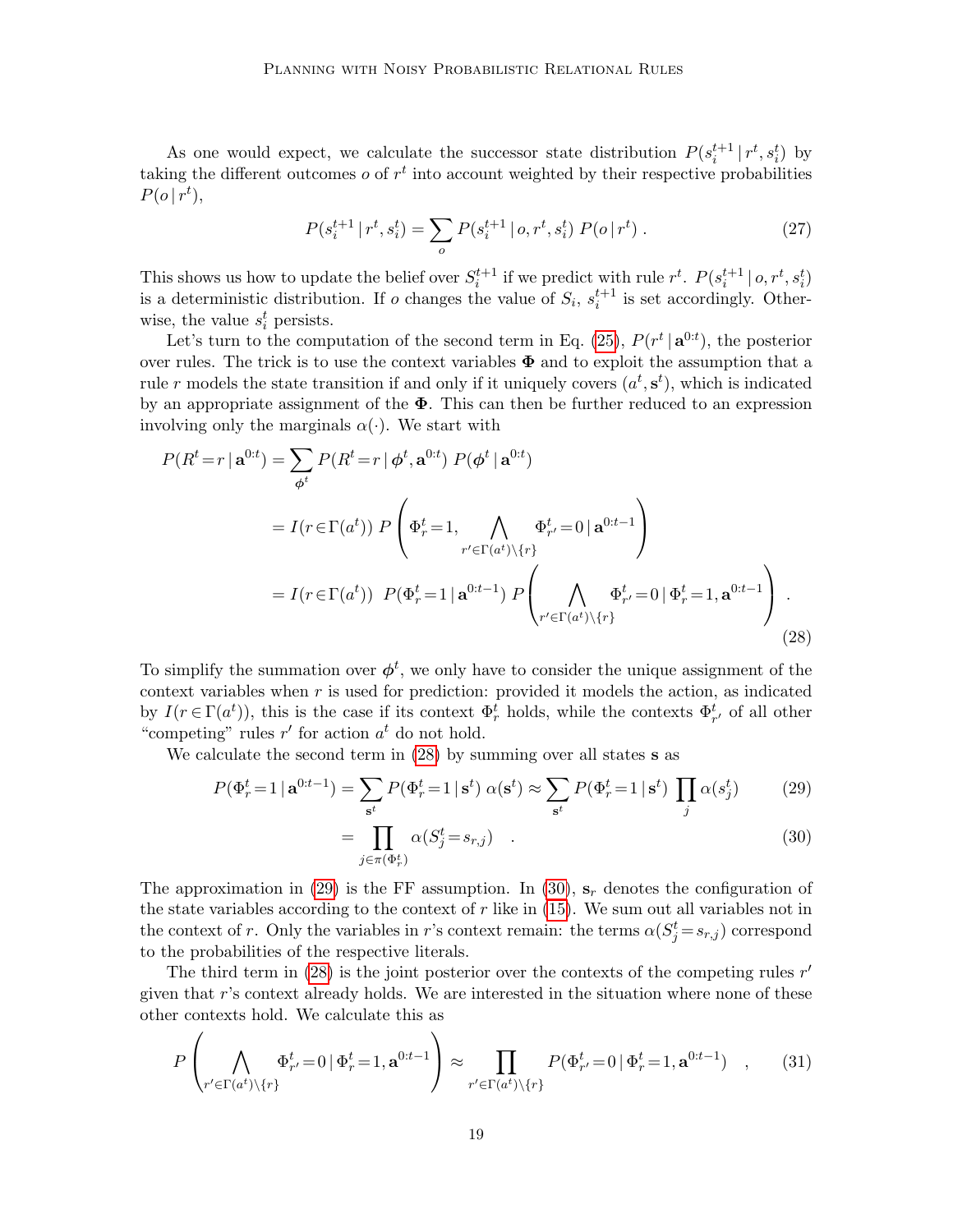approximating it by the product of the individual posteriors. The latter are computed as

$$
P(\Phi_{r'}^t = 0 | \Phi_r^t = 1, \mathbf{a}^{0:t-1}) = \sum_{\mathbf{s}^t} P(\Phi_{r'}^t = 0 | \mathbf{s}^t) P(\mathbf{s}^t | \Phi_r^t = 1, \mathbf{a}^{0:t-1})
$$
\n(32)

<span id="page-19-1"></span>
$$
\approx \begin{cases} 1.0 & \text{if } \Phi_r \wedge \Phi_{r'} \to \bot \\ 1.0 - \prod_{\substack{i \in \pi(\Phi_r^t), \\ i \notin \pi(\Phi_r^t)}} \alpha(S_i^t = s_{r',i}) & \text{otherwise} \end{cases}
$$
, (33)

where the if-condition expresses a logical contradiction of the contexts of  $r$  and  $r'$ . If their contexts contradict, then  $r$ 's context will surely not hold given that  $r$ 's context holds. Otherwise, we know that the state attributes apppearing in the contexts of both  $r$  and  $r'$ do hold as we condition on  $\Phi_r = 1$ . Therefore, we only have to examine the remaining state attributes of  $r$ 's context. Again, we approximate this posterior with the FF marginals.

Finally, we compute the reward probability straightforwardly as

$$
P(U^t = 1 | \mathbf{a}^{0:t-1}) = \sum_{\mathbf{s}_t} P(U^t = 1 | \mathbf{s}_t) P(\mathbf{s}^t | \mathbf{a}^{0:t-1}, \mathbf{s}^0) \approx \prod_{i \in \pi(U^t)} \alpha(S_i^t = \tau_i) , \qquad (34)
$$

where  $\tau$  denotes the configuration of state variables corresponding to the planning goal as in [\(20\)](#page-16-0). As above, the summation over states is simplified by the FF assumption resulting in a product of the marginals of the required state attributes.

The overall computational costs of propagating the effects of an action are quadratic in the number of rules for this action (for each such rule we have to calculate the probability that none of the others applies) and linear in the maximum numbers of context literals and manipulated state attributes of those rules.

Our inference framework requires an approximation for the distribution  $P(s' | \Omega_{r,0}, s)$ (cf. Eq. [\(2\)](#page-6-0)) to cope with the noise outcome of NID rules. From the training data used to learn rules, we estimate which predicates and functions change value over time as follows: let  $S_c \subset S$  contain the corresponding variables. We estimate for each rule r the average number  $N<sup>r</sup>$  of changed state attributes when the noise outcome applies. Due to our factored frontier approach, we can consider the noise effects for each variable independently. We approximate the probability that  $S_i \in \mathbf{S}_c$  changes in r's noise outcome by  $\frac{N^r}{|S^C|}$ . In case of change, all changed values of  $S_i$  have equal probability.

# <span id="page-19-0"></span>5.3 Planning

The DBN representation in Fig. [3\(b\)](#page-14-2) together with the approximate inference method described in the last subsection enable us to derive a novel planning algorithm for stochastic relational domains: The Probabilistic Relational Action-sampling in DBNs planning Algorithm (PRADA) plans by sampling action sequences in an informed way based on predicted beliefs over states and evaluating these action sequences using approximate inference.

More precisely, we sample sequences of actions  $a^{0:T-1}$  of length T. For  $0 < t \leq T$ , we infer the posteriors over states  $P(\mathbf{s}^t | \mathbf{a}^{0:t-1}, \mathbf{s}^0)$  and rewards  $P(u^t | \mathbf{a}^{0:t-1}, \mathbf{s}^0)$  (in the sense of filtering or state monitoring). Then, we calculate the value of an action sequence with a discount factor  $0 < \gamma < 1$  as

$$
Q(\mathbf{s}^0, \mathbf{a}^{0:T-1}) := \sum_{t=0}^{T} \gamma^t P(U^t = 1 \, | \, \mathbf{a}^{0:t-1}, \mathbf{s}^0) \,. \tag{35}
$$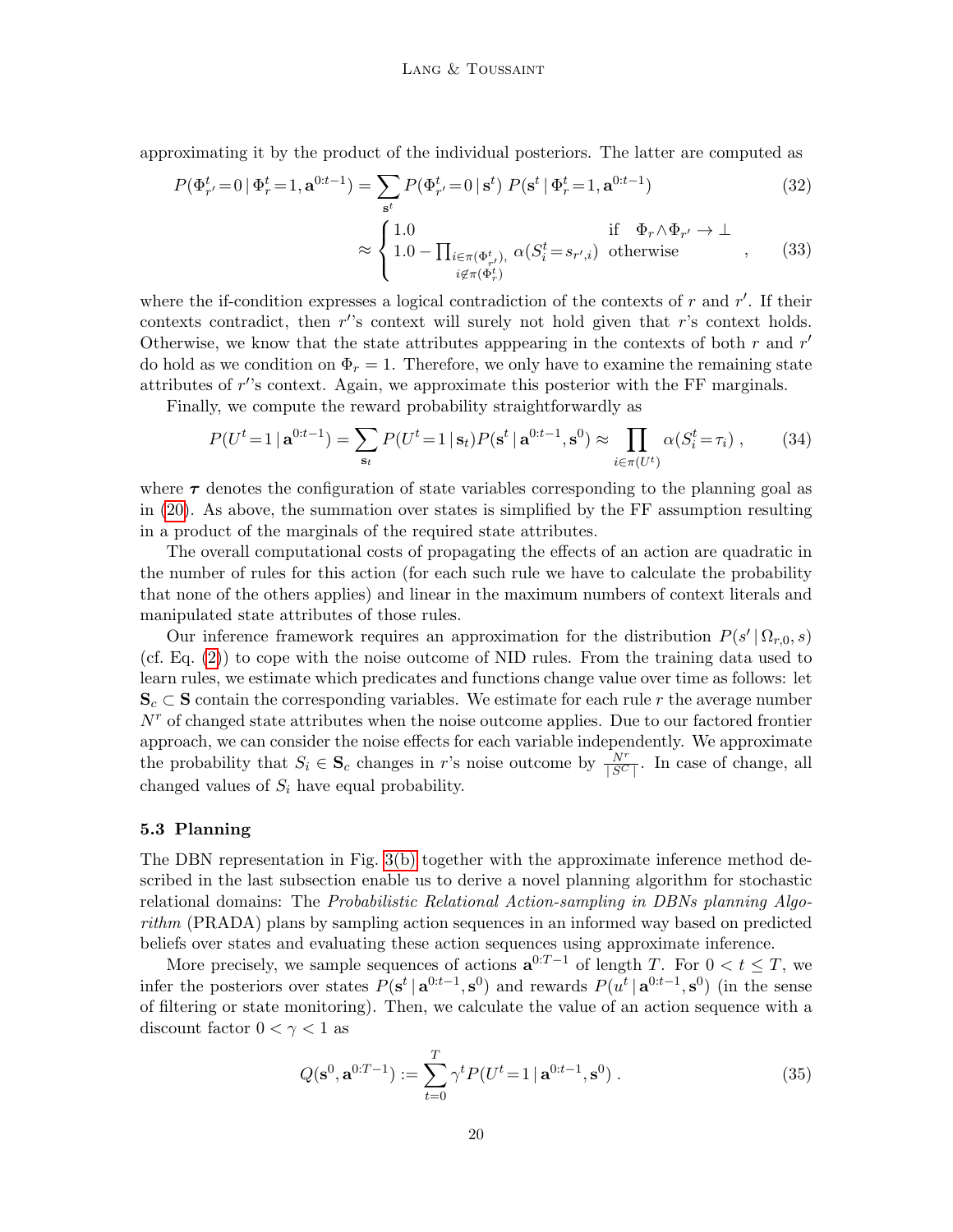We choose the first action of the best sequence  $\mathbf{a}^* = \arg \max_{\mathbf{a}^{0:T-1}} Q(\mathbf{a}^{0:T-1}, s^0)$ , if its value exceeds a certain threshold  $\theta$  (e.g.,  $\theta = 0$ ). Otherwise, we continue sampling actionsequences until either an action is found or planning is given up. The quality of the found plan can be controlled by the total number of action-sequence samples and has to be traded off with the time that is available for planning.

We aim for a strategy to sample good action sequences with high probability. We propose to choose with equal probability among the actions that have a unique covering rule for the current state. Thereby, we avoid the use of the noisy default rule  $r_{\nu}$  which models action effects as noise and is thus of poor use in planning. For the action at time  $t$ , PRADA samples from the distribution

<span id="page-20-1"></span>
$$
P_{sample}^{t}(a) \propto \sum_{r \in \Gamma(a)} P\left(\phi_r^t = 1, \bigwedge_{r' \in \Gamma(a) \setminus \{r\}} \phi_{r'}^t = 0 \,|\, \mathbf{a}^{0:t-1}\right). \tag{36}
$$

This is a sum over all rules for action a: for each such rule we add the posterior that it is the unique covering rule, i.e. that its context  $\phi_r^t$  holds, while the contexts  $\phi_{r'}^t$  of the competing rules  $r'$  do not hold. This sampling distribution takes the current state distribution into account. Thus, the probability to sample an action sequence a predicting the state sequence  $s_0, \ldots, s_T$  depends on the likelihood of the state sequence given a: the more likely the required outcomes are, the more likely the next actions will be sampled. Using this policy, PRADA does not miss actions which SST and UCT explore, as the following proposition states (proof in Appendix [A\)](#page-41-1).

Proposition 1: The set of action sequences PRADA samples with non-zero probability is a super-set of the ones of SST and UCT.

In our experiments, we replan after each action is executed without reusing the knowledge of previous time-steps. This simple strategy helps to get a general impression of PRADA's planning performance and complexity. Other strategies are easily conceivable. For instance, one might execute the entire sequence without replanning, trading off faster computation times with a potential loss in the achieved reward. In noisy environments, it might seem a better strategy to combine the reuse of previous plans with replanning. For instance, one could omit the first action of the previous plan, which has just been executed, and examine the suitability of the remaining actions in the new state. While we consider only the single best action sequence, in many planning domains it might also be beneficial to marginalize over all sequences with the same first action. For instance, an action  $a_1$ might lead to a number of reasonable sequences, none of which are the best, while another action  $a_2$  is the first of one very good sequence, but also many bad ones – in which case one might favor  $a_1$ .

# <span id="page-20-0"></span>5.4 Illustrative Example

Let us consider the small planning problem in Table [2](#page-22-0) to illustrate the reasoning procedure of PRADA. Our domain is a noisy cubeworld represented by predicates  $table(X)$ ,  $cube(X)$ , on(X, Y), inhand(X) and  $clear(X) \equiv \forall Y \neg on(Y, X)$  where a robot can perform two types of actions: it may either lift a cube X by means of action  $qrab(X)$  or put the cube which is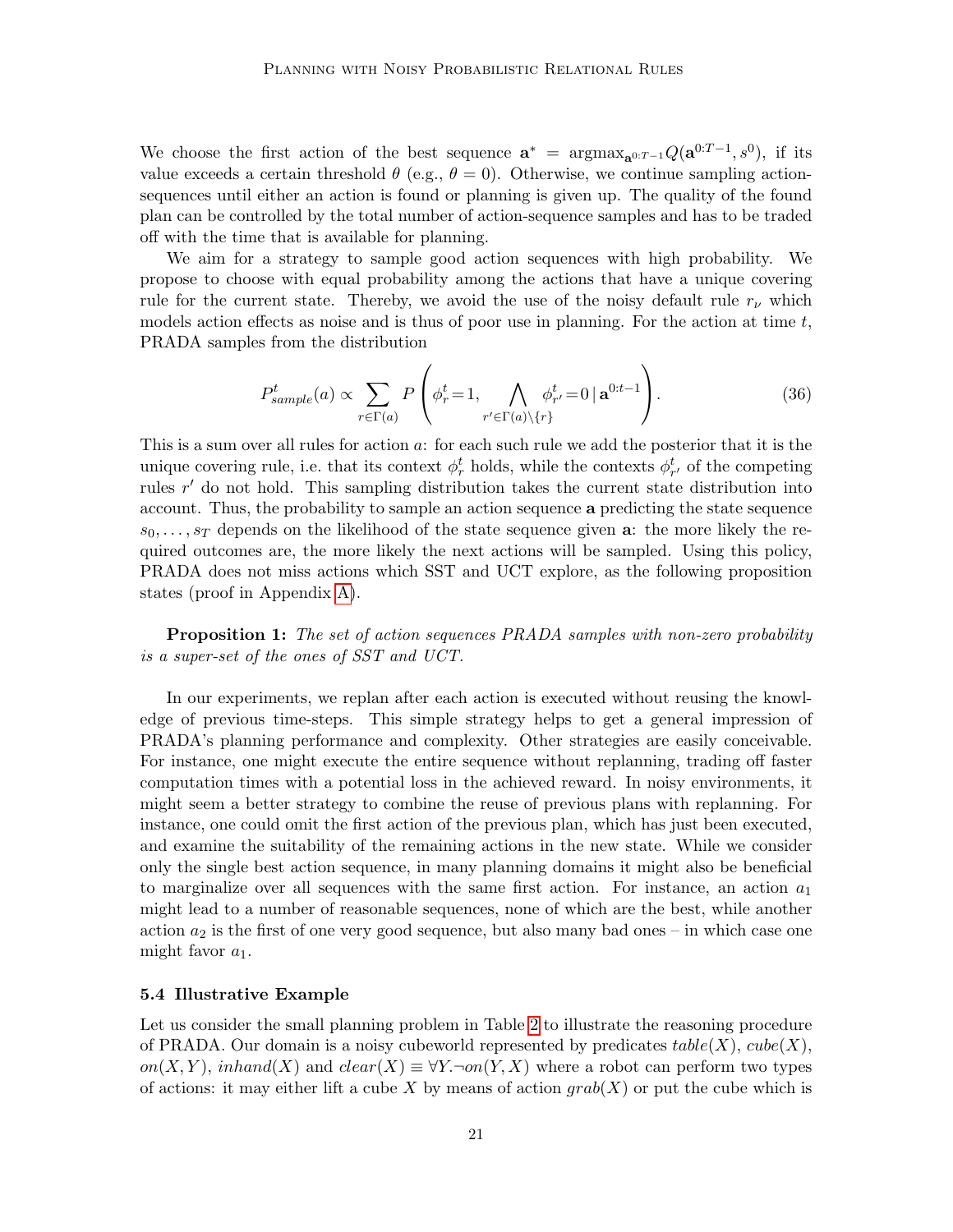held in hand on top of another object X using  $\text{puton}(X)$ . The start state  $s_0$  shown in [2\(a\)](#page-22-1) contains three cubes a, b and c stacked in a pile on table t. The goal shown in  $2(b)$  is to get the middle cube  $b$  on-top of the top cube  $a$ . Our world model provides three abstract NID rules to predict action effects, shown in Table  $2(c)$ . Only the first rule has uncertain outcomes: it models to grab an object which is below another object. In contrast, grabbing a clear object (Rule 2) and putting an object somewhere (Rule 3) always leads to the same successor state.

First, PRADA constructs a DBN to represent the planning problem. For this purpose, it computes the grounded rules with respect to the objects  $\mathcal{O} = \{a, b, c, t\}$  shown in [2\(d\).](#page-22-4) Most potential grounded rules can be ignored: one can deduce from the abstract rules which predicates are changeable. In combination with the specifications in  $s<sub>0</sub>$ , this prunes most grounded rules. For instance, we know from  $s_0$  that t is the table. Thus, no ground rule with action argument  $X = t$  needs to be constructed as all rules require  $cube(X)$ .

Based on the DBN, PRADA samples action-sequences and evaluates their expected rewards. In the following, we investigate this procedure for the sampling of action-sequence  $(grab(b), puton(a)).$  Table [2\(e\)](#page-22-5) presents the inferred values of the DBN variables and other auxiliary quantities. The marginals  $\alpha$  (Eq. [\(22\)](#page-17-3)) of the state variables at  $t = 0$  are set deterministically according to  $s<sub>0</sub>$ . We calculate the posteriors over context variables  $P(\Phi | \mathbf{a}^{0:t-1})$  according to Eq. [\(30\)](#page-18-2). In our example, at  $t = 0$  there is one rule with probability 1.0 for each of the actions  $grab(a)$ ,  $grab(b)$  and  $grab(c)$ . In contrast, there are no rules with non-zero probability for the various  $\text{puton}(\cdot)$  actions. By the help of Eq. [\(33\)](#page-19-1), we calculate the probability of each rule  $r$  to be the unique covering rule for the respective action (listed under *Unique rule*; note that we do not condition on a fixed action  $a^t$  thus far): this is the case if context  $\Phi_r$  of r holds, while all contexts  $\Phi_{r'}$  of the competing rules r' for the same action do not hold. At  $t = 0$ , this is the same as the posterior of  $\Phi_r$  alone. The resulting probabilities are used to calculate the sampling distribution of Eq. [\(36\)](#page-20-1): first, we compute the probability for each action to have a unique covering rule which is a simple sum over probabilities of the previous step (listed under Action coverage in the table); then, we normalize these values to get a sampling distribution  $P_{sample}(\cdot)$ . At  $t = 0$ , this results in a sampling distribution which is uniform over the three actions with unique rules. Assume we sample  $a^0 = grab(b)$  (grabbing blue cube b). Variable R specifies the ground rules to use for predicting the state marginals at the next time-step. We can infer its posterior according to Eq. [\(28\)](#page-18-0). Here,  $P(R^0 = (1, b/act) | a^0) = 1.0$ .

Things get more interesting at  $t = 1$ . Here, we observe the effects of the factored frontier. For instance, consider calculating the posterior over context  $\Phi_r$  for ground rule  $r = (1, b/att)$  (grabbing blue cube b which is below yellow a) using Eq. [\(30\)](#page-18-2),

$$
P(\Phi_{(1,b/att)} \mid a^0) \approx \alpha( on(a,b)) \cdot \alpha( on(b,t)) \cdot \alpha( cube(a)) \cdot \alpha( cube(b)) \cdot \alpha( table(t))
$$
  
= 0.2 \cdot 0.2 \cdot 1.0 \cdot 1.0 \cdot 1.0 = 0.04.

In contrast, the exact value is  $P(\Phi_{(1,b/att)} | a^0) = 0.2$ , according to the third outcome of abstract Rule 1 used to predict  $a^0$ . The imprecision is due to ignoring the correlations: FF regards the marginals for  $on(a, b)$  and  $on(b, t)$  as independent, while in fact they are fully correlated.

At  $t = 1$ , the action  $qrab(a)$  has three ground rules with non-zero context probabilities (grabbing a from either b, c or t). This is due to the three different outcomes of abstract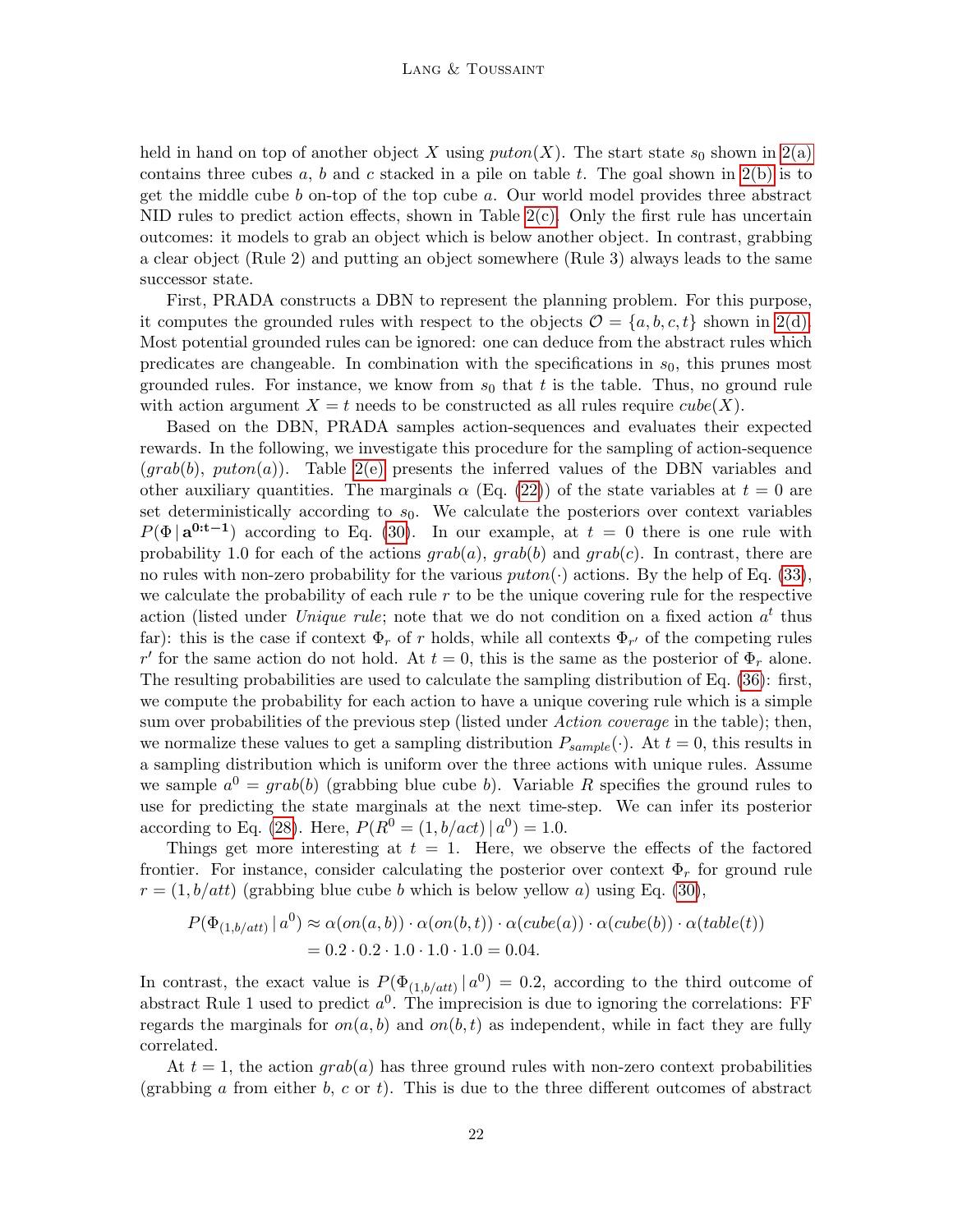<span id="page-22-0"></span>

<span id="page-22-2"></span>Table 2: Example of PRADA's factored frontier inference

(e) Inferred posteriors in PRADA's FF inference for action-sequence  $(graph(b), puton(a))$ 

<span id="page-22-5"></span>

|                                            | $t=0$               | $t=1$            | $t=2$            |
|--------------------------------------------|---------------------|------------------|------------------|
| State marginals $\alpha$                   |                     |                  |                  |
| on(a,b)                                    | 1.0                 | $\overline{0.2}$ | $\overline{0.2}$ |
| on(a,c)                                    | 0.0                 | 0.5              | $_{0.5}$         |
| on(a,t)                                    | 0.0                 | 0.3              | $_{0.3}$         |
| on(b,a)                                    | $_{0.0}$            | 0.0              | 0.8              |
| on(b,c)                                    | 1.0                 | 0.0              | 0.0              |
| on(b,t)                                    | 0.0                 | 0.2              | $_{0.2}$         |
| on(c,t)                                    | 1.0                 | 1.0              | 1.0              |
| inhand(b)                                  | 0.0                 | 0.8              | 0.16             |
| clear(a)                                   | 1.0                 | 1.0              | $\overline{0.2}$ |
| clear(b)                                   | 0.0                 | 0.8              | 0.8              |
| clear(c)                                   | 0.0                 | 0.5              | 0.5              |
| $\overline{\text{Goal } U}$                | $\overline{0.0}$    | $\overline{0.0}$ | $\overline{0.8}$ |
| $\overline{P(\Phi)}$<br>$a^{0:t}$          |                     |                  |                  |
|                                            | 1.0                 | $_{0.0}$         |                  |
| $\overline{\Phi}_{(1, b/act)}$             | 0.0                 | 0.04             |                  |
| $\Phi_{(1,b/att)}$                         | 1.0                 | 0.5              |                  |
| $\Phi_{(1, c/btt)}$                        |                     |                  |                  |
| $\Phi_{(2,a/b)}$                           | 1.0                 | 0.2              |                  |
| $\Phi_{(2,a/c)}$                           | 0.0                 | 0.5              |                  |
| $\Phi_{(2,a/t)}$                           | 0.0                 | 0.3              |                  |
| $\Phi_{(2,b/t)}$                           | 0.0                 | 0.16             |                  |
| $\Phi_{(2, c/t)}$                          | 0.0                 | 0.5              |                  |
| $\Phi_{(3,a/b)}$                           | 0.0                 | 0.8              |                  |
| $\Phi_{(3, c/b)}$                          | 0.0                 | 0.8              |                  |
| $\Phi_{(\substack{3, t/b})}$               | 0.0                 | 0.8              |                  |
| Unique rule                                |                     |                  |                  |
| $\overline{(1,b/act)}$                     | 1.0                 | 0.0              |                  |
| (1,b/att)                                  | 0.0                 | 0.0336           |                  |
| (1, c/att)                                 | 0.0                 | 0.25             |                  |
| (1, c/btt)                                 | 1.0                 | 0.0              |                  |
| (2,a/b)                                    | 1.0                 | 0.07             |                  |
| (2,a/c)                                    | 0.0                 | 0.28             |                  |
| (2,a/t)                                    | 0.0                 | 0.12             |                  |
| (2,b/t)                                    | 0.0                 | 0.154            |                  |
| (2, c/t)                                   | 0.0                 | 0.25             |                  |
| (3, a/b)                                   | 0.0                 | 0.8              |                  |
| (3, c/b)                                   | 0.0                 | 0.8              |                  |
| (3,t/b)                                    | $_{0.0}$            | 0.8              |                  |
| Action coverage                            |                     |                  |                  |
| $gra\overline{b(a)}$                       | 1.0                 | 0.47             |                  |
| $_{graph(b)}$                              | 1.0                 | 0.187            |                  |
| $_{\emph{grad}(c)}$                        | 1.0                 | 0.5              |                  |
| $\textit{puton}(a)$                        | 0.0                 | $_{0.8}$         |                  |
| $\emph{puton}(c)$                          | 0.0                 | 0.8              |                  |
| $\emph{puton}(t)$                          | 0.0                 | 0.8              |                  |
| Sample distribution                        |                     |                  |                  |
| $\overline{P_{sample}(graph(a))}$          | 0.33                | 0.132            |                  |
| $P_{sample}(graph(b))$                     | $\boldsymbol{0.33}$ | 0.0526           |                  |
| $P_{sample}(grab(c))$                      | 0.33                | 0.141            |                  |
| $P_{sample}(puton(a))$                     | 0.0                 | $_{0.225}$       |                  |
| $P_{sample}(puton(c))$                     | 0.0                 | 0.225            |                  |
| $P_{sample}(puton(t))$                     | 0.0                 | 0.225            |                  |
| $\overline{P(R^t=r^t   \mathbf{a}^{0:t})}$ |                     |                  |                  |
| $R^t = (1, b/act)$                         | 1.0                 | 0.0              |                  |
| $R^t = (3, a/b)$                           | 0.0                 | 0.8              |                  |
| $R^t=0$                                    | $_{0.0}$            | 0.2              |                  |
|                                            |                     |                  |                  |

<span id="page-22-1"></span>

(c) Abstract NID rules with example situations

<span id="page-22-3"></span>Rule 1:  $\label{eq:grab} \operatorname{grab}(X): \quad on(Y,X), \; on(X,Z), \; cube(X), \; cube(Y), \; table(T)$  $\rightarrow$  $\int$  $\mathcal{L}$ 0.5 :  $inhand(X)$ ,  $on(Y, Z)$ ,  $\neg on(Y, X)$ ,  $\neg on(X, Z)$ 0.3 :  $inhand(X)$ ,  $on(Y, T)$ ,  $\neg on(Y, X)$ ,  $\neg on(X, Z)$  $0.2:$   $on(X,T), \neg on(X,Z)$ 



Rule 2:  $grab(X)$ :  $cube(X)$ ,  $clear(X)$ ,  $on(X, Y)$  $\rightarrow \{ 1.0: \text{inhand}(X), \neg on(X, Y)$ 



Rule 3:  $puton(X) : *inhand*(Y), *cube*(Y)$  $\rightarrow \{ 1.0 : \text{on}(Y,X), \neg \text{inhand}(X)$ 



| (d) Grounded NID rules |
|------------------------|
|------------------------|

<span id="page-22-4"></span>

| Grounded Rule | Action              | Substitution                                                             |
|---------------|---------------------|--------------------------------------------------------------------------|
| (1, a/bbt)    | qrab(a)             | $\{X \rightarrow a, Y \rightarrow b, Z \rightarrow b, T \rightarrow t\}$ |
| (1, a/bct)    | qrab(a)             | $\{X \rightarrow a, Y \rightarrow b, Z \rightarrow c, T \rightarrow t\}$ |
|               |                     |                                                                          |
| (1, c/bbt)    | qrab(c)             | $\{X\rightarrow c, Y\rightarrow b, Z\rightarrow b, T\rightarrow t\}$     |
| (2, a/b)      | qrab(a)             | $\{X \rightarrow a, Y \rightarrow b\}$                                   |
| (2, a/c)      | grab(a)             | $\{X \rightarrow a, Y \rightarrow c\}$                                   |
| (2, a/t)      | qrab(a)             | $\{X \rightarrow a, Y \rightarrow t\}$                                   |
|               |                     |                                                                          |
| (2, c/t)      | qrab(c)             | $\{X\rightarrow c, Y\rightarrow t\}$                                     |
| (3, a/b)      | puton(a)            | $\{X \rightarrow a, Y \rightarrow b\}$                                   |
| (3, a/c)      | puton(a)            | $\{X \rightarrow a, Y \rightarrow c\}$                                   |
|               |                     |                                                                          |
| (3, t/c)      | $\textit{puton}(t)$ | $\{X \rightarrow a, Y \rightarrow c\}$                                   |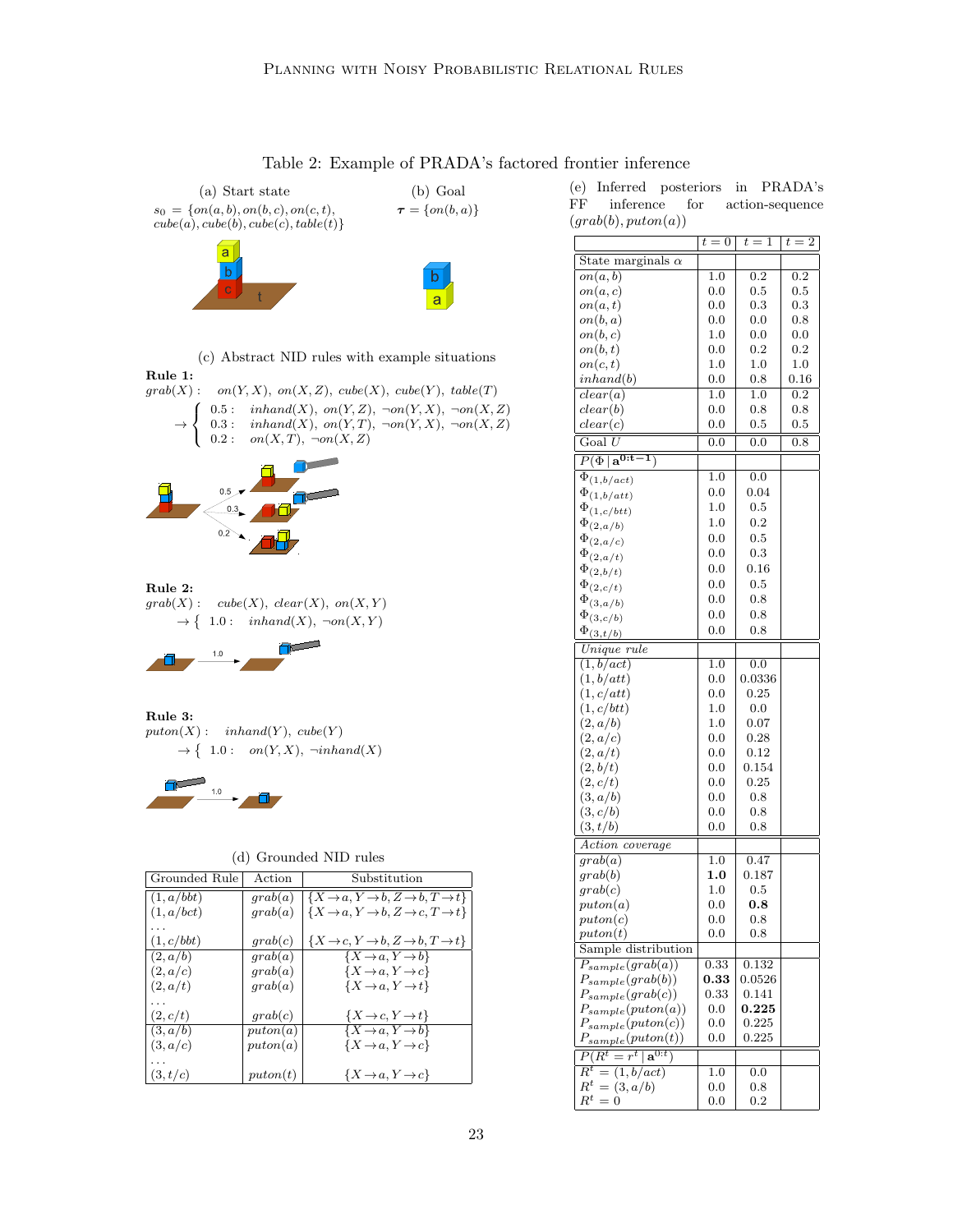Rule 1. As an example, we calculate the probability of rule  $(2, a/c)$  (grabbing a from c) to be the unique covering rule for  $\text{grad}(a)$  at  $t = 1$  as

$$
P(\Phi_{(2,a/c)}, \neg \Phi_{(2,a/b)}, \neg \Phi_{(2,a/t)} | a^0)
$$
  
\n
$$
\approx P(\Phi_{(2,a/c)} | a^0) \cdot (1 - P(\Phi_{(2,a/b)} | a^0)) \cdot (1 - P(\Phi_{(2,a/t)} | a^0))
$$
  
\n= 0.5 \cdot (1 - 0.2) \cdot (1 - 0.3) = 0.28.

After some more calculations, we determine the sampling distribution at  $t = 1$ . Assume we sample action  $\text{puton}(a)$ . This results in rule  $(3/a, b)$  (putting b on a) being used for prediction with 0.8 probability – since this is its probability to be the unique covering rule for action  $\text{puton}(a)$ . The remaining mass 0.2 of the posterior is assigned to those parts of the state space where no unique covering rule is available for  $\text{puton}(a)$ . In this case, we use the default rule  $R = 0$  (corresponding to not performing the action) so that with probability 0.2 the values of the state variables persist.

Finally, let us infer the marginals at  $t = 2$  using Eq. [\(25\)](#page-17-1). As an example, we calculate  $\alpha(inhand(b)^{t=2})$ . Let  $i(b)$  be brief for  $inhand(b)$ . We sum over the ground rules  $r^{t=1}$  taking the potential values  $i(b)^{t-1}$  and  $\neg i(b)^{t-1}$  at the previous time-step  $t = 1$  into account,

$$
\alpha(i(b)^{t=2}) \approx \sum_{r^{t=1}} P(r^{t=1} | \mathbf{a}^{0:1}) (P(i(b)^{t=2} | r^{t=1}, \neg i(b)^{t=1}) \alpha(\neg i(b)^{t=1})
$$

$$
+ P(i(b)^{t=2} | r^{t=1}, i(b)^{t=1}) \alpha(i(b)^{t=1}) )
$$

$$
= 0.8 (0.0 * 0.2 + 0.0 * 0.8) + 0.2 (0.0 * 0.2 + 1.0 * 0.8) = 0.16 .
$$

As discussed above, only the ground rule  $(3/a, b)$  and the default rule play a role in this prediction. In effect, the belief that b is inhand decreases from  $0.8$  to  $0.16$  after having tried to put b on a, as expected. Similarly, we calculate the posterior of  $on(b, a)$  as 0.8. This is also the expected probability to reach the goal when performing the actions  $\eta$ rab(b) and puton(a). (Here, PRADA's inferred value coincides with the true posterior.)

For comparison, the probability to reach the goal is 1.0 when performing the actions  $grab(a)$ , puton(t),  $grab(b)$  and puton(a), i.e., when we clear b before we grab it. This plan is safer, i.e., has higher probability, but takes more actions.

#### 5.5 Comparison of the Planning Approaches

The most prominent difference between the presented planning approaches is in their way to account for the stochasticity of action effects. On the one hand, SST and UCT repeatedly take samples from successor state distributions and estimate the value of an action by building look-ahead trees. On the other hand, PRADA maintains beliefs over states and propagates indetermistic action effects forward. More precisely, PRADA and SST follow opposite approaches: PRADA samples actions and calculates the state transitions approximately by means of probabilistic inference, while SST considers all actions (and thus is exact in its action search) and samples state transitions. The price for considering all actions is SST's overwhelmingly large computational cost. UCT remedies this issue and samples action sequences and thus state transitions selectively: it uses previously sampled episodes to build upper confidence bounds on the estimates for action values in specific states, which are used to adapt the policy for the next episode. It is not straightforward to translate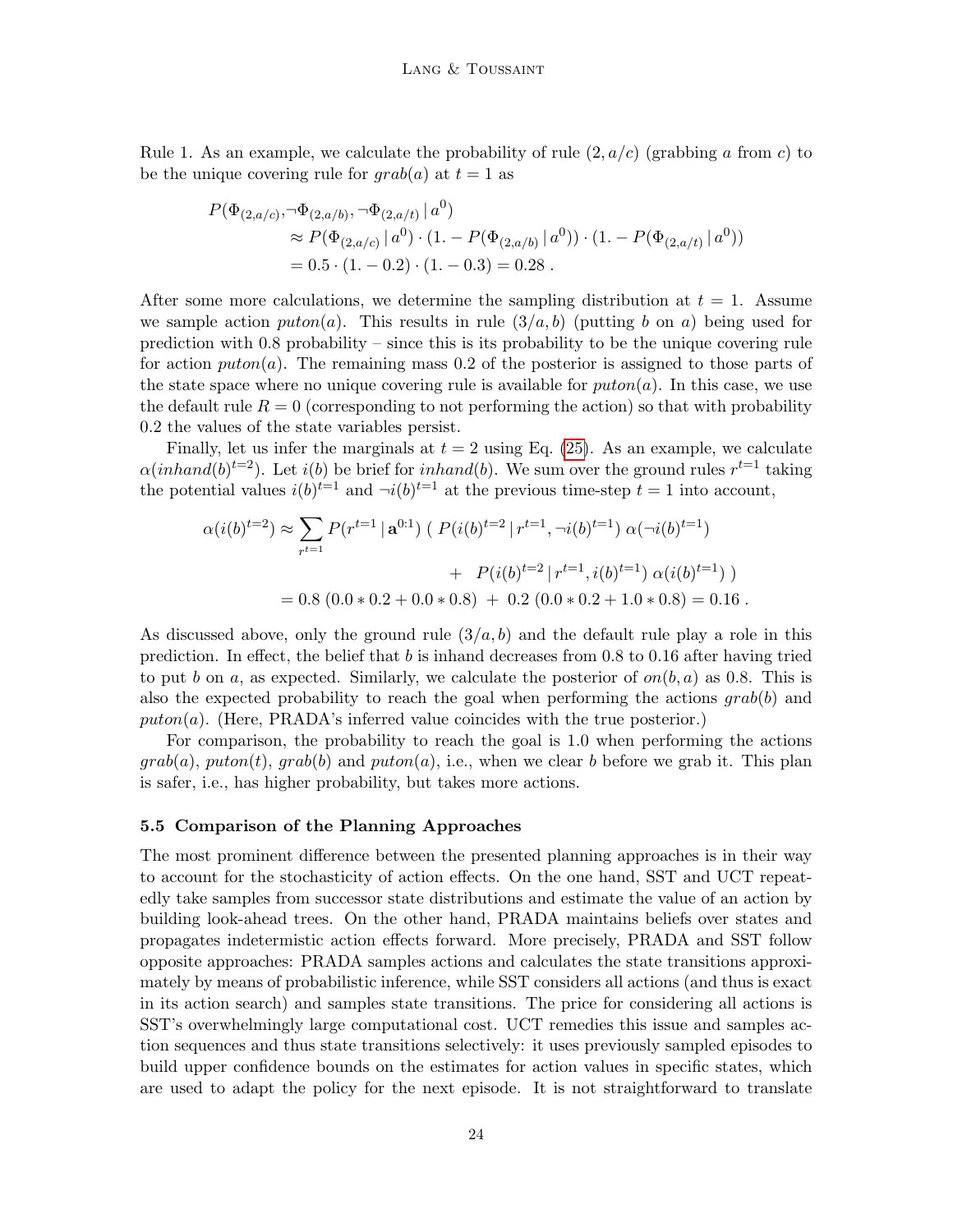this adaptive policy to PRADA since PRADA works on beliefs over states instead of states directly. Therefore, we chose the simple policy for PRADA to sample randomly from all actions with a unique covering rule in a state (in the form of a sampling distribution to account for beliefs over states).

PRADA returns a whole plan that will transform the world state into one where the goal is fulfilled with a probability exceeding a given threshold  $\theta$ , in the spirit of conformant planning or probabilistic planning with no observability (Kushmerick, Hanks, & Weld, 1995). Due to their outcome-sampling, SST and UCT cannot return such a plan in a straightforward way. Instead, they provide a policy for many successor states based on their estimates of the action-values in their look-ahead tree. The estimates of states deeper in the tree are less reliable as they have been built from less episodes. If an action has been executed and a new state is observed, these estimates can be reused. Thus far, PRADA does not take any knowledge gained in previous action-sequence samples into account to adapt its policy. An elegant way to achieve this and to better exploit goal knowledge might use backpropagation through our DBNs to plan completely by inference (Toussaint & Storkey, 2006). This is beyond the scope of this paper, as it is not clear how to do this in a principled way in the large state and action spaces of relational domains. Alternatively, PRADA could give high weight to the second action of the previous best plan. Below in Sec. [5.6,](#page-25-0) we show another simple way to make use of previous episodes to find better plans.

PRADA can afford its simple action-sampling strategy as it evaluates large numbers of action-sequences efficiently and does not have to grow look-ahead trees to account for indeterministic effects. This points at an important difference: all three algorithms are faced with search spaces of action sequences which are exponential in the horizon. To calculate the value of a given action sequence, however, SST and UCT still need exponential time due to their outcome sampling. In contrast, PRADA propagates the state transitions forward and thus is linear in the horizon.

Like all approximate planning algorithms, neither SST, UCT nor PRADA can be expected to perform ideally in all situations. SST and UCT sample action outcomes and hence face problems if important outcomes only have small probability. For instance, consider an agent that wants to escape a room with two locked doors. If it hits the first door which is made of wood it has a chance of 0.05 to break it and escape. The second door is made of iron and has only a chance of 0.001 to break. SST and UCT may take a very long time to detect that it is 50 times better to repeatedly hit the wooden door. In contrast, PRADA recognizes this immediately after having reasoned about each of the actions once as it takes all outcomes into account. On the other hand, in PRADA's approximate inference procedure the correlations among state variables get lost while SST and UCT preserve them as they sample complete successor states. This can impair PRADA's planning performance in situations where correlations are crucial. Consider the following simple domain with two state attributes  $a$  and  $b$ . The agent can choose from two actions modeled by the rules

$$
action1: \quad - \quad \rightarrow \quad \left\{ \begin{array}{ll} 0.5 \quad : \quad a, \ b \\ 0.5 \quad : \quad \neg a, \neg b \end{array} \right., \text{ and } \\ action2: \quad - \quad \rightarrow \quad \left\{ \begin{array}{ll} 0.5 \quad : \quad a, \neg b \\ 0.5 \quad : \quad b, \neg a \end{array} \right..
$$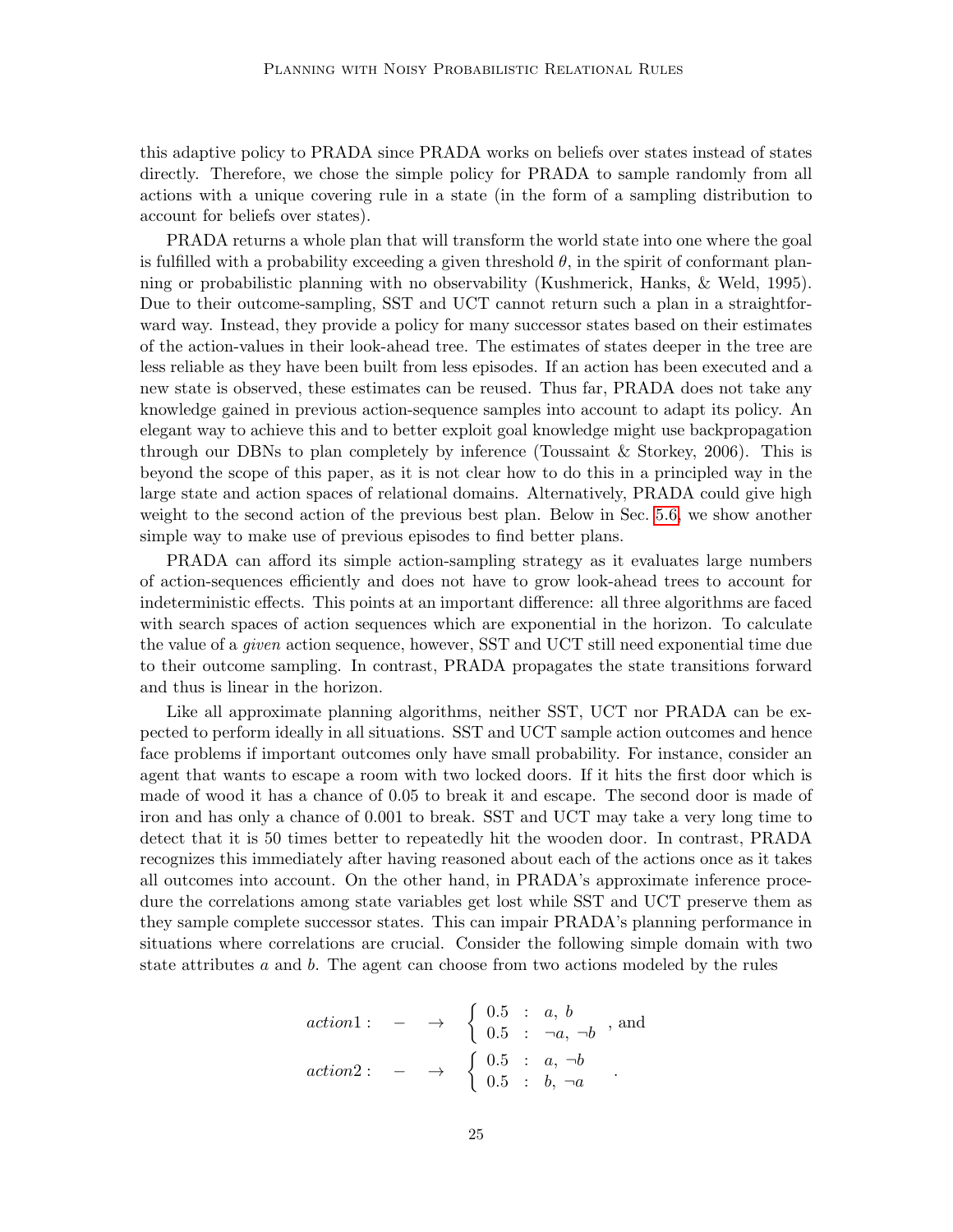The goal is to make both attributes either true or false, i.e.,  $\phi = (a \wedge b) \vee (\neg a \wedge \neg b)$ . For both actions, the resulting marginals will be  $\alpha(a) = 0.5$ ,  $\alpha(\neg a) = 0.5$ ,  $\alpha(b) = 0.5$  and  $\alpha(\neg b) = 0.5$ . Due to its factored frontier, PRADA cannot distinguish between both actions although action1 will achieve the goal, while action2 will not.

PRADA's estimated probabilities of states and rewards may differ significantly from their true values. This does not harm its performance in many domains as our experiments indicate (Sec. [6\)](#page-26-0). We suppose the reason for this is that while PRADA's estimated probabilities can be imprecise, they enable a correct ranking of action sequences – and in planning, we are interested in choosing the best action instead of calculating correctly its value.

A further difference between the proposed algorithms is in their way to handle the noise outcome of rules: PRADA assigns very small probability to all successor states – in the spirit of the noise outcome. In contrast, for SST and UCT it does not make sense to sample from such a distribution, as any single successor state has extremely low probability and will be inadequate to estimate state and action values. Hence, they use the described workaround to assume to stay in the same state, while discounting obtained rewards.

It is straightforward for PRADA to deal with uncertain initial states. Uncertainty of initial states is common in complex environments and may for instance be caused by partial observability or noisy sensors. This uncertainty has its natural representation in the belief state PRADA works on. In contrast, SST and UCT cannot account for uncertain initial states directly, but would have to sample from the prior distribution.

#### <span id="page-25-0"></span>5.6 An Extension: Adaptive PRADA

We present a very simple extension of PRADA to increase its planning accuracy. We exploit the fact that PRADA evaluates complete sequences of actions – in contrast to SST and UCT where the actions taken at  $t > 0$  depend on the sampled outcomes. Adaptive PRADA (A-PRADA) examines the best action sequence found by PRADA. While PRADA chooses the first action of this sequence without further reasoning, A-PRADA inspects each single action of this sequence and decides by simulation whether it can be deleted. The resulting shortened sequence may lead to an increased expected reward. This is the case if actions do not have significant effects on achieving the goal or if they decrease the success probability. If such actions are omitted, the states with high reward are reached earlier and their rewards are discounted less. For instance, consider the goal to grab a blue ball: an action sequence that grabs a red cube, puts it onto the table and only then grabs the blue ball can be improved by omitting the first two actions which are unrelated to the goal.

More precisely, A-PRADA takes PRADA's action sequence  $a<sub>P</sub>$  with the highest value and investigates iteratively for each action whether it can be deleted. An action can be deleted from the plan if the resulting plan has a higher reward likelihood. This idea is formalized in Algorithm [1.](#page-26-2) The crucial calculation of this algorithm is to compute values  $Q(s^0, \mathbf{a}^{0:T-1})$  as defined in Eq. (28) and restated here for convenience:

$$
Q(\mathbf{s}^0, \mathbf{a}^{0:T-1}) = \sum_{t=1}^T \gamma^t P(U^t = 1 | \mathbf{a}^{0:t-1}, \mathbf{s}^0).
$$

PRADA's approximate inference procedure is particularly suitable for calculating all required  $P(U^t = 1 | \mathbf{a}^{0:t-1}, \mathbf{s}^0)$ . It performs this calculation in time linear in the length T of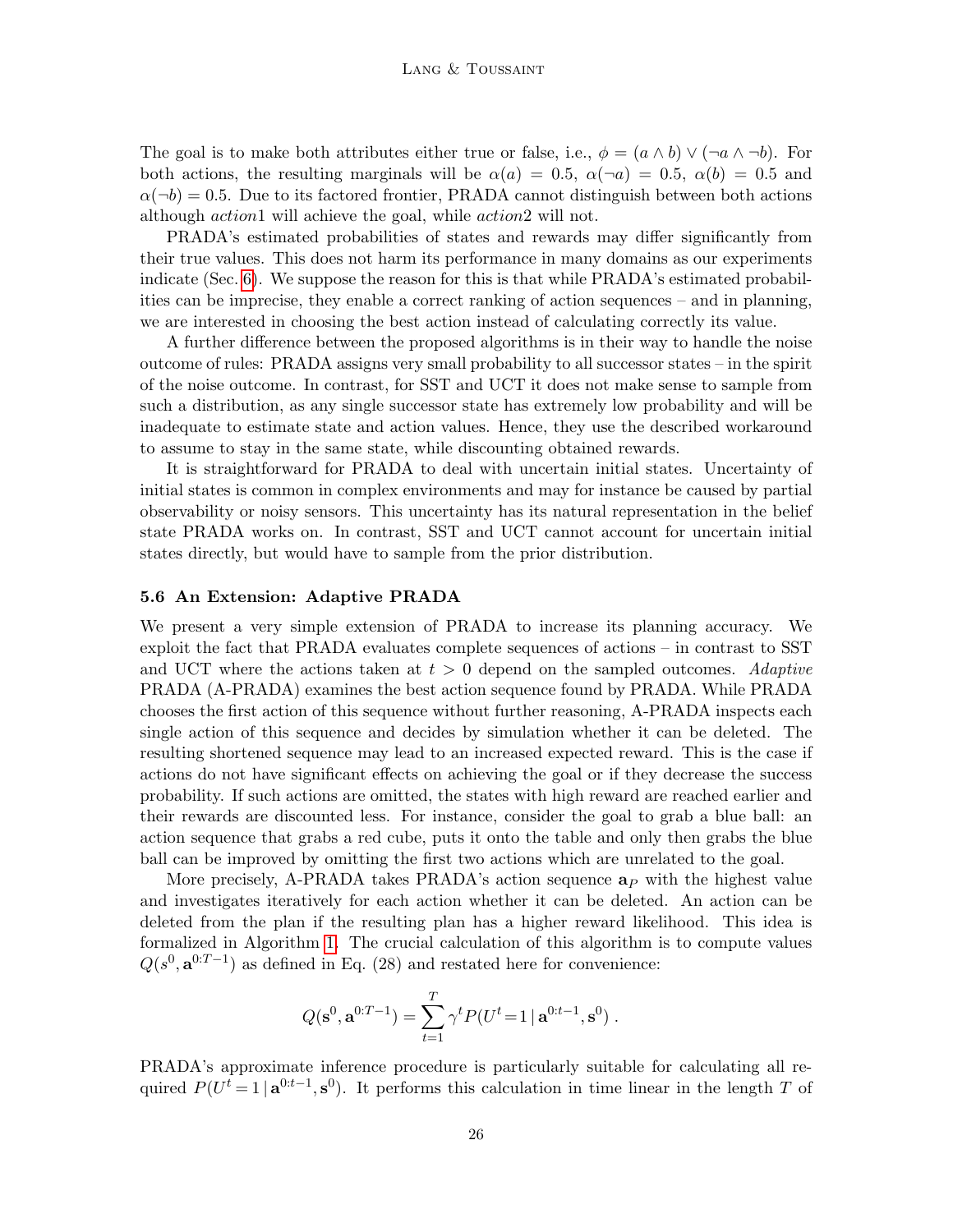Algorithm 1 Adaptive PRADA (A-PRADA)

```
Input: PRADA's plan a_POutput: A-PRADA's plan a_A1: \mathbf{a}_A \leftarrow \mathbf{a}_P2: for t = 0 to t = T - 1 do
 3: while true do
 4: Let a be a plan of length T.
 5: \mathbf{a}^{0:t-1} \leftarrow \mathbf{a}_{A_{t+1},T_{t-1}}^{0:t-1} ⊳ Omit a
                                            \triangleright Omit a^t6: \mathbf{a}^{t:T-2} \leftarrow \mathbf{a}_A^{t+1:T-1}7:a^{T-1} \leftarrow do \overrightarrow{N} o thinq8: if Q(s^0, \mathbf{a}) > Q(s^0, \mathbf{a}_A) then
 9: a_A \leftarrow a10: else
11: break
12: end if
13: end while
14: end for
15: return \mathbf{a}_A
```
the action sequence, while SST and UCT would require time exponential in  $T$  because of their outcome sampling.

# <span id="page-26-0"></span>6. Evaluation

We have implemented all presented planning algorithms and the learning algorithm for NID rules in C++. Our code is available at www.user.tu-berlin.de/lang/prada/. We evaluate our approaches in two different scenarios. The first is an intrinsically noisy complex simulated environment where we learn NID rules from experience and use these to plan. Second, we apply our algorithms on the benchmarks of the Uncertainty Part of the International Planning Competition 2008.

## <span id="page-26-1"></span>6.1 Simulated Robot Manipulation Environment

We perform experiments in a simulated complex robot manipulation environment where a robot manipulates objects scattered on a table (Fig. [4\)](#page-27-0). Before we report our results in three series of experiments on different tasks of increasing difficulty, we first describe this domain in detail. We use a 3D rigid-body dynamics simulator (ODE) that enables a realistic behavior of the objects. This simulator is available at www.user.tu-berlin.de/lang/DWSim/. Objects are cubes and balls of different sizes and colors. The robot can grab objects and put them on top of other objects or on the table. The actions of the robot are affected by noise. In this domain, towers of objects are not straight-lined; it is easier to put an object on top of a big cube than on top of a small cube while it is difficult to put something on top of a ball; piles of objects may topple over; objects may fall off the table in which case they become out of reach for the robot.

We represent this domain with predicates  $on(X, Y)$ , inhand(X), upright(X), out(X) (if an object has fallen off the table), function  $size(X)$  and unary typing predicates  $cube(X)$ ,  $ball(X)$ ,  $table(X)$ . These predicates are obtained by querying the state of the simulator and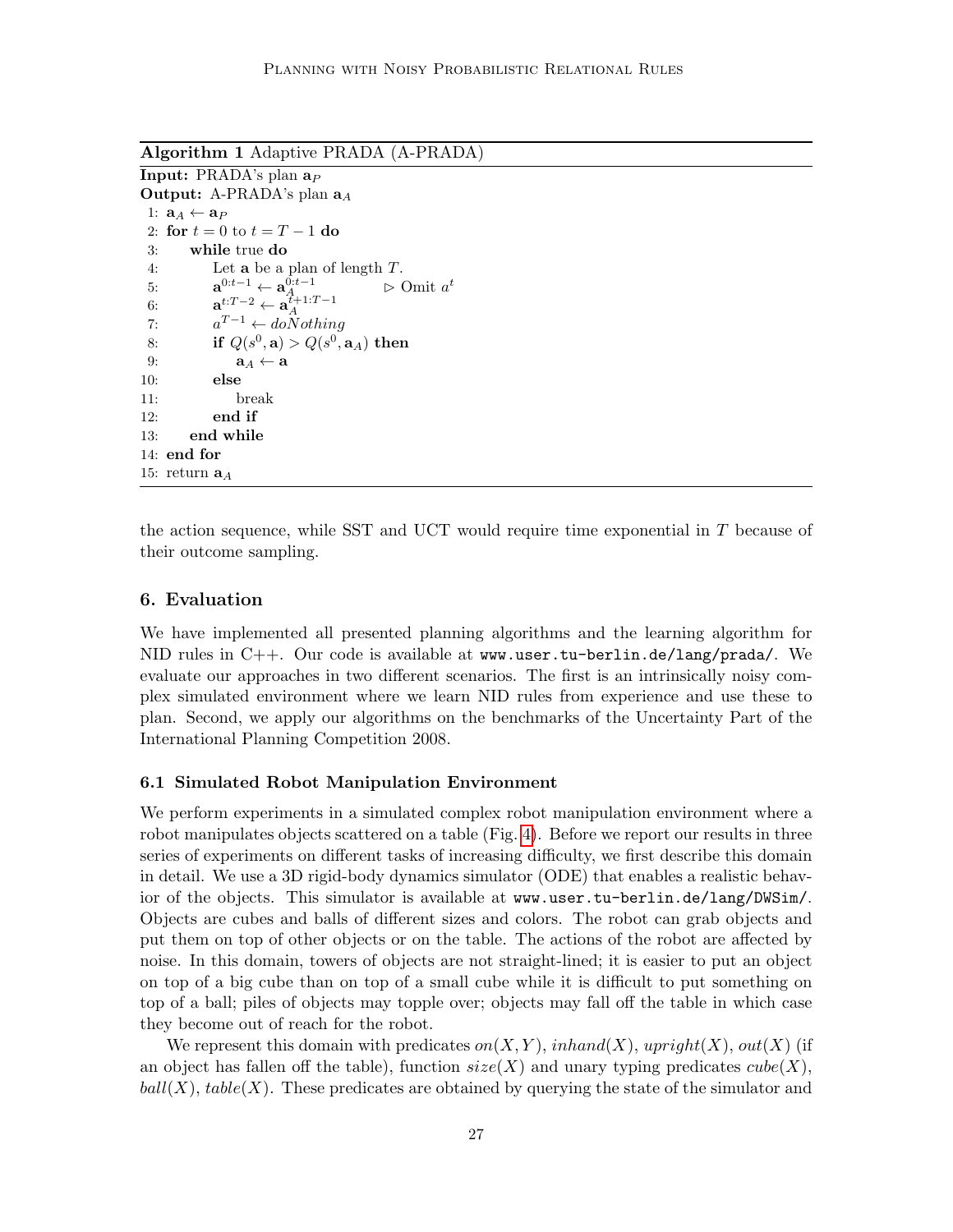

Figure 4: A simulated robot plays with cubes and balls of different sizes scattered on a table. Objects that have fallen off the table cannot be manipulated anymore.

<span id="page-27-0"></span>translating it according to simple hand-made guidelines, thereby sidestepping the difficult problem of converting the agent's observations into an internal representation. For instance,  $on(a, b)$  holds if a and b exert friction forces on each other and a's z-coordinate is greater than the one of b, while their  $x$ - and y-coordinates are similar. Besides these primitive concepts, we also use the derived predicate  $clear(X) \equiv \forall Y \neg on(Y, X)$ . We found this predicate to enable more compact and accurate rules, which is reflected in the values of the objective function of the rule learning algorithm given in Eq. [\(3\)](#page-8-1).

We define three different types of actions. These actions correspond to motor primitives whose effects we want to learn and exploit. The  $qrab(X)$  action triggers the robot to open its hand, move its hand next to  $X$ , let it grab  $X$  and raise the robot arm again. The execution of this action is not influenced by any further factors. For example, if a different object Y has been held in the hand before, it will fall down on either the table or a third object just below  $Y$ ; if there are objects on top of X, these are very likely to fall down. The puton(X) action centers the robot's hand at a certain distance above X, opens it and raises the hand again. For instance, if there is an object  $Z$  on  $X$ , the object  $Y$  that was potentially inhand may end up on Z or Z might fall off X. The  $doNotning()$  action triggers no movement of the robot's arm. The robot might choose this action if it thinks that any other action could be harmful with respect to its expected reward. We emphasize again that actions always execute, regardless of the state of the world. Also, actions which are rather unintuitive for humans such as trying to grab the table or to put an object on top of itself are carried out. The robot has to learn by itself the effects of such motor primitives.

Due to its intrinsic noise and its complexity, this simulated robot manipulation scenario is a challenging domain for both learning compact world models as well as planning. If there are o objects and f different object sizes, the action space contains  $20+1$  actions while the state space is huge with  $f^o 2^{o^2+6o}$  different states (not excluding states one would classify as "impossible" given some intuition about real world physics).

We use the rule learning algorithm of Pasula et al. (2007) with the same parameter settings to learn three different sets of fully abstract NID rules. Each rule-set is learned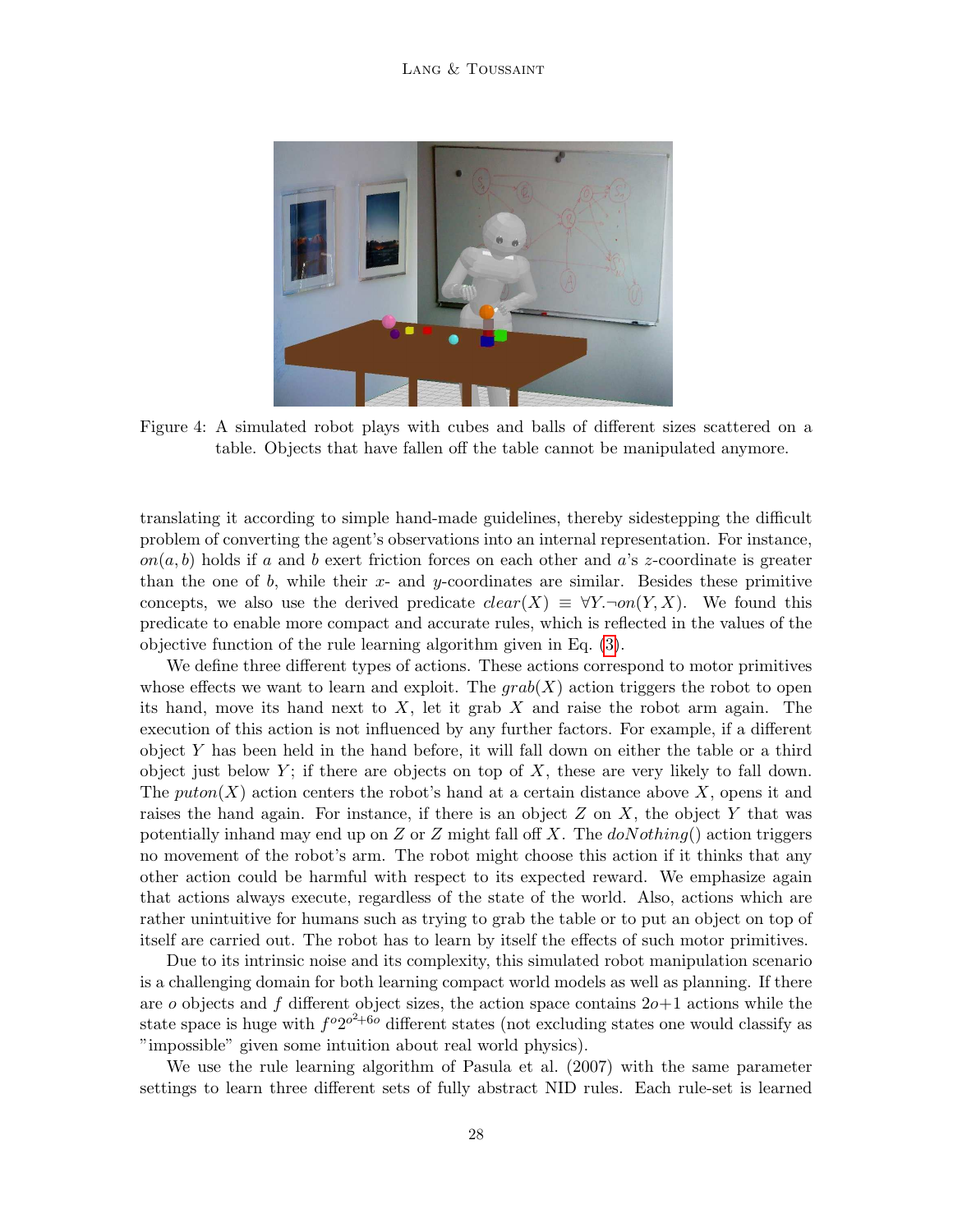from independent training sets of 500 experience triples  $(s, a, s')$  that specify how the world changed from state s to successor state s' when an action a was executed, assuming full observability. Training data to learn rules are generated in a world of six cubes and four balls of two different sizes by performing random actions with a slight bias to build high piles. Our resulting rule-sets contain 9, 10 and 10 rules respectively. These rule-sets provide approximate partial models to the true world dynamics. They generalize over the situations of the experiences, but may not account for situations that are completely different from what the agent has seen before. To enforce compactness and avoid overfitting, rules are regularized; hence, the learning algorithm may sometimes favor to model rarely experienced state transitions as low-probability outcomes in more general rules, thereby trading off accuracy for compactness. This in combination with the general noisiness of the world causes the need to carefully account for the probabilities of the world when reasoning with these rules.

We perform three series of experiments with planning tasks of increasing difficulty. In each series, we test the planners in different worlds with varying numbers of cubes and balls. Thus, we transfer the knowledge gained in the training world to different, but similar worlds by using abstract NID rules. For each object number, we create five different worlds. Per rule-set and world, we perform three independent runs with different random seeds. To evaluate the different planning approaches, we compute the mean performances and planning times over the fixed (but randomly generated) set of 45 trials (3 learned rule-sets, 5 worlds, 3 random seeds).

We choose the parameters of the planning algorithms as follows. For SST, we report results for different branching factors  $b$ , as far as the resulting runtimes allow. Similarly, UCT and (A-)PRADA each have a parameter that balances their planning time and the quality of their found actions. For UCT, this is the number of episodes, while for (A-)PRADA this is the number of sampled action-sequences. Depending on the experiment, we set both heuristically such that the tradeoff between planning time and quality is reasonable. In particular, for a fair comparison we pay attention that UCT, PRADA and A-PRADA get about the same planning times, if not reported otherwise. Furthermore, for UCT we set the bias parameter  $c$  to 1.0 which we found heuristically to perform best. For all planners and experiments, we set the discounting factor for future rewards to  $\gamma = 0.95$ . A crucial parameter is the planning horizon  $d$ , which heavily influences planning time. Of course,  $d$ cannot be known a-priori. Therefore, if not reported otherwise, we deliberately set d larger than required for UCT and (A-)PRADA to suggest that our algorithms are also effective when d can only be estimated. Indeed, we found in all our experiments that as long as d is not too small, its exact choice does not have significant effects on UCT's and (A-)PRADA's planning quality – unlike its effects on planning times. In contrast, we set the horizon  $d$ for SST always as small as possible, in which case its planning times are still very large. If a planning algorithm does not find a suitable action in a given situation, we restart the planning procedure: SST builds a new tree, UCT runs more episodes and (A-)PRADA takes new action-sequence samples. If in a given situation after 10 planning runs a suitable action still is not found, the trial fails.

Furthermore, we use FF-Replan (Yoon et al., 2007) as a baseline. As we discuss in more detail with the related work in Sec. [2,](#page-2-0) FF-Replan determinizes the planning problem, thereby ignoring outcome probabilities. FF-Replan has shown impressive results on the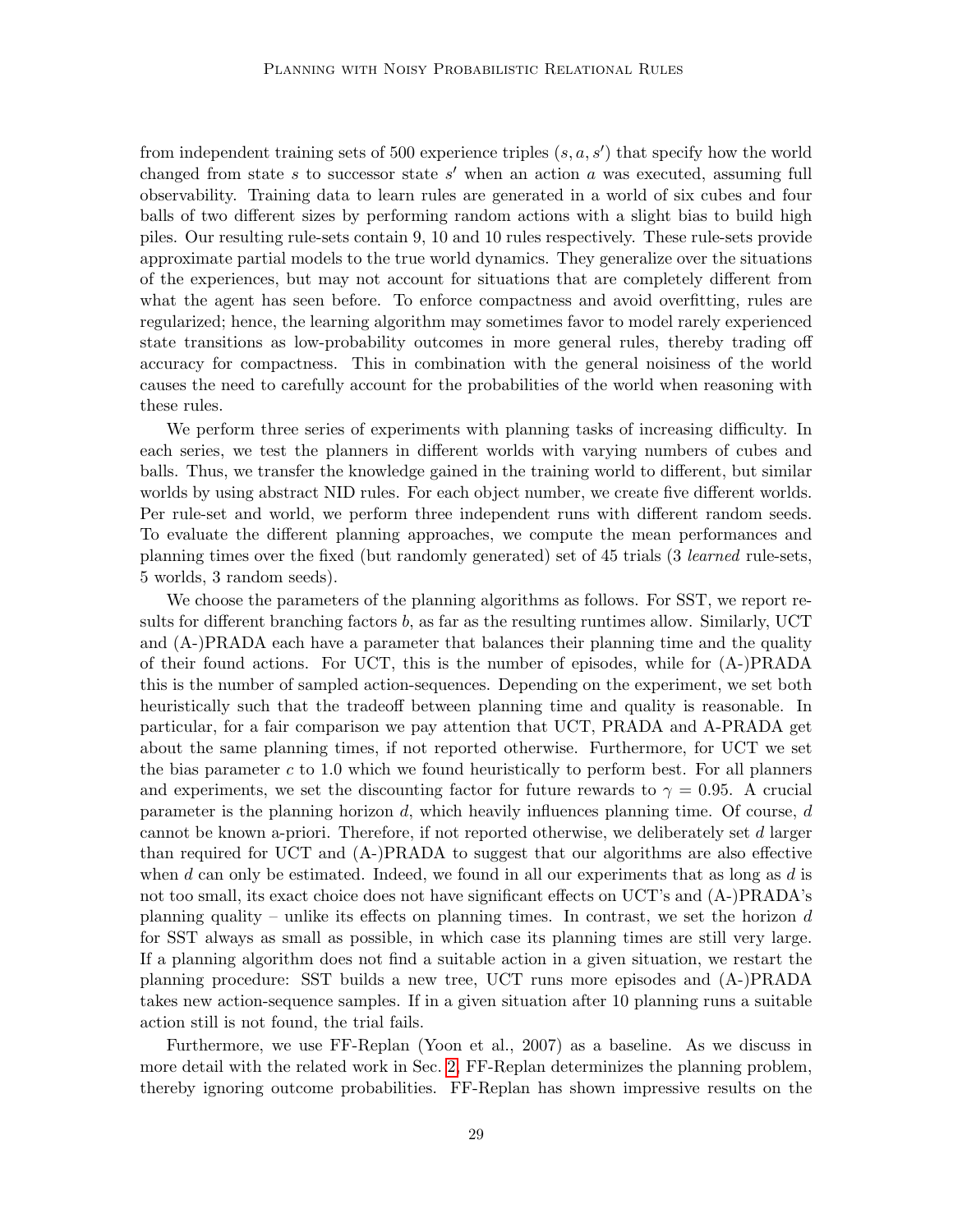domains of the probabilistic planning competitions. These domains are carefully designed by humans: their action dynamics definitions are complete, accurate and consistent and are used as the true world dynamics in the according experiments – in contrast to the learned NID rules we use here which estimate approximate partial models of our robot manipulation domain. To be able to use the derived predicate  $clear(X)$  in the FF-Replan implementation of our experiments, we included the appropriate literals of this predicate by hand in the outcomes of the rules – while our SST, UCT and (A-)PRADA implementations infer these values automatically from the definition of  $clear(X)$ . We report results of FF-Replan with these (almost original) learned rules using the all-outcomes determinization scheme, denoted by FF-Replan-All below. (Using single-outcome schemes always led to worse performance.) Some of these rules are very general (putting only few restrictions on the arguments and deictic references); in this case, more actions appear applicable in a given state than make sense from an intuitive human perspective which hurts FF-Replan much more than the other methods, resulting in large planning times for FF-Replan. For instance, a rule may model the toppling over of a small tower including object  $X$  when trying to put an object  $Y$  on top of the tower: one outcome might specify  $Y$  to end up below  $X$ . While this is only possible if Y is a cube, of course, the learning algorithm may choose to omit a typing predicate  $cube(X)$  due to regularization, as it prefers compact rules and none of its experiences might require this additional predicate. Therefore, we created modified rule-sets by hand where we introduced typing predicates where appropriate to make contexts more distinct. Below, we denote our results with these modified rule-sets as FF-Replan-All\* and FF-Replan-Single\*, using all-outcomes and single most-probable outcome determinization schemes.

#### 6.1.1 High Towers

In our first series of experiments, we investigate building high towers which was the planning task in the work of Pasula et al. (2007). More precisely, the reward in a state is defined as the average height of objects. This constitutes an easy planning problem as many different actions may increase the reward (object identities do not matter) and a small planning horizon d is sufficient. We set SST to horizon  $d=4$  (Pasula et al. 's choice) with different branching factors b and UCT and  $(A-)PRADA$  to horizon  $d=6$ . In our experiments, initial states do not contain already stacked objects, so the reward for performing no actions is 0. Table [3](#page-30-0) and Fig. [5](#page-31-0) present our results. SST is not competitive. For a branching factor  $b > 1$ , it is slower than UCT and  $(A-)PRADA$  by at least an order of magnitude. For  $b = 1$ , its performance is poor. In this series of experiments, we designed the worlds of 10 objects to contain many big cubes. This explains the relatively good performance of SST in these worlds, as the number of good plans is large. As mentioned above, we control UCT, PRADA and A-PRADA to have about the same times available for planning. All three approaches perform far better than SST in almost all experiments. The difference between UCT, PRADA and A-PRADA is never significant.

This series of experiments indicates that planning approaches using full-grown lookahead trees like SST are inappropriate even for easy planning problems. In contrast, approaches that exploit look-ahead trees in a clever way such as UCT seem to be the best choice for easy tasks which require a small planning horizon and can be solved by many alternative good plans. The performance of the planning approaches using approximate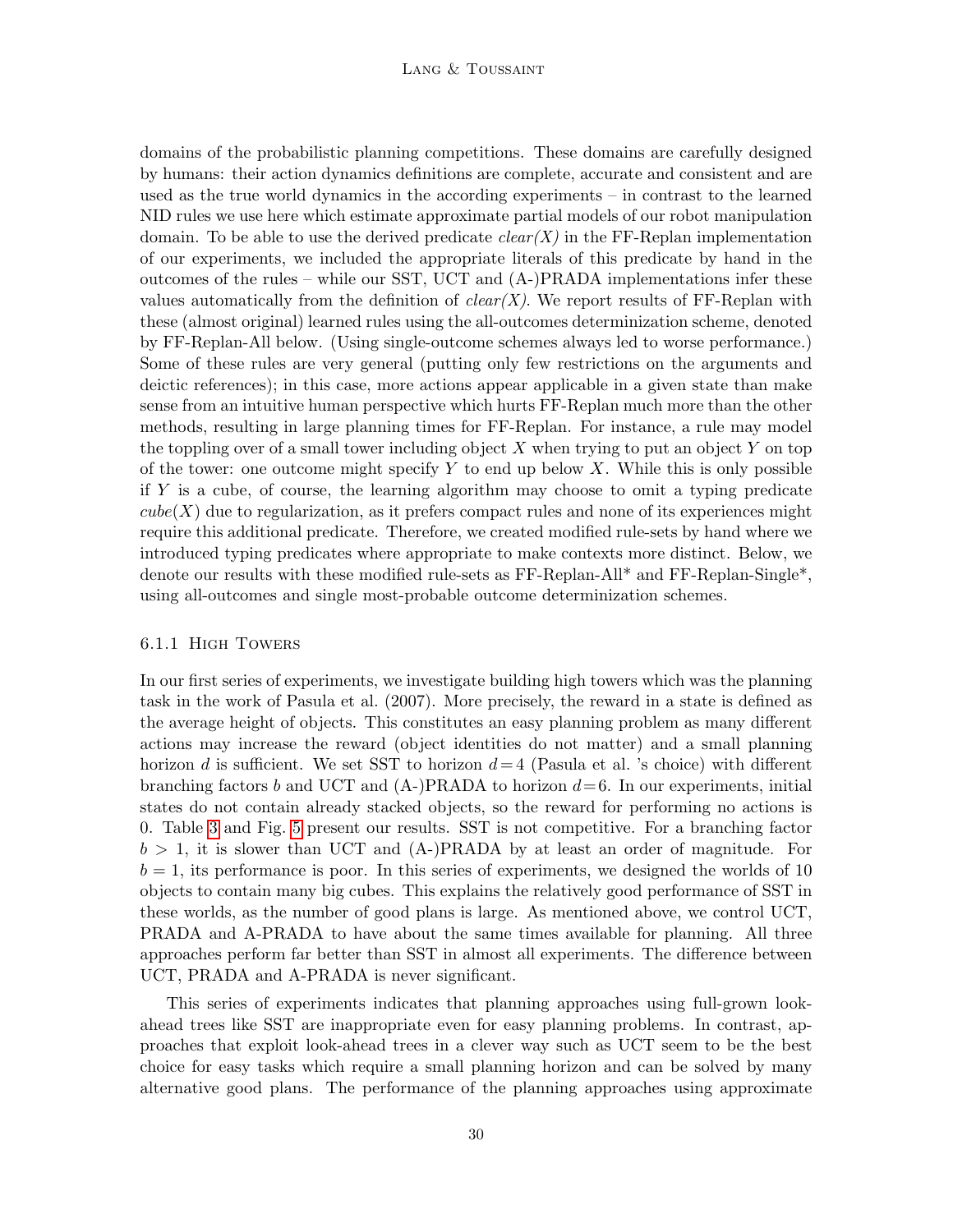<span id="page-30-0"></span>Table 3: High towers problem. Reward denotes the discounted total reward for different numbers of objects (cubes/balls and table). The reward for performing no actions is 0. All data points are averages over 45 trials created from 3 learned rule-sets, 5 worlds and 3 random seeds. Standard deviations of the mean estimators are shown. FF-Replan-All<sup>\*</sup> and FF-Replan-Single<sup>\*</sup> use hand-made modifications of the original learned rule-sets. Fig. [5](#page-31-0) visualizes these results.

| Objects  | Planner             | Reward           | Trial time (s)     |
|----------|---------------------|------------------|--------------------|
|          | FF-Replan-All       | $6.65 \pm 1.01$  | $41.07 \pm 9.63$   |
|          | FF-Replan-All*      | $6.29 \pm 0.80$  | $7.54 \pm 4.09$    |
|          | $FF-Replan-Single*$ | $4.48 \pm 0.94$  | 4.61 $\pm$ 2.75    |
| $6 + 1$  | $SST(b=1)$          | $11.68 \pm 1.19$ | $9.03 \pm 0.80$    |
|          | $SST(b=2)$          | $12.90 \pm 1.01$ | $121.40 \pm 11.12$ |
|          | $SST(b=3)$          | $12.80 \pm 0.94$ | $595.43 \pm 55.95$ |
|          | UCT                 | $16.01 \pm 0.99$ | $7.45 \pm 0.19$    |
|          | PRADA               | $15.54 \pm 1.25$ | $6.01 \pm 0.07$    |
|          | A-PRADA             | $16.12 \pm 1.27$ | $6.36 \pm 0.07$    |
|          | FF-Replan-All       | $5.10 \pm 1.01$  | $76.86 \pm 20.98$  |
|          | FF-Replan-All*      | $3.08 \pm 0.87$  | $28.65 \pm 16.81$  |
|          | $FF-Replan-Single*$ | $2.82 \pm 0.87$  | $1.72 \pm 0.27$    |
| $8 + 1$  | $SST(b=1)$          | $9.62 \pm 1.07$  | $23.57 \pm 3.48$   |
|          | $SST(b=2)$          | $12.36 \pm 1.21$ | $335.5 \pm 52.4$   |
|          | $SST(b=3)$          | $11.09 \pm 0.87$ | $1613.3 \pm 249.2$ |
|          | UCT                 | $17.11 \pm 1.07$ | $15.54 \pm 0.40$   |
|          | PRADA               | $16.10 \pm 1.21$ | $15.24 \pm 0.27$   |
|          | A-PRADA             | $16.29 \pm 1.47$ | $16.30 \pm 0.27$   |
|          | FF-Replan-All       | $6.97 \pm 1.21$  | $121.99 \pm 27.43$ |
|          | FF-Replan-All*      | $7.36 \pm 1.07$  | $33.45 \pm 12.80$  |
|          | $FF-Replan-Single*$ | $5.76 \pm 1.21$  | 4.14 $\pm$ 1.08    |
| $10 + 1$ | $SST(b=1)$          | $15.12 \pm 1.34$ | $119.26 \pm 10.59$ |
|          | $SST(b=2)$          | $14.48 \pm 1.20$ | $1748.7 \pm 170.2$ |
|          | $SST$ (b=3)         | $16.48 \pm 1.19$ | $8424 \pm 851$     |
|          | UCT                 | $17.71 \pm 1.08$ | $31.71 \pm 5.83$   |
|          | PRADA               | $16.21 \pm 1.07$ | $31.58 \pm 1.14$   |
|          | A-PRADA             | $16.78 \pm 1.14$ | $35.22 \pm 0.40$   |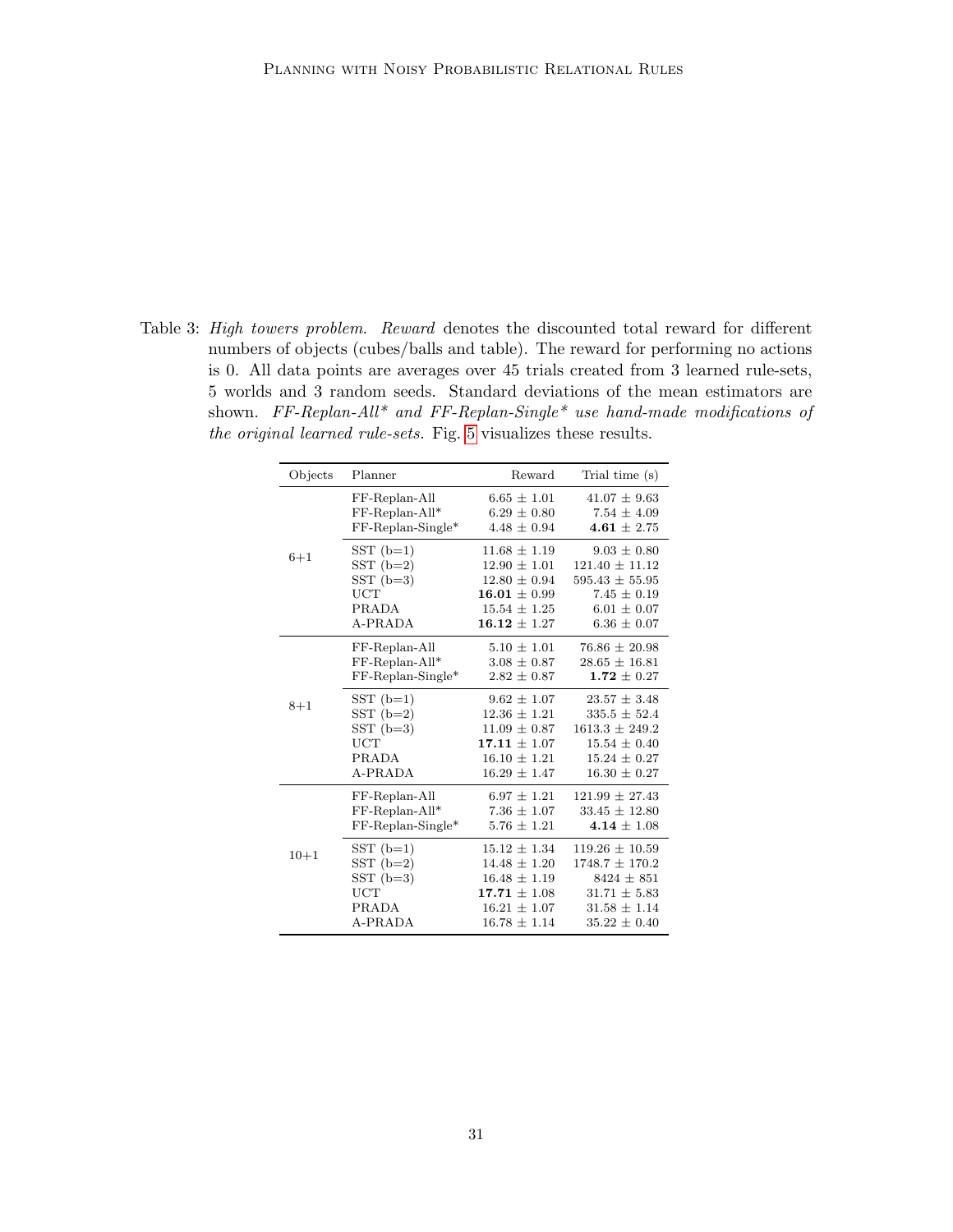

<span id="page-31-0"></span>Figure 5: *High towers problem* Visualization of the results presented in Table [3.](#page-30-0) The reward for performing no actions is 0. All data points are averages over 45 trials created from 3 learned rule-sets, 5 worlds and 3 random seeds. Error bars for the standard deviations of the mean estimators are shown. Please note the log-scale in (b).

inference, PRADA and A-PRADA, however, comes close to the one of UCT, showing also their suitability for such scenarios.

FF-Replan focuses on exploiting conjunctive goal structures and cannot deal with quantified goals. As the grounded reward structure of this task consists of a disjunction of different tower combinations, FF-Replan has to pick an arbitrary tower combination as its goal. Therefore, to apply FF-Replan we sample tower combinations according to the rewards they achieve (i.e., situations with high towers are more probable) and do not exclude combinations with balls at the bottom of towers as they are not prohibited by the reward structure. As Yoon et al. note, "the obvious pitfall of this [goal formula sampling] approach is that some groundings of the goal are not reachable or are much more expensive to reach from the initial state". When FF-Replan cannot find a plan, we do not execute an action, but sample a new ground goal formula at the next time-step, preserving already achieved tower structures.

FF-Replan performs significantly worse than the previous planning approaches. The major reason for this is that FF-Replan often comes up with plans exploiting low-probability outcomes of rules – in contrast to SST, UCT and (A-)PRADA which reason over the probabilities. To illustrate this, consider the example rule in Fig. [1](#page-7-1) which models putting a ball on top of a cube. It has two explicit outcomes: the ball usually ends up on the cube; sometimes, however, it falls on the table. FF-Replan can misuse this rule as a tricky way to put a ball on the table – ignoring that this often will fail. As the results of FF-Replan-Single\* show, taking only most probable outcomes into account does not remedy this problem: there are often two to three outcomes with similar probabilities so such a choice seems unjustified; sometimes, the "intuitively expected" outcome is split up into different outcomes with low probabilities, which however vary only in features irrelevant for the planning problem (such as  $upright(\cdot)$ ).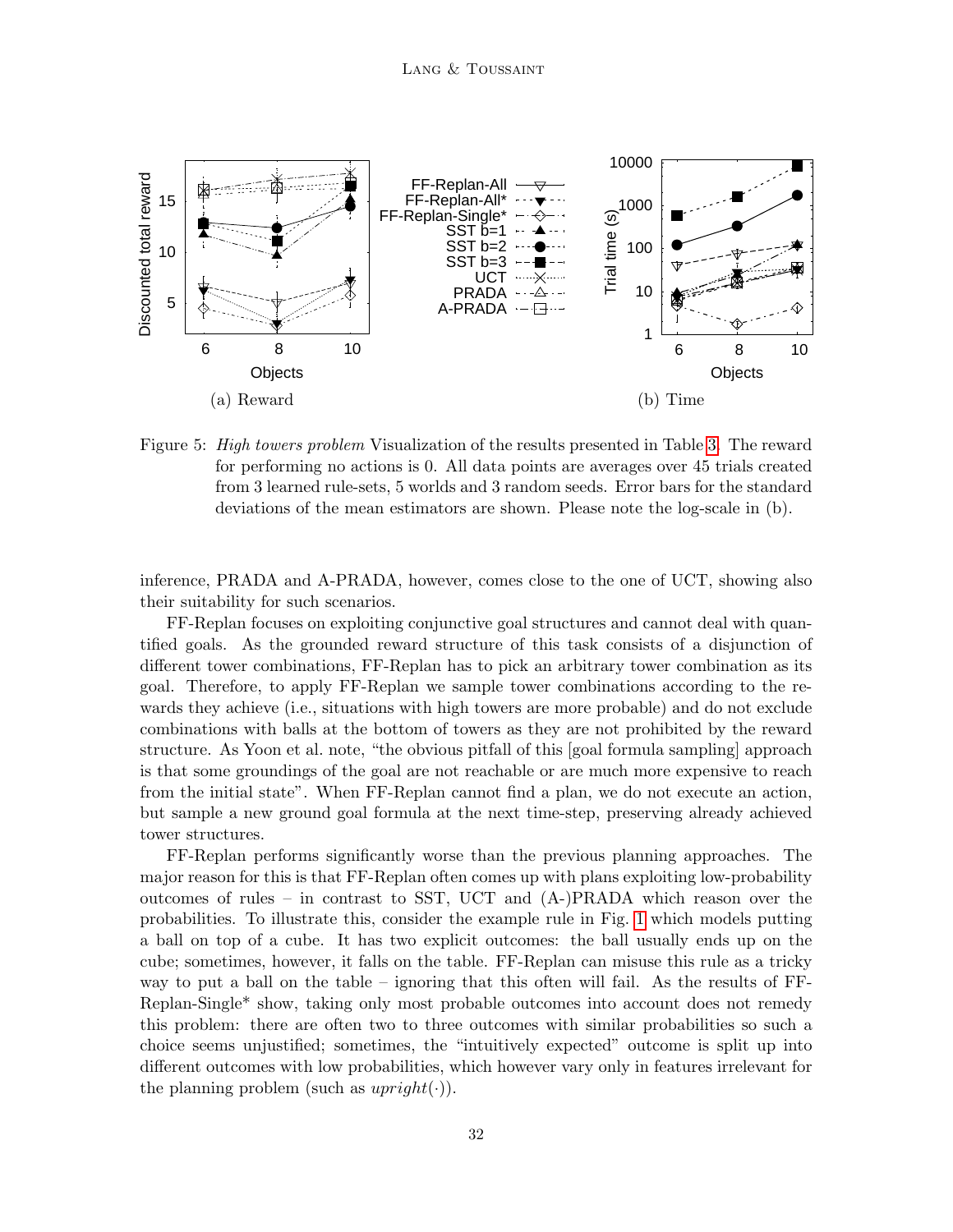<span id="page-32-0"></span>Table 4: Desktop clearance problem. Reward denotes the discounted total reward for different numbers of objects (cubes/balls and table). The reward for performing no actions is 0. All data points are averages over 45 trials created from 3 learned rulesets, 5 worlds and 3 random seeds. Standard deviations of the mean estimators are shown. FF-Replan-All\* and FF-Replan-Single\* use hand-made modifications of the original learned rule-sets. Fig. [6](#page-33-0) visualizes these results.

| Obj.     | Planner                               | Reward                                                   | Trial time (s)                                                |
|----------|---------------------------------------|----------------------------------------------------------|---------------------------------------------------------------|
|          | FF-Replan-All                         | $3.81 \pm 0.67$                                          | $19.1 \pm 6.5$                                                |
|          | FF-Replan-All*                        | $5.86 \pm 0.87$                                          | $1.1 \pm 0.7$                                                 |
|          | $FF-Replan-Single*$                   | $6.53 \pm 1.07$                                          | $0.7 \pm 0.8$                                                 |
| $6 + 1$  | $SST(b=1)$                            | $5.35 \pm 0.75$                                          | $1382.6 \pm 80.4$                                             |
|          | UCT                                   | $9.60 \pm 0.86$                                          | $52.2 \pm 0.7$                                                |
|          | <b>PRADA</b>                          | $10.94 \pm 0.86$                                         | $40.9 \pm 0.7$                                                |
|          | A-PRADA                               | $12.79 \pm 0.80$                                         | $42.3 \pm 0.7$                                                |
|          | FF-Replan-All                         | $5.93 \pm 1.00$                                          | $29.8 \pm 8.7$                                                |
|          | FF-Replan-All*                        | $6.21 \pm 1.05$                                          | $3.5 \pm 0.6$                                                 |
|          | $FF-Replan-Single*$                   | $6.02 \pm 0.94$                                          | $0.8 \pm 0.7$                                                 |
| $8 + 1$  | $SST(b=1)$                            | $8.43 \pm 2.01$                                          | $8157 \pm 978$                                                |
|          | $_{\rm UCT}$                          | $10.29 \pm 1.08$                                         | $151.4 \pm 2.0$                                               |
|          | PRADA                                 | $14.63 \pm 1.54$                                         | $154.5 \pm 1.9$                                               |
|          | A-PRADA                               | $14.87 \pm 1.57$                                         | $157.4 \pm 2.0$                                               |
|          | FF-Replan-All                         | $3.30 \pm 0.74$                                          | $60.9 \pm 12.1$                                               |
|          | FF-Replan-All*                        | $3.53 \pm 0.87$                                          | $20.7 \pm 5.4$                                                |
|          | $FF-Replan-Single*$                   | $3.91 \pm 0.86$                                          | $5.2 \pm 1.3$                                                 |
| $10 + 1$ | $SST(b=1)$<br>UCT<br>PRADA<br>A-PRADA | $10.13 \pm 0.80$<br>$12.81 \pm 1.14$<br>$13.91 \pm 1.12$ | > 8h<br>$415.7 \pm 7.4$<br>$385.3 \pm 4.7$<br>$394.5 \pm 4.0$ |

## 6.1.2 Desktop Clearance

The task in our second series of experiments is to clear up the desktop. Objects are lying splattered all over the table in the beginning. An object is cleared if it is part of a tower containing all other objects of the same class. An object class is simply defined in terms of color which is additionally provided to the state representation of the robot. The reward of the robot is defined as the number of cleared objects. In our experiments, classes contain 2-4 objects with at most 1 ball (in order to enable successful piling). Our starting situations contain some piles, but only with objects of different classes. Thus, the reward for performing no actions is 0. Desktop clearance is more difficult than building high towers, as the number of good plans yielding high rewards is significantly reduced.

We set the planning horizon  $d = 6$  optimal for SST which is required to clear up a class of 4 objects, namely grabing and putting three objects. As above, by contrast we set  $d = 10$  for UCT and  $(A)$ -PRADA to show that they can deal with overestimation of the usually unknown optimal horizon  $d$ . Table [4](#page-32-0) and Fig. [6](#page-33-0) present our results. The horizon  $d = 6$  overburdens SST as can be seen from its large planning times. Even for  $b = 1$ , SST takes almost 40 minutes on average in worlds of 6 objects, while over 2 hours in worlds of 8 objects. Therefore, we did not try SST for greater b. In contrast, the planning times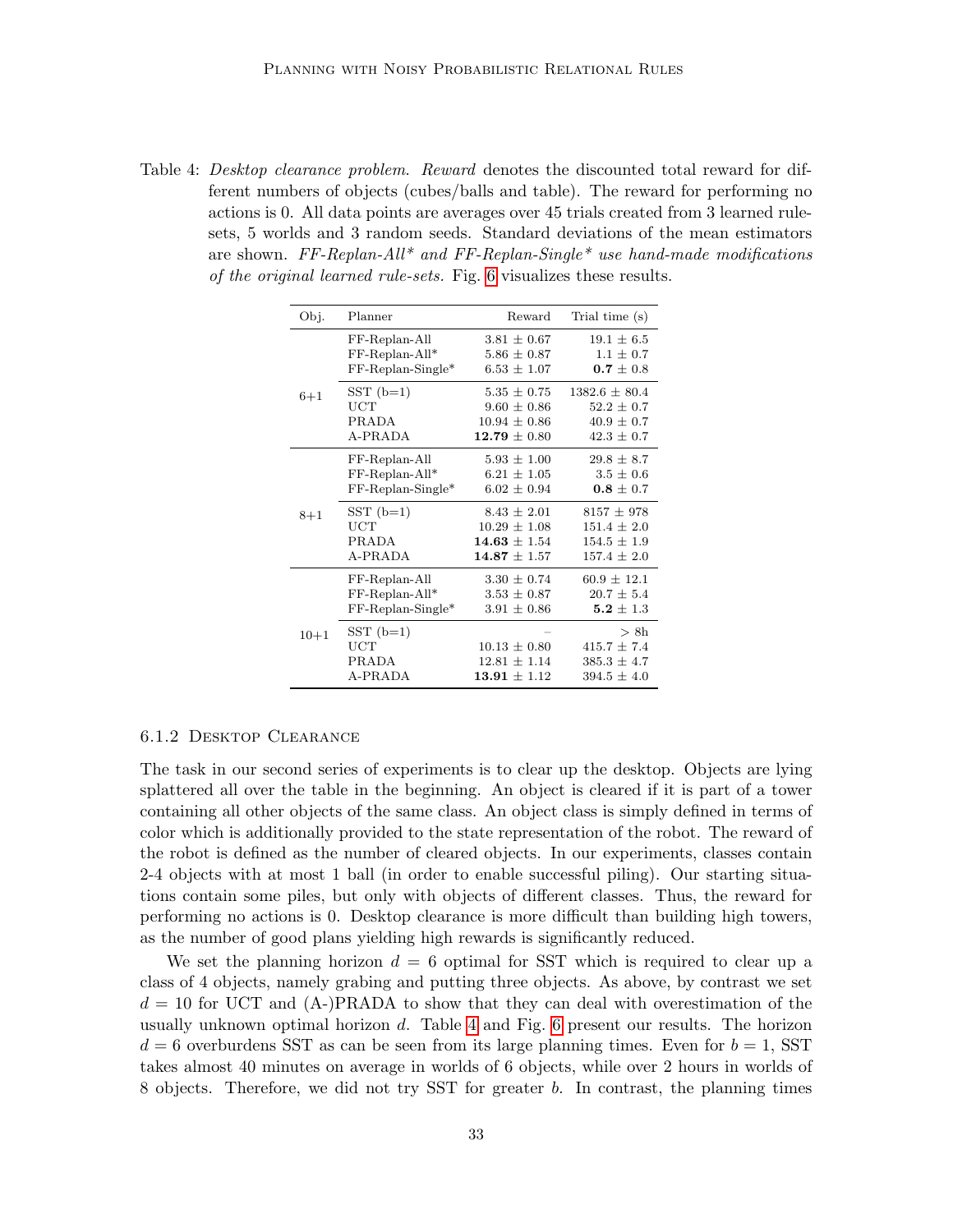

<span id="page-33-0"></span>Figure 6: *Desktop clearance problem.* Visualization of the results presented in Table [4.](#page-32-0) The reward for performing no actions is 0. All data points are averages over 45 trials created from 3 learned rule-sets, 5 worlds and 3 random seeds. Error bars for the standard deviations of the mean estimators are shown. Note the log-scale in (b).

of UCT, PRADA and A-PRADA, again controlled to be about the same and to enable reasonable performance, are two orders of magnitude smaller, although overestimating the planning horizon: for a trial they take on average about  $45s$  in worlds of 6 objects,  $2\frac{1}{2}$ minutes in worlds of 8 objects and 6-7 minutes in worlds of 10 objects. Nonetheless, UCT, PRADA and A-PRADA perform significantly better than SST. In all worlds, PRADA and A-PRADA in turn outperform UCT, in particular in worlds with many objects. A-PRADA finds the best plans among all planners. All planners gain more reward in worlds of 8 objects in comparison to worlds of 6 objects, as the number of objects that can be cleared increases as well as the number of classes and thus of good plans. The worlds of 10 objects contain the same numbers of object classes like the worlds of 8 objects, but with more objects, making planning more difficult.

Overall, our findings in the Desktop clearance experiments indicate that while SST is inappropriate, UCT achieves good performance in planning scenarios which require medium planning horizons and where there are several, but not many alternative plans. Approaches using approximate inference like PRADA and A-PRADA, however, seem to be more appropriate in such scenarios of intermediate difficulty.

Furthermore, our results indicate that FF-Replan is inadequate for the clearance task. We sample target classes randomly to provide a goal structure to FF-Replan; the tower structure within a target class in turn is also randomly chosen. The bad performance of FF-Replan is due to the reasons described in the previous experiments; in particular the plans of FF-Replan often rely on low-probability outcomes.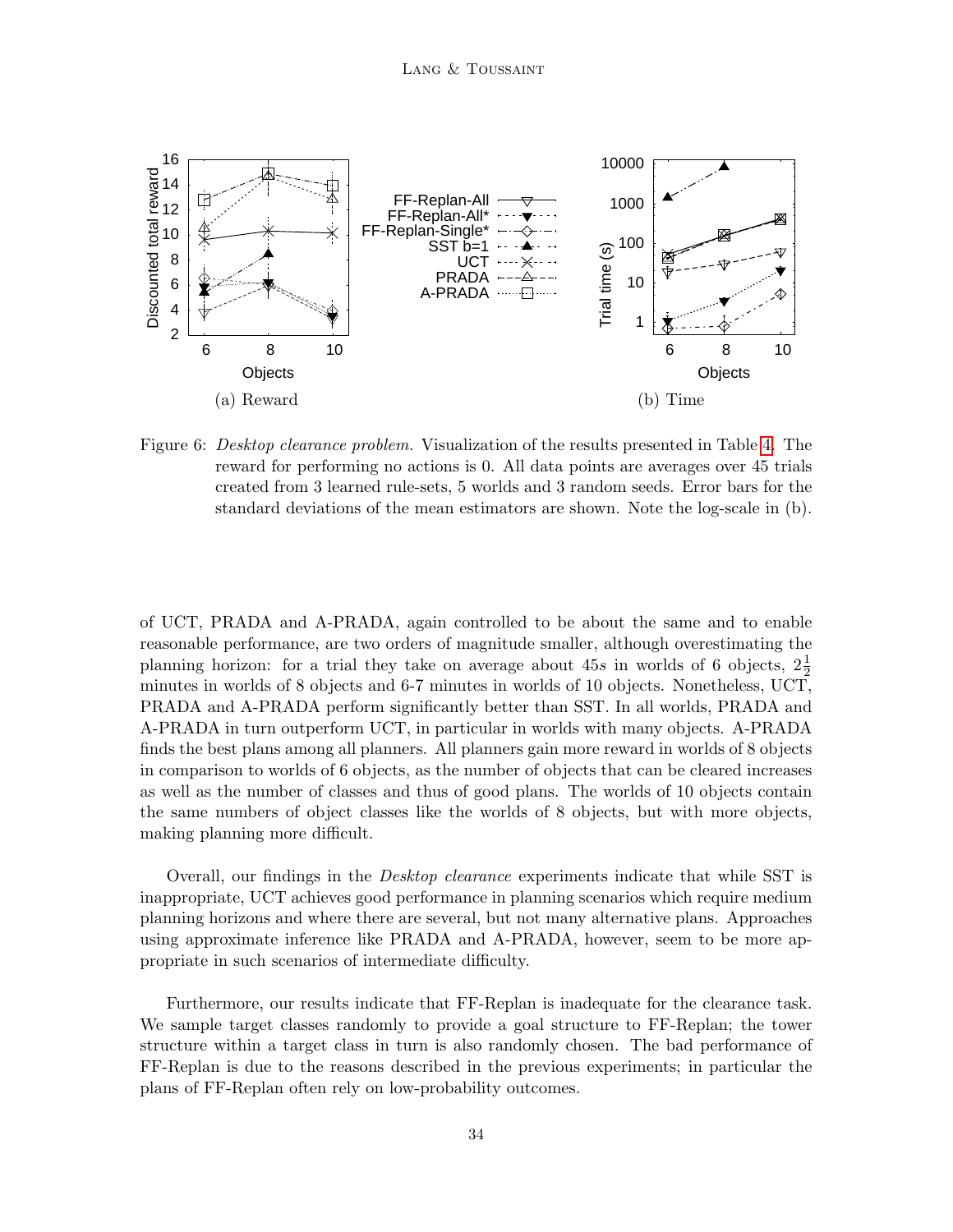<span id="page-34-0"></span>Table 5: Reverse tower problem. The trial times and numbers of executed actions are given for the successful trials for different numbers of objects (cubes and table). All data points are averages over 45 trials created from 3 learned rule-sets, 5 worlds and 3 random seeds. Standard deviations of the mean estimators are shown. FF-Replan-All<sup>\*</sup> and FF-Replan-Single<sup>\*</sup> use hand-made modifications of the original learned rule-sets.

| Objects | Planner                                                    | Success rate                         | Trial time (s)                                                     | Executed actions                                    |
|---------|------------------------------------------------------------|--------------------------------------|--------------------------------------------------------------------|-----------------------------------------------------|
|         | FF-Replan-All<br>$FF-Replan-All*$<br>$FF-Replan-Single*$   | 0.02<br>1.00<br>0.67                 | $7.1 \pm 0.0$<br>$26.7 \pm 2.7$<br>7.0 $\pm$ 0.9                   | $12.0 \pm 0.10$<br>$13.1 \pm 0.9$<br>$13.6 \pm 1.1$ |
| $5 + 1$ | $SST(b=1)$<br>$SST(b=2)$<br>UCT<br><b>PRADA</b><br>A-PRADA | 0.00<br>0.00<br>0.38<br>0.71<br>0.82 | $>1$ day<br>$2504.9 \pm 491.1$<br>$27.0 \pm 1.8$<br>$25.4 \pm 0.8$ | $19.5 \pm 4.0$<br>$13.2 \pm 0.7$<br>$10.9 \pm 0.8$  |
|         | FF-Replan-All<br>FF-Replan-All*<br>$FF-Replan-Single*$     | 0.00<br>1.00<br>0.64                 | $589.2 \pm 73.7$<br>$52.7 \pm 5.3$                                 | 12.0 $\pm$ 0.8<br>$17.3 \pm 2.1$                    |
| $6 + 1$ | UCT<br>PRADA<br>A-PRADA                                    | 0.00<br>0.47<br>0.56                 | $>4$ h<br>$66.4 \pm 3.9$<br>$77.5 \pm 8.3$                         | $13.6 \pm 0.9$<br>$14.4 \pm 2.5$                    |
| $7 + 1$ | FF-Replan-All<br>FF-Replan-All*<br>$FF-Replan-Single*$     | 0.00<br>0.42<br>0.56                 | $2234.2 \pm 81.1$<br>687.4 $\pm$ 86.4                              | 15.1 $\pm$ 1.3<br>$17.5 \pm 2.0$                    |
|         | PRADA<br>A-PRADA                                           | 0.24<br>0.23                         | $871.3 \pm 126.6$<br>$783.7 \pm 132.6$                             | $18.2 \pm 1.2$<br>15.1 $\pm$ 1.8                    |

#### 6.1.3 Reverse Tower

To explore the limits of UCT, PRADA and A-PRADA, we conducted a final series of experiments where the task is to reverse towers of  $C$  cubes which requires at least  $2C$ actions (each cube needs to be grabbed and put somewhere at least once). Apart from the long planning horizon, this is difficult due to the noise in the simulated world: towers can become unstable and topple over with cubes falling off the table. To decrease this noise slightly to obtain more reliable results, we forbid the robot to grab objects that are not clear (i.e., below other objects). We set a limit of 50 executed actions on each trial. If thereafter the reversed tower still is not built, the trial fails. The trial also fails if one of the required objects falls off the table.

Table [5](#page-34-0) presents our results. We cannot get SST with optimal planning horizon  $d = 10$ to solve this problem even for five cubes. Although the space of possible actions is reduced due to the mentioned restriction, SST has enormous runtimes. With  $b=1$ , SST does not find suitable actions (no leaves with the goal state) in several starting situations – the increased planning horizon leads to a high probability of sampling at least one unfavorable outcome for a required action. For  $b \geq 2$ , a single tree traversal of SST takes more than a day. We found UCT to also require large planning times in order to achieve a reasonable success rate. Therefore, we set the planning horizons optimal for UCT. In worlds of 5 cubes, UCT with optimal  $d = 10$  has a success rate of about 40% while taking on average more than 40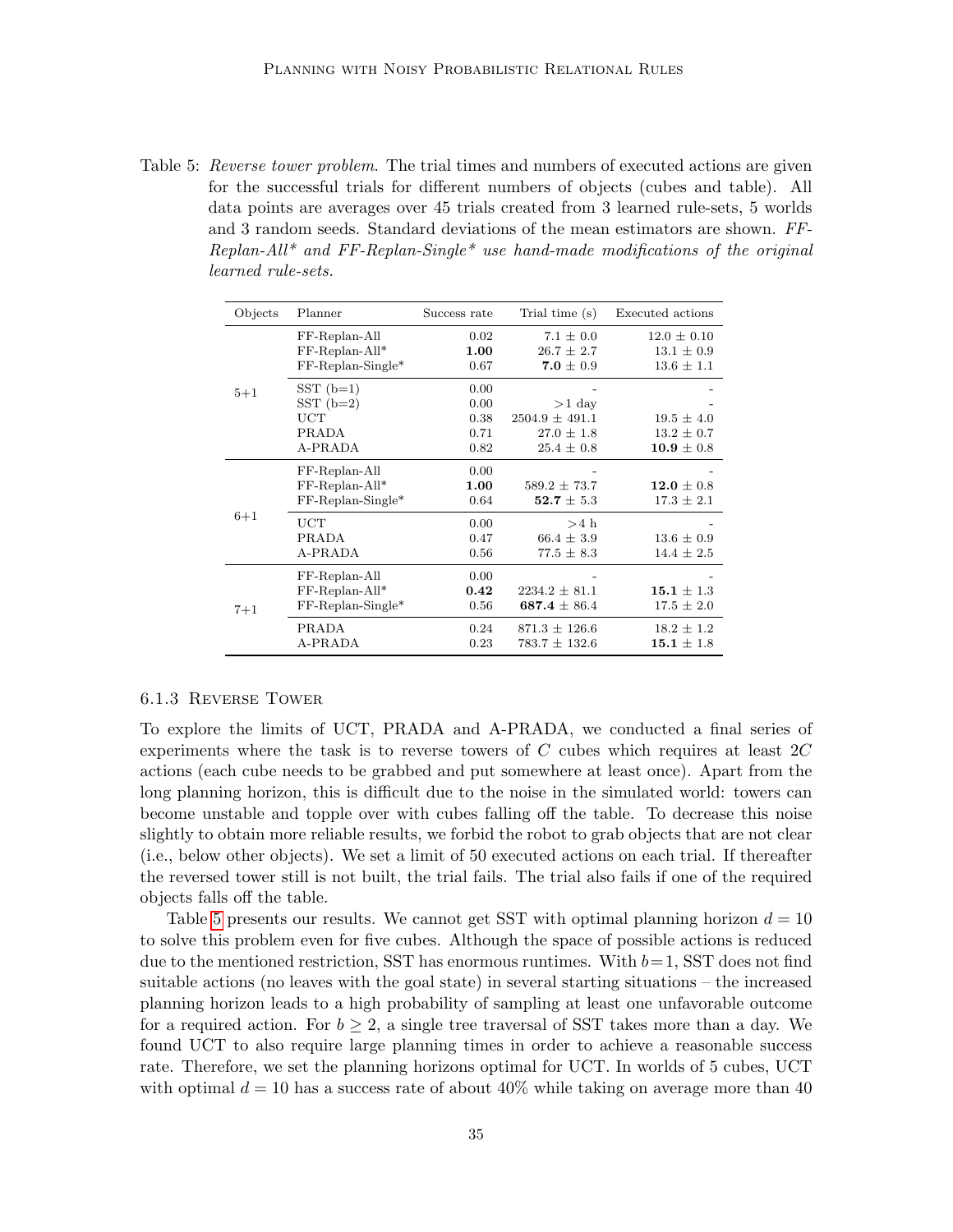#### LANG & TOUSSAINT

minutes in case of success. For 6 cubes, however, UCT with optimal  $d = 12$  never succeeds even when planning times exceed 4 hours. In contrast, we can afford an overestimating horizon  $d = 20$  for PRADA and A-PRADA. In worlds of 5 cubes, PRADA and A-PRADA achieve success rates of 71% and 82% respectively in less than half a minute. A-PRADA's average number of executed actions in case of success is almost optimal. In worlds of 6 cubes, the success rates of PRADA and A-PRADA are still about 50%, taking a bit more than a minute on average in case of success. When their trials fail, this is most often due to cubes falling off the table and not because they cannot find appropriate actions. Cubes falling off the table is also a main reason why the success rates of PRADA and A-PRADA drop to 23% and 24% respectively in worlds of 7 cubes when towers become rather unstable. Planning times in successful trials, however, also increase to more than 13 minutes indicating the limitations of these planning approaches. Nonetheless, the mean number of executed actions in successful trials is still almost optimal for A-PRADA.

Overall, the Reverse tower experiments indicate that planning approaches using lookahead trees fail in tasks that require long planning horizons and can only be achieved by very few plans. Given the huge action and state spaces in relational domains, the chances that UCT simulates an episode with exactly the required actions and successor states are very small. Planning approaches using approximate inference like PRADA and A-PRADA have the crucial advantage that the stochasticity of actions does not affect their runtime exponentially in the planning horizon. Of course, their search space of action-sequences still is exponential in the planning horizon so that problems requiring long horizons are hard to solve also for them. Our experiments show that by using the very simple, though principled extension A-PRADA, we can gain significant performance improvements.

Our results also show that FF-Replan fails to provide good plans when using the original learned rule-sets. This is surprising as the characteristics of the Reverse tower task seem to favor FF-Replan in comparison to the other methods: there is a single conjunctive goal structure and the number of good plans is very small while these plans require long horizons. As the results of FF-Replan-All\* and FF-Replan-Single\* indicate, FF-Replan can achieve a good performance with the adapted rule-sets that have been modified by hand to restrict the number of possible actions in a state. While this constitutes a proof of concept of FF-Replan, it shows the difficulty of applying FF-Replan with learned rule-sets.

## 6.1.4 Summary

Our results demonstrate that successful planning with learned world models (here in the form of rules) may require to explicitly account for the quantification of predictive uncertainty. More concretely, methods applying look-ahead trees (UCT) and approximate inference ((A-)PRADA) outperform FF-Replan on different tasks of varying difficulty. Furthermore, (A-)PRADA can solve planning tasks with long horizons, where UCT fails. Only if one post-processes the learned rules by hand to clarify their application contexts and the planning problem uses a conjunctive goal structure and requires few and long plans, FF-Replan performs better than UCT and (A-)PRADA.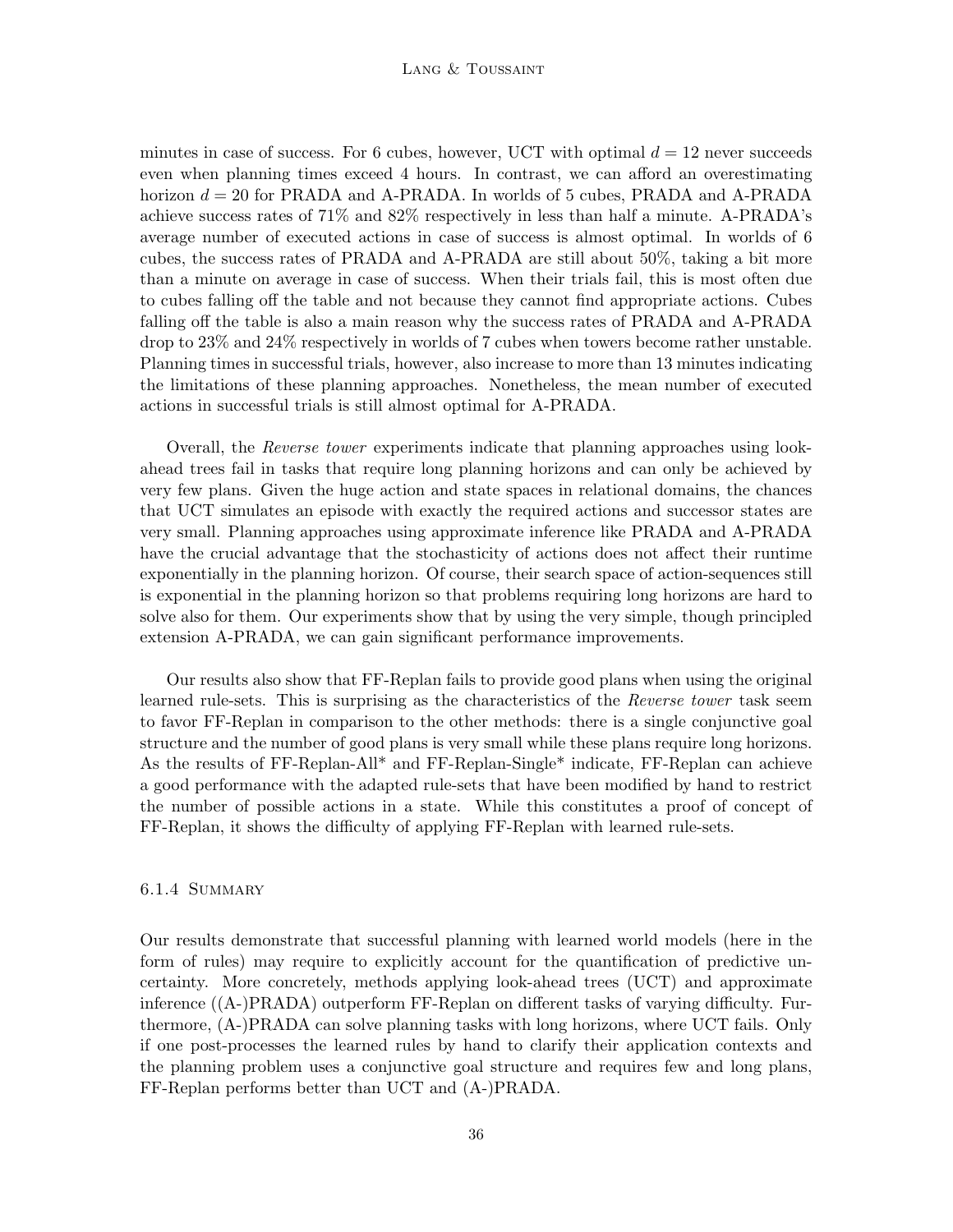## 6.2 IPPC 2008 Benchmarks

In the second part of our evaluation, we apply our proposed approaches on the benchmarks of the latest international probabilistic planning competition, the Uncertainty Part of the International Planning Competition in 2008 (IPPC, 2008). The involved domains differ in many characteristics, such as the number of actions, the required planning horizons and the reward structures. As the competition results show, no planning algorithm performs best everywhere. Thus, these benchmarks give an idea for what types of problems SST, UCT and (A-)PRADA may be useful. We convert the PPDDL domain specifications into NID rules along the lines described in Sec. [B.1.](#page-42-0) The resulting rule-sets are used to run our implementations of SST, UCT and (A-)PRADA on the benchmark problems.

Each of the seven benchmark domains consists of 15 problem instances. An instance specifies a goal and a starting state. Instances vary not only in problem size, but also in their reward structures (including action costs), so a direct comparison is not always possible. In the competition, each instance was considered independently: planners were given a restricted amount of time (10 minutes for problems 1-5 of each domain and 40 minutes for the others) to cover as many repetitions of the very same problem instance as possible up to a maximum of a 100 trials. Trials differed in the random seeds resulting in potentially different state transitions. The planners were evaluated with respect to the number of trials ending in a goal state and the collected reward averaged over all trials.

Eight planners entered in the competition, including FF-Replan which was not an official participant. They are discussed with the related work in Sec. [2.](#page-2-0) For their results, which are too voluminous to be presented here, we refer the reader to the website of the competition. Below, we provide a *qualitative* comparison of our methods to the results of these planners. We do not attempt a direct quantitative comparison for several reasons. First, the different hardware prevents timing comparisons. Second, competition participants have frequently not been able to successfully cover trials of a single or all instances of a domain. It is difficult to tell the reasons for this from the results tables: the planner might have been overburdened by the problem, might have faced temporary technical problems with the client-server architecture framework of the competition or could not cope with certain PPDDL constructs which could have been rewritten in a simpler format.

Third and most importantly, we have not optimized our implementations to reuse previous planning efforts. Instead, we fully replan for each single action (within a trial and across trials). The competition evaluation scheme puts replanners at a disadvantage (in particular those which replan each single action). Instead of replanning, a good strategy for the competition is to spend most planning time before starting the first trial and then reuse the resulting insights (such as conditional plans and value functions) for all subsequent trials with a minimum of additional planning. Indeed, this strategy has often been adopted as many trial time results indicate. We acknowledge that this is a fair procedure to evaluate planners which compute policies over large parts of the state-space before acting. We feel, however, that this is counter to the idea of our approaches: UCT and  $(A-)PRADA$  are meant for flexible planning with varying goals and different situations. Thus, what we are interested in is the average time to compute good actions and successfully solve a problem instance when there is no prior knowledge available.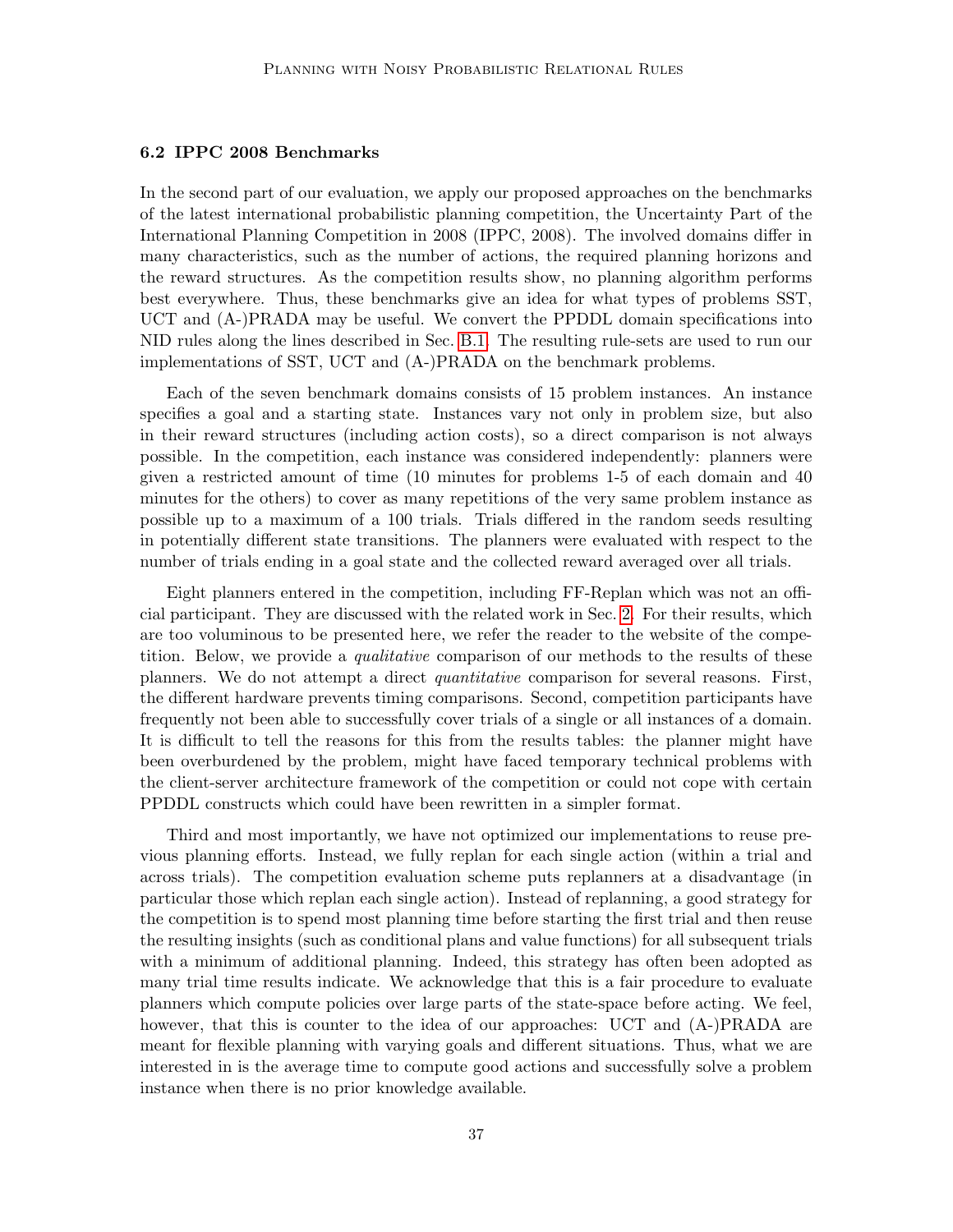<span id="page-37-0"></span>Table 6: Benchmarks of the IPPC 2008. The first column of a table specifies the problem instance. Suc. is the success rate. The trial time and the number of executed actions are given for the successful trials. Where applicable, the reward for all trials is shown. All results are achieved with full replanning within a trial and across trials.

<span id="page-37-1"></span>

|    | Planner      | Suc. | Trial Time (s)   | Actions         | Reward        |
|----|--------------|------|------------------|-----------------|---------------|
|    | SST          | 100  | $37.9 \pm 0.1$   | $9.2 \pm 0.2$   | 1440±90       |
|    | UCT          | 54   | $1.4 \pm 0.1$    | $11.4 \pm 0.3$  | $900 + 70$    |
| 01 | PRADA        | 100  | $1.1 \pm 0.1$    | $10.5 \pm 0.4$  | $1460 + 89$   |
|    | A-PRADA      | 100  | $1.1 \pm 0.1$    | $10.4 \pm 0.4$  | $1460 + 89$   |
|    | <b>SST</b>   | 100  | $220.2 \pm 0.1$  | $9.8 + 0.2$     | 1560±83       |
|    | $_{\rm UCT}$ | 56   | $4.1 \pm 0.3$    | $12.2 \pm 0.6$  | $880 + 100$   |
| 02 | PRADA        | 100  | $1.6 + 0.1$      | $12.9 \pm 0.7$  | $1460 + 89$   |
|    | A-PRADA      | 100  | $1.6 + 0.1$      | $12.8 \pm 0.4$  | 1440±90       |
|    | <b>SST</b>   | 71   | $955.5 \pm 0.5$  | $9.8 + 0.2$     | $1662 \pm 85$ |
|    | UCT          | 57   | $12.9 \pm 0.6$   | $13.6 \pm 0.6$  | $680 + 63$    |
| 03 | PRADA        | 99   | $1.4 \pm 0.1$    | $18.0 \pm 1.0$  | $1480 + 88$   |
|    | A-PRADA      | 99   | $1.4 + 0.1$      | $17.9 \pm 1.1$  | $1480 + 88$   |
|    | UCT          | 61   | $24.9 \pm 1.6$   | $16.1 \pm 0.8$  | $7200 + 57$   |
| 04 | PRADA        | 100  | $1.4 \pm 0.0$    | $11.9 \pm 0.4$  | $1460 + 89$   |
|    | A-PRADA      | 100  | $1.4 + 0.0$      | $11.5 + 0.3$    | $1500 + 87$   |
|    |              |      |                  |                 |               |
|    | $_{\rm UCT}$ | 46   | $40.1 \pm 2.1$   | $16.8 \pm 1.4$  | $600 + 64$    |
| 05 | PRADA        | 89   | $6.8 \pm 0.3$    | $21.8 \pm 0.9$  | $1240 \pm 83$ |
|    | A-PRADA      | 92   | $6.5 \pm 0.3$    | $21.0 \pm 0.9$  | $1320 + 81$   |
|    | UCT          | 39   | $71.7 \pm 5.6$   | $19.5 \pm 1.3$  | $410 + 59$    |
| 06 | PRADA        | 83   | $10.1 \pm 0.9$   | $24.3 \pm 1.3$  | $1240 + 90$   |
|    | A-PRADA      | 84   | $10.0 \pm 0.9$   | $23.7 \pm 1.2$  | $1240 + 90$   |
|    | UCT          | 53   | $230.3 \pm 13.2$ | $21.5 \pm 1.4$  | $540 + 62$    |
| 07 | PRADA        | 98   | $10.1 \pm 0.4$   | $18.5 \pm 0.8$  | $1470 \pm 88$ |
|    | A-PRADA      | 98   | $9.9 \pm 0.4$    | $18.0 \pm 0.8$  | $1490 + 87$   |
|    |              |      |                  |                 |               |
|    | UCT          | 34   | $332.9 \pm 24.1$ | $21.71 \pm 1.5$ | $360 + 59$    |
| 08 | PRADA        | 59   | $20.2 \pm 0.8$   | $30.4 \pm 1.7$  | $910 + 82$    |
|    | A-PRADA      | 59   | $19.9 \pm 0.8$   | $29.9 + 1.7$    | $910 + 82$    |
|    | UCT          | 30   | $752.8 \pm 72.3$ | $26.4 \pm 2.4$  | $360 + 48$    |
| 09 | PRADA        | 63   | $30.2 \pm 1.2$   | $27.5 \pm 1.6$  | $930 + 80$    |
|    | A-PRADA      | 65   | $30.0 \pm 1.1$   | $27.5 \pm 1.6$  | $1010 + 84$   |
| 10 | PRADA        | 21   | $97.9 \pm 10.2$  | $26.8 \pm 2.8$  | $180 + 27$    |
|    | A-PRADA      | 21   | $92.1 \pm 9.8$   | $26.7 \pm 2.8$  | $180 + 27$    |
|    | PRADA        | 17   | $151.7 \pm 12.3$ | $30 + 2.5$      | $250 + 29$    |
| 11 | A-PRADA      | 18   | $154.1 \pm 11.9$ | $30.2 \pm 2.6$  | $250 + 29$    |
|    | PRADA        | 38   | $210.8 \pm 72.1$ | $30.1 \pm 10.5$ | $636 + 253$   |
| 12 | A-PRADA      | 21   | $219.8 \pm 28.5$ | $30.7 + 2.8$    | $556 + 55$    |
|    |              |      |                  |                 |               |

(a) Search and Rescue

| 100<br>100 | $1.1 \pm 0.1$<br>$1.1 + 0.1$     | $10.5 \pm 0.4$<br>$10.4 \pm 0.4$ | $1460 + 89$<br>$1460 + 89$ |                          |
|------------|----------------------------------|----------------------------------|----------------------------|--------------------------|
|            | $220.2 \pm 0.1$                  | $9.8 + 0.2$                      | $1560 + 83$                |                          |
| 100<br>56  | $4.1 + 0.3$                      | $12.2 + 0.6$                     | $880 + 100$                |                          |
| 100        | $1.6 + 0.1$                      | $12.9 + 0.7$                     | $1460 + 89$                |                          |
| 100        | $1.6 \pm 0.1$                    | $12.8 + 0.4$                     | $1440 + 90$                |                          |
|            |                                  |                                  |                            |                          |
| 71         | $955.5 \pm 0.5$                  | $9.8 + 0.2$                      | $1662 + 85$                |                          |
| 57         | $12.9 + 0.6$                     | $13.6 + 0.6$                     | $680 + 63$                 |                          |
| 99<br>99   | $1.4 + 0.1$<br>$1.4 \pm 0.1$     | $18.0 + 1.0$<br>$17.9 + 1.1$     | $1480 + 88$<br>$1480 + 88$ |                          |
|            |                                  |                                  |                            |                          |
| 61         | $24.9 + 1.6$                     | $16.1 \pm 0.8$                   | $7200 + 57$                |                          |
| 100        | $1.4 + 0.0$                      | $11.9 + 0.4$                     | $1460 + 89$                | $\overline{\mathcal{L}}$ |
| 100        | $1.4 + 0.0$                      | $11.5 + 0.3$                     | $1500 + 87$                |                          |
| 46         | $40.1 \pm 2.1$                   | $16.8 + 1.4$                     | $600 + 64$                 |                          |
| 89         | $6.8 \pm 0.3$                    | $21.8 \pm 0.9$                   | $1240 \pm 83$              | $\mathcal{L}$            |
| 92         | $6.5 + 0.3$                      | $21.0 + 0.9$                     | $1320 + 81$                |                          |
| 39         | $71.7 + 5.6$                     | $19.5 \pm 1.3$                   | $410 + 59$                 |                          |
| 83         | $10.1 + 0.9$                     | $24.3 + 1.3$                     | $1240 + 90$                | $\overline{\mathcal{L}}$ |
| 84         | $10.0 \pm 0.9$                   | $23.7 + 1.2$                     | $1240 + 90$                |                          |
|            |                                  | $21.5 + 1.4$                     | $540 + 62$                 |                          |
| 53<br>98   | $230.3 \pm 13.2$<br>$10.1 + 0.4$ | $18.5 + 0.8$                     | $1470 + 88$                | $\overline{\mathcal{L}}$ |
| 98         | $9.9 + 0.4$                      | $18.0 + 0.8$                     | $1490 + 87$                |                          |
|            |                                  |                                  |                            |                          |
| 34         | $332.9 + 24.1$                   | $21.71 \pm 1.5$                  | $360 + 59$                 | $\overline{\mathcal{L}}$ |
| 59         | $20.2 + 0.8$                     | $30.4 \pm 1.7$                   | $910 + 82$                 |                          |
| 59         | $19.9 + 0.8$                     | $29.9 + 1.7$                     | $910 + 82$                 |                          |

|  | (c) Blocksworld |
|--|-----------------|
|--|-----------------|

<span id="page-37-3"></span>

|    | Planner    |          | Suc. Trial Time (s) Actions Reward |                                              |  |
|----|------------|----------|------------------------------------|----------------------------------------------|--|
|    | <b>SST</b> | $^{(1)}$ |                                    |                                              |  |
|    | UCT        | 0        |                                    |                                              |  |
| 01 | PRADA      | 53       |                                    | $17.8 \pm 0.4$ $23.0 \pm 0.7$ $0.8 \pm 0.0$  |  |
|    | A-PRADA    | 63       |                                    | $18.4 \pm 0.5$ $22.3 \pm 0.8$ $0.6 \pm 0.0$  |  |
| 03 | PRADA      | 10       |                                    | $57.0 \pm 3.3$ $21.5 \pm 1.8$ $-9.6 \pm 0.0$ |  |

#### (d) Boxworld

<span id="page-37-4"></span>

|    | Planner                        |                                          | Suc. Trial Time (s)              | Actions                          | Reward                         |
|----|--------------------------------|------------------------------------------|----------------------------------|----------------------------------|--------------------------------|
| 01 | SST<br>UCT<br>PRADA<br>A-PRADA | $\overline{0}$<br>$\Omega$<br>100<br>100 | $257.8 \pm 6.3$<br>$143.8 + 3.1$ | $46.8 \pm 1.0$<br>$43.1 \pm 1.1$ | $1.00 + 0.0$<br>$1.00 \pm 0.0$ |
| 02 | PRADA                          | 100                                      | $285.2 \pm 7.8$                  | $46.2 \pm 1.3$                   | $20.00 \pm 0.0$                |
|    | A-PRADA                        | 100                                      | $215.8 + 4.2$                    | $39.6 \pm 0.9$                   | $20.00 \pm 0.0$                |
| 03 | UCT                            | 100                                      | $1285.2 + 8.1$                   | $32.8 + 0.0$                     | $929.8 + 2.1$                  |
|    | PRADA                          | 100                                      | $165.7 + 2.9$                    | $52.5 + 1.1$                     | $865.1 \pm 3.3$                |
|    | A-PRADA                        | 50                                       | $457.8 \pm 7.1$                  | $35.0 \pm 0.7$                   | $754.1 \pm 21.5$               |
| 04 | PRADA                          | 28                                       | $959.0 + 35.5$                   | $76.1 + 3.2$                     | $0.3 + 0.5$                    |
|    | A-PRADA                        | 60                                       | $519.2 \pm 15.3$                 | $72.0 + 2.4$                     | $0.6 + 0.1$                    |
| 05 | UCT                            | 54                                       | $9972 + 776$                     | $37.9 + 3.5$                     | $606 + 149$                    |
|    | PRADA                          | 61                                       | $345.4 + 8.5$                    | $68.4 \pm 1.6$                   | $465 + 24$                     |
|    | A-PRADA                        | $\overline{2}$                           | $528.6 + 38.8$                   | $38.0 + 0.0$                     | $411 + 34$                     |
| 08 | PRADA                          | 3                                        | $3361 \pm 88$                    | $87.0 \pm 2.3$                   | $0.19 \pm 0.1$                 |
|    | A-PRADA                        | 10                                       | $1579 + 48$                      | $85.3 + 2.7$                     | $0.29 + 0.3$                   |
| 09 | PRADA<br>A-PRADA               | 28<br>$\mathbf{0}$                       | $1449 + 25$<br>$- (1750.3)$      | $85.9 \pm 1.5$                   | $1365 \pm 31$<br>$1126 + 30$   |

#### (e) Exploding Blocksworld

<span id="page-37-5"></span>

|    | Planner      |     | Suc. Trial Time (s) | Actions        |
|----|--------------|-----|---------------------|----------------|
| 01 | SST          | 5   | $8607 + 1224$       | $9.6 + 0.6$    |
|    | $_{\rm UCT}$ | 3   | $111.8 \pm 14.0$    | $9.3 \pm 0.4$  |
|    | PRADA        | 62  | $3.6 + 0.0$         | $8.6 + 0.8$    |
|    | A-PRADA      | 61  | $3.9 + 0.0$         | $8.4 + 0.8$    |
| 02 | PRADA        | 28  | $11.9 + 0.3$        | $14.4 + 0.5$   |
|    | $A-PRADA$    | 29  | $12.7 + 0.2$        | $13.2 + 0.5$   |
| 03 | PRADA        | 36  | $14.3 + 0.3$        | $12.6 + 0.6$   |
|    | $A-PRADA$    | 30  | $16.8 + 0.3$        | $12.5 + 0.5$   |
| 04 | PRADA        | 27  | $30.3 + 1.2$        | $14.8 + 0.5$   |
|    | A-PRADA      | 26  | $14.9 + 1.1$        | $15.2 + 0.5$   |
| 05 | PRADA        | 100 | $5.5 \pm 0.1$       | $6.6 + 0.1$    |
|    | A-PRADA      | 100 | $5.5 + 0.1$         | $6.6 + 0.1$    |
| 06 | PRADA        | 51  | $128.5 \pm 2.9$     | $16.9 + 0.7$   |
|    | A-PRADA      | 61  | $97.5 + 5.3$        | $17.3 + 0.8$   |
| 07 | PRADA        | 14  | $125.0 \pm 6.9$     | $15.3 \pm 0.4$ |
|    | A-PRADA      | 72  | $154.8 + 5.5$       | $17.6 \pm 1.0$ |

|  | (b) Triangle-Tireworld |
|--|------------------------|
|  |                        |

<span id="page-37-2"></span>

|    | Planner                        |                               | Suc. Trial Time (s)                       | Actions                                     |
|----|--------------------------------|-------------------------------|-------------------------------------------|---------------------------------------------|
| 01 | SST<br>UCT<br>PRADA<br>A-PRADA | $\Omega$<br>100<br>100<br>100 | $9.9 + 0.3$<br>$8.5 + 0.2$<br>$8.0 + 0.2$ | $6.9 \pm 0.2$<br>$6.4 + 0.2$<br>$6.1 + 0.2$ |
| 02 | UCT                            | 100                           | $64.1 \pm 2.2$                            | $12.4 \pm 0.3$                              |
|    | PRADA                          | 57                            | $30.1 + 0.7$                              | $9 + 0.2$                                   |
|    | A-PRADA                        | 65                            | $33.7 + 0.8$                              | $11.4 \pm 0.3$                              |
| 03 | UCT                            | 89                            | $390.5 \pm 8.5$                           | $18.6 + 0.4$                                |
|    | PRADA                          | 19                            | $119.2 + 4.9$                             | $12.3 + 0.5$                                |
|    | A-PRADA                        | 21                            | $121.0 + 5.3$                             | $14.3 + 0.7$                                |
| 04 | UCT                            | 82                            | $1497 + 19$                               | $26.0 + 0.5$                                |
|    | PRADA                          | 6                             | $2967 + 143$                              | $17.5 \pm 1.1$                              |
|    | A-PRADA                        | 4                             | $244.2 + 43.6$                            | $15.5 + 2.8$                                |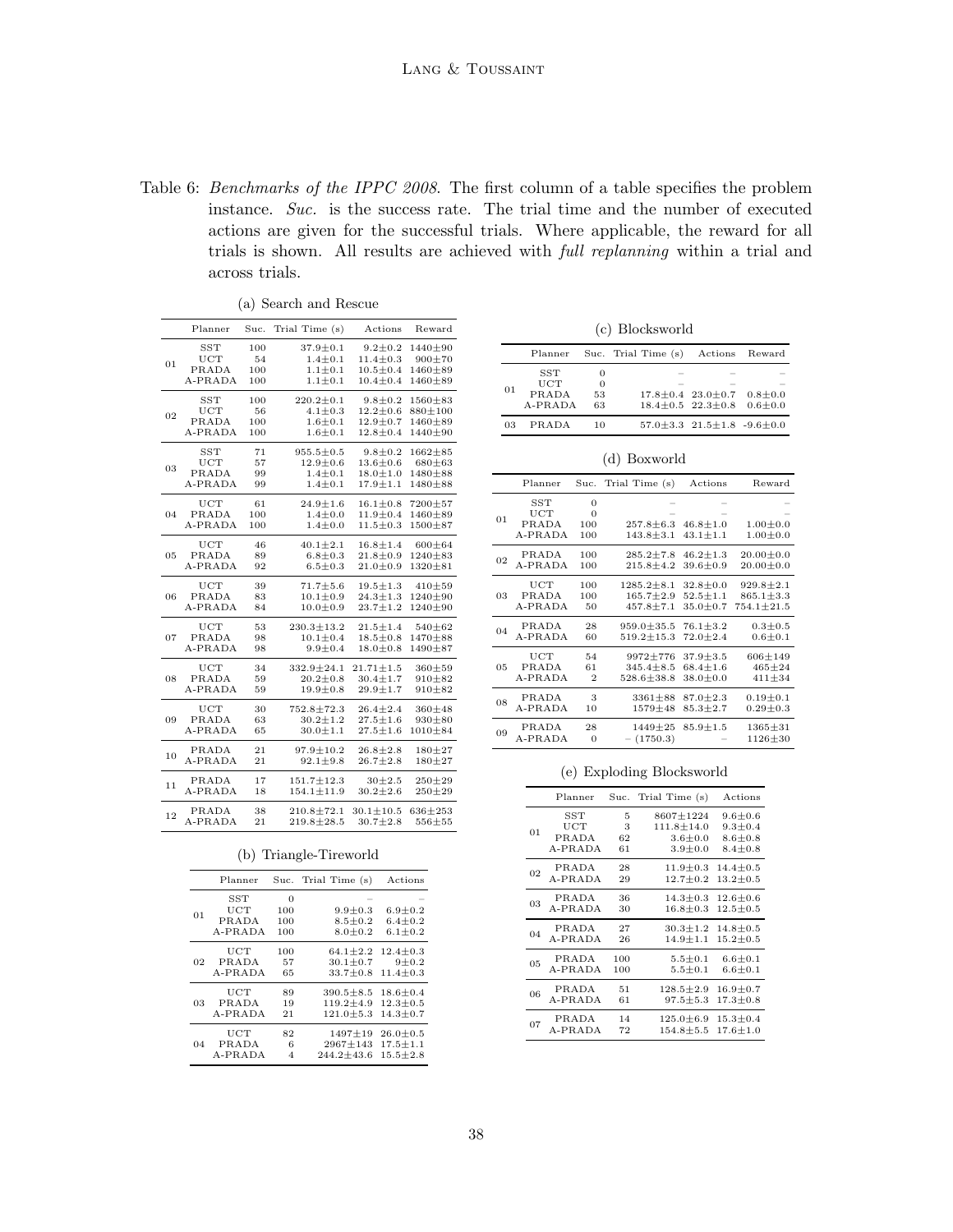Therefore, for each single problem instance we perform 100 trials with different random seeds using full replanning. A trial is aborted if a goal state is not reached within some maximum number of actions varying slightly for each benchmark (about 50 actions). We present the success rates and the mean estimators of trial times, executed actions and rewards with their standard deviations in Table [6](#page-37-0) for the problem instances where at least one trial was successfully covered in reasonable time.

**Search and Rescue** (Table  $6(a)$ ) is the only domain where SST (with branching factor 1) is able to find plans within reasonable time – with significantly larger runtimes than UCT and (A-)PRADA. The success rates and the rewards indicate that PRADA and A-PRADA are superior to UCT and scale up to rather big problem instances. To give an idea w.r.t. the IPPC evaluation scheme: UCT solves successfully 54 trials of the first instance within 10 minutes with *full replanning*, while PRADA and A-PRADA solve all trials with full replanning. In fact, despite of replanning each single action, PRADA and A-PRADA show the same success rates as the best planners of the benchmark except for the very large problem instances (within the competition, only the participants FSP-RBH and FSP-RDH achieved comparably satisfactory results). We conjecture that the success of our methods is due to that fact that this domain requires to account carefully for the outcome probabilities, but does not involve very long planning horizons.

Triangle-Tireworld (Table [6\(b\)\)](#page-37-2) is the only domain where UCT outperforms PRADA and A-PRADA, although at a higher computational cost. The more depth-first-like style of planning of UCT seems useful in this domain. To give an idea w.r.t. the IPPC evaluation scheme: UCT performs 60 successful trials of the first instance within 10 minutes, while PRADA and A-PRADA achieve 72 and 74 trials resp. using full replanning; but UCT solves more trials in the more difficult instances. The required planning horizons increase quickly with the problem instances. Our approaches cannot cope with the large problem instances, which only three competition participants (RFF-BG, RFF-PG, HMDPP) could cover.

Our methods face problems when the required planning horizons are very large, while the number of plans with non-zero probability is small. This becomes evident in the **Blocksworld** benchmark (Table  $6(c)$ ). This domain is different from the robot manipulation environment of our first evaluation in Sec. [6.1.](#page-26-1) The latter is considerably more stochastic and provides more actions in a given situation (e.g., we may grab objects within a pile). Blocksworld is the only domain where our approaches are inferior to FF-Replan. To give an idea w.r.t. the IPPC evaluation scheme: UCT does not perform a single successful trial of the first instance within 10 minutes, while PRADA and A-PRADA achieve 16 and 17 trials resp. using full replanning.

In the **Boxworld** domain (Table  $6(d)$ ), our approaches can exploit the fact that the delivery of boxes is (almost) independent of the delivery of other boxes (in most problem instances this is further helped by the intermediate rewards for delivered boxes). In contrast to UCT, PRADA and A-PRADA scale up to relatively large problem instances. PRADA and A-PRADA solve all 100 trials of the first problem instance, requiring on average 4.3 min and 2.4 min resp. with full replanning. Only two competition participants solved trials successfully in this domain (RFF-BG and RFF-PG). To give an idea w.r.t. the IPPC evaluation scheme: UCT does not perform a single successful trial within 10 minutes, while PRADA completes 2 and A-PRADA 4 trials. This small number can be explained by the large plan lengths where each single action is computed with full replanning.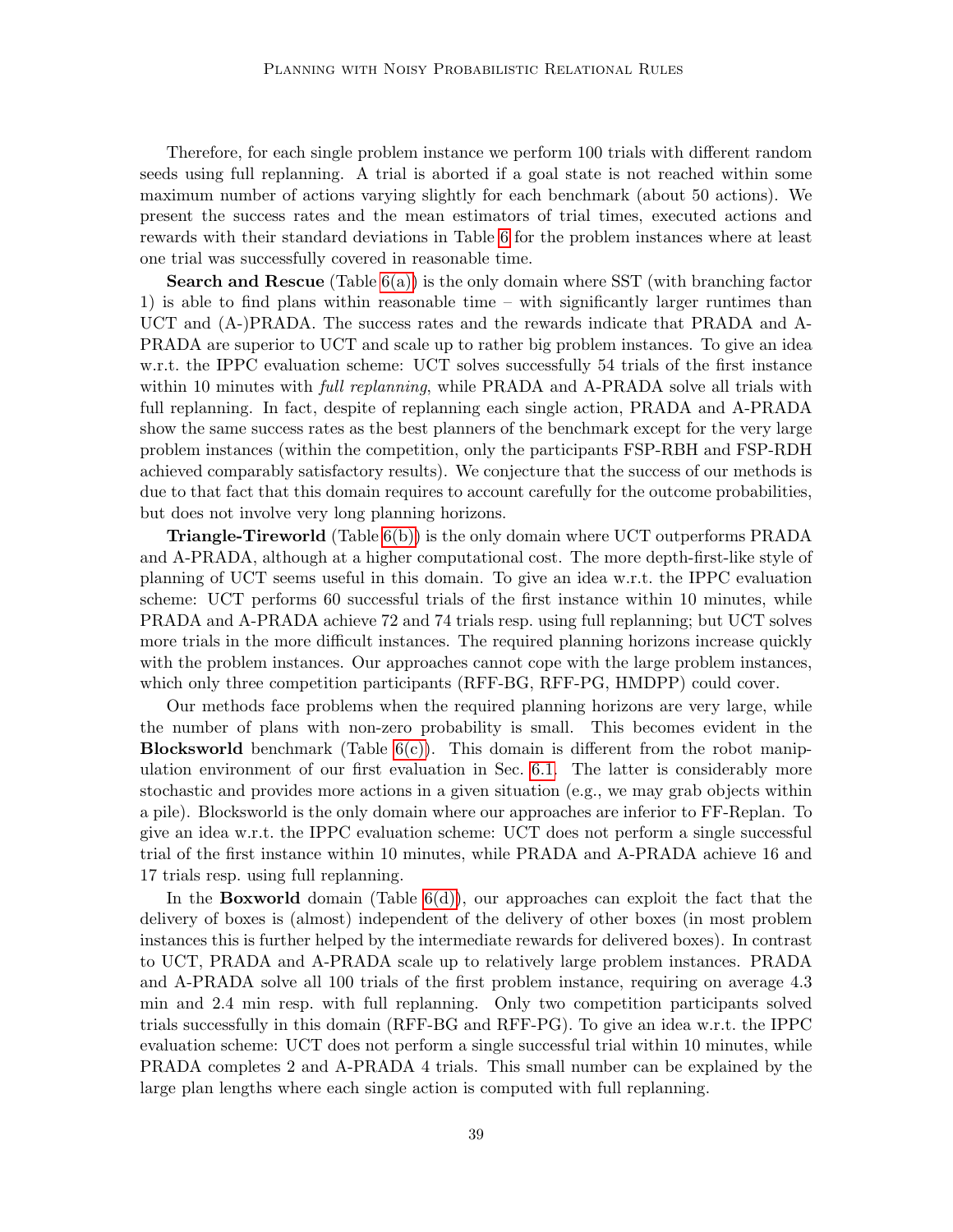Finally, in the Exploding Blocksworld domain (Table [6\(e\)\)](#page-37-5) PRADA and A-PRADA perform better or as good as the competition participants. To give an idea w.r.t. the IPPC evaluation scheme: UCT achieves only a single successful trial within 10 minutes, while PRADA and A-PRADA complete 56 and 61 trials resp..

We did not perform any experiments in either the SysAdmin or the Schedule domain. Their PPDDL specifications cannot be converted into NID rules due to the involved universal effects. In contrast, this has been possible for the Boxworld domain despite of the universal effects there: in the Boxworld problem instances, the universally quantified variables always refer to exactly one object which we exploit for conversion to NID rules. (Note that this can be understood as a trick to implement deictic references in PPDDL by means of universal effects. The according action operator, however, has odd semantics: boxes could end up in two different cities at the same time.) Furthermore, we ignored the Rectangle-Tireworld domain, which together with the Triangle-Tireworld domain makes up the 2-Tireworlds benchmark, as its problem instances have faulty goal descriptions: They should include  $not(dead)$  (this has not been critical to name a winner in the competition as personally communicated by Olivier Buffet).

## 6.2.1 Summary

The majority of the PPDDL descriptions of the IPPC benchmarks can be converted into NID rules, indicating the broad spectrum of planning problems which can be covered by NID rules. Our results demonstrate that our approaches perform comparably to or better than state-of-the-art planners on many traditional hand-crafted planning problems. This hints at the generality of our methods for probabilistic planning beyond the type of robotic manipulation domains considered in Sec. [6.1.](#page-26-1) Our methods perform particularly well in domains where outcome probabilities need to be carefully accounted for. They face problems when the required planning horizons are very large, while the number of plans with non-zero probability is small; this can be avoided by intermediate rewards.

## 7. Discussion

We have presented two approaches for planning with probabilistic relational rules in grounded domains. Our methods are designed to work on learned rules which provide approximate partial models of noisy worlds. Our first approach is an adaptation of the UCT algorithm which samples look-ahead trees to cope with action stochasticity. Our second approach, called PRADA, models the uncertainty over states explicitly in terms of beliefs and employs approximate inference in graphical models for planning. When we combine our planning algorithms with an existing rule learning algorithm, an intelligent agent can  $(i)$  learn a compact model of the dynamics of a complex noisy environment and  $(ii)$  quickly derive appropriate actions for varying goals. Results in a complex simulated robotics domain show that our methods outperform the state-of-the-art planner FF-Replan on a number of different planning tasks. In contrast to FF-Replan, our methods reason over the probabilities of action outcomes. This is necessary if the world dynamics are noisy and only partial and approximate world models are available.

However, our planners also perform remarkably well on many traditional probabilistic planning problems. This is demonstrated by our results on IPPC benchmarks, where we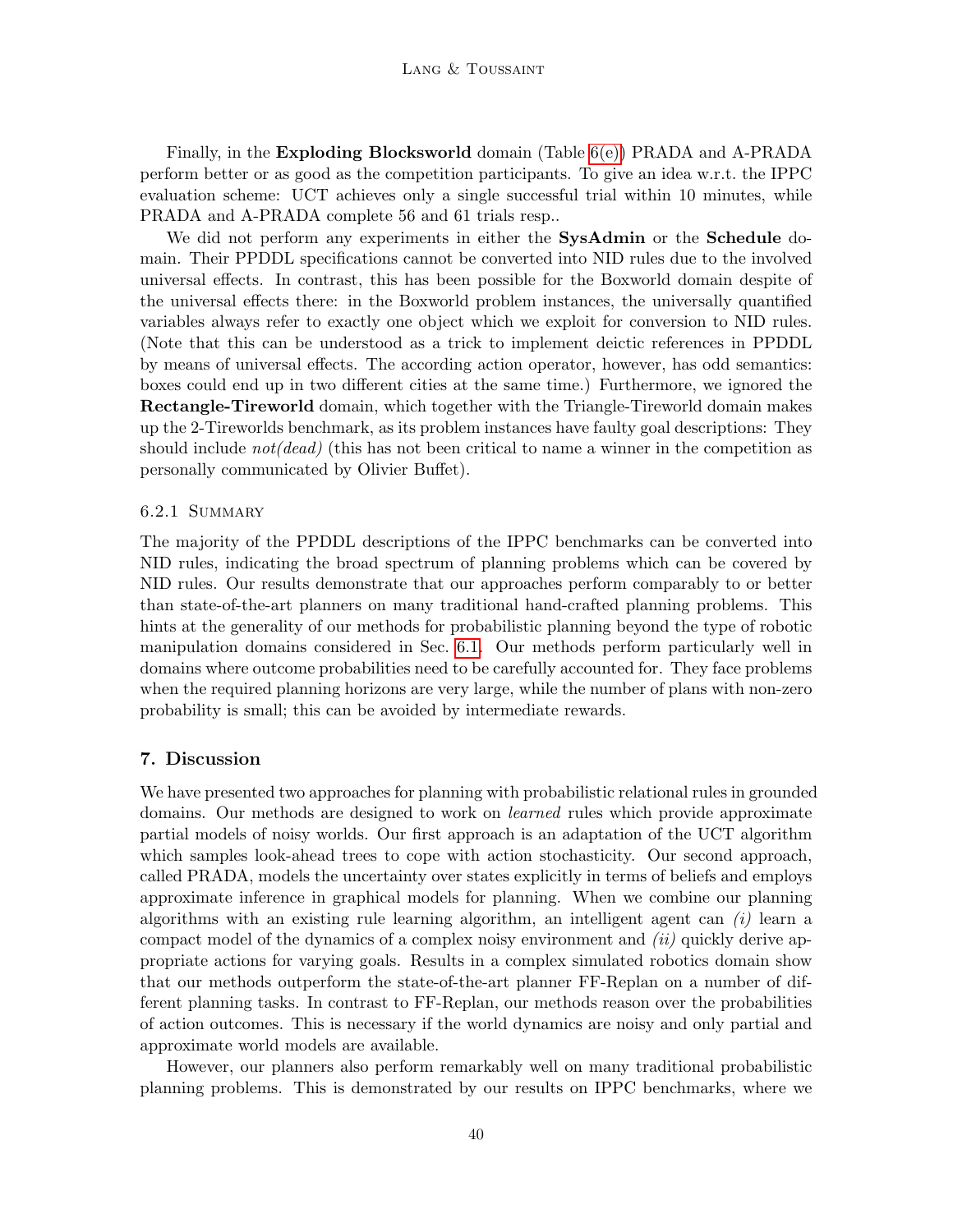have shown that PPDDL descriptions can be converted to a large extent to the kind of rules our planners use. This hints at the general-purpose character of particularly PRADA and the potential benefits of its techniques for probabilistic planning. For instance, our methods can be expected to perform similarly well in large propositional MDPs which do not exhibit a relational structure.

So far, our planning approaches deal in reasonable time with problems containing up to 10-15 objects (implying billions of world states) and requiring planning horizons of up to 15-20 time-steps. Nonetheless, our approaches are still limited in that they rely on reasoning in the grounded representation. If very many objects need to be represented or if the representation language gets very rich, our approaches need to be combined with other methods that reduce state and action space complexity (Lang & Toussaint, 2009b).

# 7.1 Outlook

In its current form, the approximate inference procedure of PRADA relies on the specific compact DBNs compiled from rules. The development of similar factored frontier filters for arbitrary DBNs, e.g. derived from more general PPDDL descriptions, is promising. Similarly, the adaptation of PRADA's factored frontier techniques into existing probabilistic planners is worth of investigation.

Using probabilistic relational rules for backward planning appears appealing. It is straightforward to learn NID rules that regress actions by providing reversed triples  $(s', a, s)$ to the rule learning algorithm, stating the predecessor state  $s$  for a state  $s'$  if an action  $a$  has been applied before. Backward planning, which can be combined with forward planning, has received a lot of attention in classical planning and may be fruitful for both planning with look-ahead trees as well as planning using approximate inference. By means of propagating backwards through our DBNs, one may ultimately derive algorithms that calculate posteriors over actions, leading to true planning by inference (instead of sampling actions).

An important direction for improving our PRADA algorithm is to make it adapt its action-sequence sampling strategy to the experience of previous samples. We have introduced a very simple extension, A-PRADA, to achieve this, but more sophisticated methods are conceivable. Learning rule-sets online and exploiting them immediately by our planning method is also an important direction of future research in order to enable acting in the real world, where we want to behave effectively right from the start. Improving the rule framework for more efficient and effective planning is another interesting issue. For instance, instead of using a noisy default rule, one may use mixture models to deal with actions with several (non-unique) covering rules, or in general use parallel rules that work on different hierarchical levels or different aspects of the underlying system.

# Acknowledgments

We thank the anonymous reviewers for their careful and thorough comments which have greatly improved this paper. We thank Sungwook Yoon for providing us an implementation of FF-Replan. We thank Olivier Buffet for answering our questions on the probabilistic planning competition 2008. This work was supported by the German Research Foundation (DFG), Emmy Noether fellowship TO 409/1-3.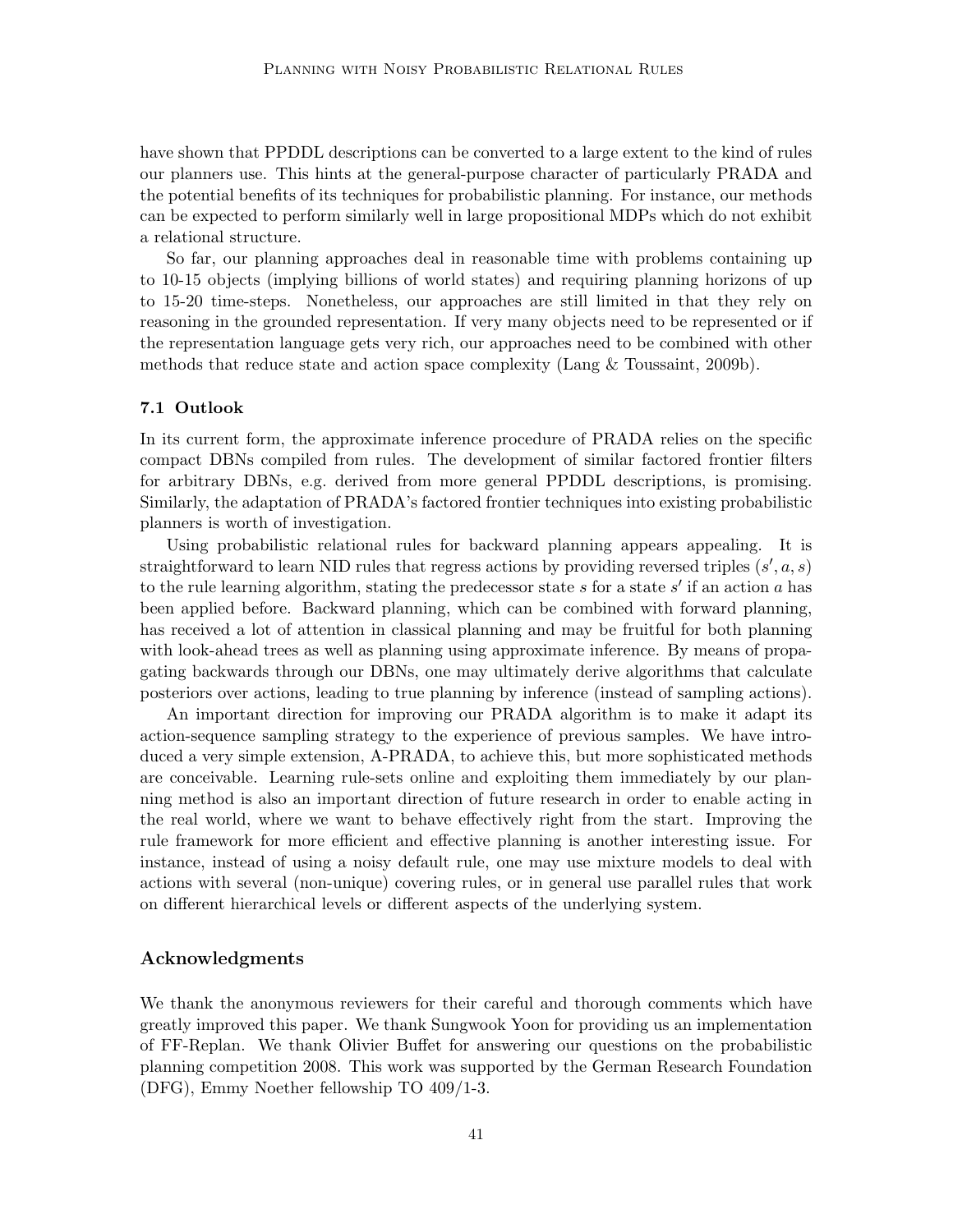## <span id="page-41-1"></span>Appendix A. Proof of Proposition 1

**Proposition 1 (Sec. [5.3\)](#page-19-0)** The set of action sequences PRADA samples with non-zero probability is a super-set of the ones of SST and UCT.

**Proof:** Let  $\mathbf{a}^{0:T-1}$  be an action sequence that was sampled by SST (or UCT). Thus, there exists a state sequence  $s^{0:T}$  and a rule sequence  $r^{0:T-1}$  such that in every state  $s^t$  $(t < T)$ , action  $a^t$  has a unique covering rule  $r^t$  that predicts the successor state  $s^{t+1}$  with probability  $p^t > 0$ . For, if  $p^t = 0$ , then  $s^{t+1}$  would never be sampled by SST (or UCT).

We have to show that  $\forall t, 0 \leq t < T : P(s^t | \mathbf{a}^{0:t-1}, s^0) > 0$ . If this is the case then  $P_{sample}^{t}(a^{t}) > 0$  as  $a^{t}$  has the unique covering rule  $r^{t}$  in  $s^{t}$  and  $a^{t}$  will eventually be sampled.  $P(s^0) = 1 > 0$  is obvious. Now assume  $P(s^t | a^{0:t-1}, s^0) > 0$ . If we execute  $a^t$ , we will get  $P(s^{t+1} | \mathbf{a}^{0:t}, s^0) \ge p^t P(s^t | \mathbf{a}^{0:t-1}, s^0) > 0$ . The posterior  $P(s^{t+1} | \mathbf{a}^{0:t}, s^0)$  can be greater (first inequality) due to persistence or to previous states having non-zero probability that also lead to  $s^{t+1}$  given  $a^t$ .

The set of action sequences PRADA samples is larger than that of SST (or UCT) as SST (or UCT) refuses to model the noise outcomes of rules. Assume an action a and state s to be the only state where a has a unique covering rule. If an episode to s can only be simulated by means of rule predictions with the noise outcome, this action will never be sampled by SST (or UCT) (as the required states are never sampled). In contrast, PRADA also models the effects of the noise outcome by giving very low probability to all possible successor states with the heuristic described above.  $\Box$ 

## <span id="page-41-0"></span>Appendix B. Relation between NID rules and PPDDL

We use NID rules (Sec. [3.2\)](#page-5-1) as relational model of the transition dynamics of probabilistic actions. Besides allowing for negative literals in the preconditions, NID rules extend probabilistic STRIPS operators (Kushmerick et al., 1995; Blum & Langford, 1999) by two special constructs, namely deictic references and noise outcomes, which are crucial for learning compact rule-sets. An alternative language to specify probabilistic relational planning problems used by the International Probabilistic Planning Competitions (IPPC, 2008) is the probabilistic planning domain definition language (PPDDL) (Younes & Littman, 2004). PPDDL is a probabilistic extension of a subset of PDDL, derived from the deterministic action description language (ADL). ADL, in turn, introduced universal and conditional effects and negative precondition literals into the (deterministic) STRIPS representation. Thus, PPDDL allows for the usage of syntactic constructs which are beyond the expressive power of NID rules; however, many PPDDL descriptions can be converted into NID rules.

Before taking a closer look at how to convert PPDDL and NID rule representations into each other, we clarify what is meant by "action" in each of the formalisms, giving an intuition of the line of thinking when using either of these. We understand by "abstract action" an abstract action predicate, e.g.  $pickup(X)$ . Intuitively, this defines a certain type of action. The stochastic state transitions according to an abstract action can be specified by both abstract NID rules as well as abstract PPDDL action operators (also called schemata). Typically, several different abstract NID rules model the same abstract action, specifying state transitions in different contexts. In contrast, usually only one abstract PPDDL action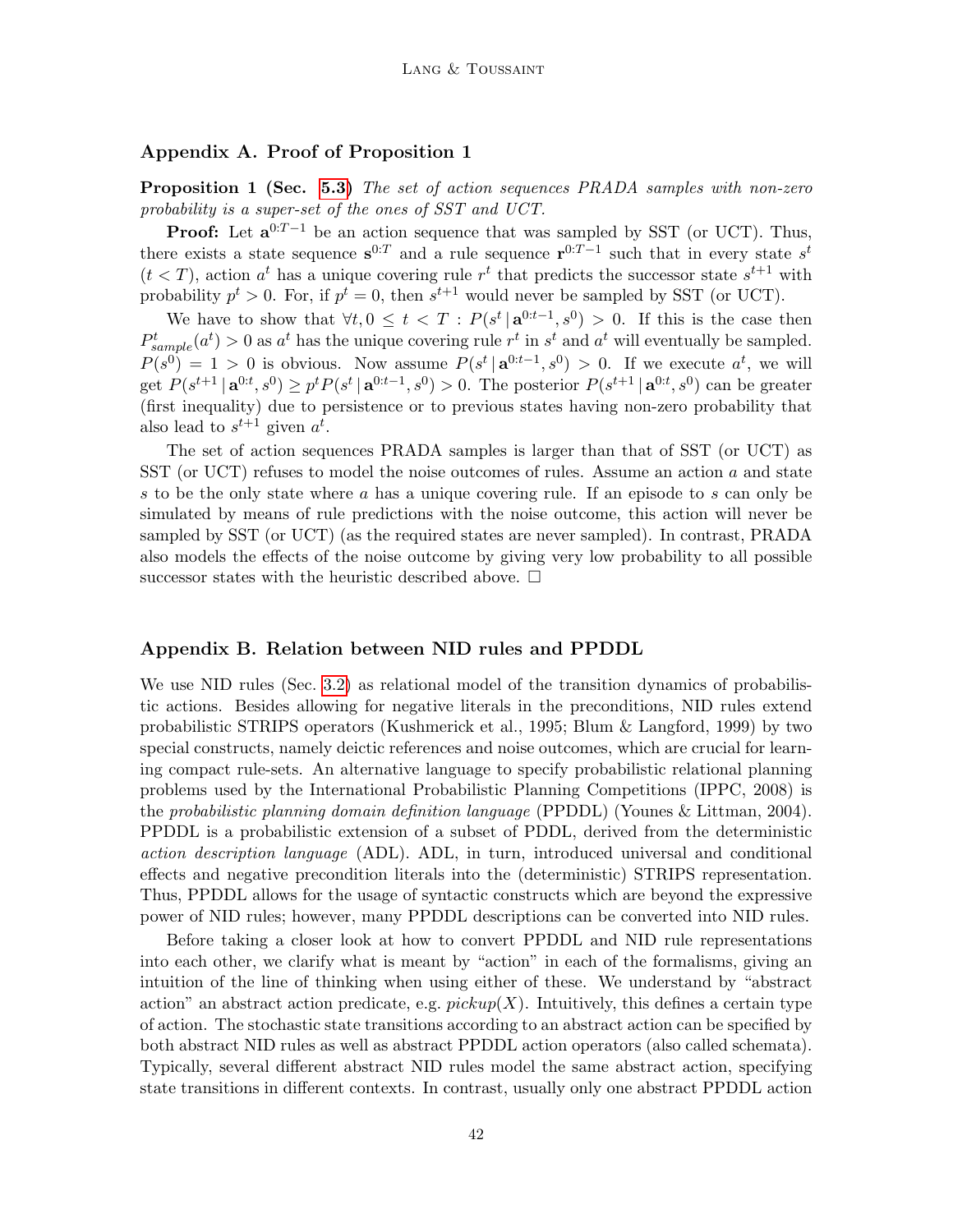operator is used to model an abstract action: context-dependent effects are modeled by means of conditional and universal effects.

To make predictions in a specific situation for a concrete action (a grounded action predicate such as  $picture(greenCube)$ , the strategy within the NID rule framework is to ground the set of abstract NID rules and examine which ground rules cover this state-action pair. If there is exactly one such ground rule, it is chosen for prediction. If there is no such rule or if there is more than one (the contexts of NID rules do not have to be mutually exclusive), one chooses the noisy default rule, essentially saying that one does not know what will happen (other strategies are conceivable, but not pursued here). In contrast, as there is usually exactly one operator per abstract action in PPDDL domains, there is no need of the concept of operator uniqueness and to distinguish between ground actions and operators.

## <span id="page-42-0"></span>B.1 Converting PPDDL to NID rules

In the following, we discuss how to convert PPDDL features into a NID rule representation. While it may be impossible to convert a PPDDL action operator into a single NID rule, one may often translate it into a set of rules with at most a polynomial increase in the size of representation. Table [7](#page-43-0) provides an example of a converted PPDDL action operator of the IPPC domain Exploding Blocksworld. As NID rules support many, but not all of the features a sophisticated domain description language such as PPDDL provides, using rules will not lead to compact representations in all possible domains. Our experiments, however, show that the dynamics of many interesting planning domains can be specified compactly. Furthermore, additional expressive power in rule contexts can be gained by using derived predicates which allow to bring in various kinds of logical formulas such as quantification.

Conditional Effects A conditional effect in a PPDDL operator takes the form when C then E. It can be accounted for by two NID rules: the first rule adds  $C$  to its context and E to its outcomes, while the second adds  $\neg C$  to its context and ignores E.

Universal Effects PPDDL allows to define universal effects. These specify effects for all objects that meet some preconditions. An example is the reboot action of the  $SysAdmin$ domain of the IPPC 2008 competition: it specifies that every computer other than the one rebooted can independently go down with probability 0.2 if it is connected to a computer that is already down. This cannot be expressed in a NID rule framework. While we can refer to objects other than the action arguments via deictic references, we require these deictic references to be unique. For the reboot action, we would need a unique way to refer to each other computer which cannot be achieved without significant modifications (for example, such as enumerating the other computers via separate predicates).

Disjunctive Preconditions and Quantification PPDDL operators allow for disjunctive preconditions, including implications. For instance, the Search-and-rescue domain of the IPPC 2008 competition defines an action operator  $qoto(X)$  with the precondition  $(X \neq base) \rightarrow humanAlive).$  A disjunction  $A \vee B \equiv \neg A \rightarrow B$  can be accounted for by either using two NID rules, with the first rule having  $A$  in the context and the second rule having  $\neg A \wedge B$ . Alternatively, one may introduce a derived predicate  $C \equiv A \vee B$ . In general, the "trick" of derived predicates allows to overcome syntactical limitations of NID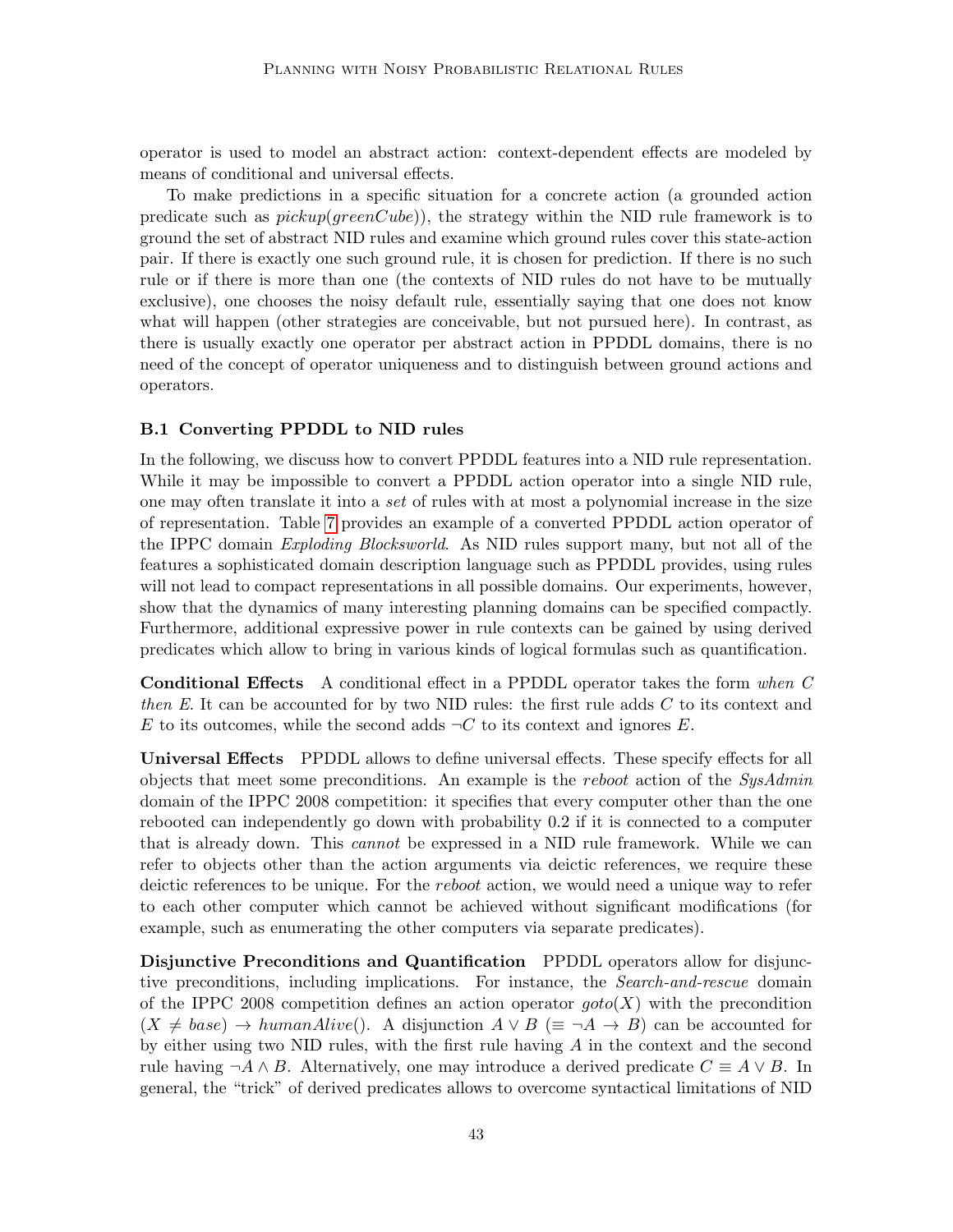<span id="page-43-0"></span>Table 7: Example for converting a PPDDL action operator into NID rules. The *putDown*operator of the IPPC benchmark domain Exploding Blocksworld (a) contains a conditional effect which can be accounted for by two NID rules which either exclude (b) or include (c) this condition in their context.

```
(a)
 ( : action putDown
  : parameters (?b - block): precondition (and (holding ?b) (noDestroyedT able))
  : effect (and (emptyhand) (onTable ?b) (not (holding ?b))
    (probabilistic 2/5 (when (noDetonated ?b) (and (not (noDestroyed Table)) (not (noDetonated ?b))))))
                                                      (b)
putDown(X): block(X), holding(X), noDestroyed Table(), \neg noDetonated(X)\rightarrow \{ 1.0 : emptyhand(X), onTable(X), \neg holding(X)(c)
putDown(X): block(X), holding(X), noDestroyed Table(), noDetonated(X)\rightarrow \begin{cases} 0.6 : emptyhand(X), onTable(X), \neg holding(X) \\ 0.4 : countthw(X), wTth(X), hdtdim(X) \end{cases}0.4 : empty hand(X), onTable(X), \neg holding(X), \neg no Destroyed Table(), \neg noDetonated(X)
```
rules and bring in various kinds of logical formulas such as quantifications. As discussed by Pasula et al. (2007), derived predicates are an important prerequisite to being able to learn compact and accurate rules.

**Types** Terms may be typed in PPDDL, e.g.  $driveTo(C - city)$ . Typing of objects and variables in predicates and functions can be achieved in NID rules by the usage of typing predicates within the context, e.g. using an additional predicate  $city(C)$ .

State Transition Rewards In PPDDL, one can encode Markovian rewards associated with state transitions (including action costs as negative rewards) using fluents and update rules in action effects. One can achieve this in NID rules by associating rewards with the outcomes of rules.

# B.2 Converting NID rules to PPDDL

We show in the following that the way NID rules are used in SST, UCT and PRADA at planning time can be handled via at most a polynomial blowup in representational size. The basic building blocks of a NID rule, i.e. the context as well as the outcomes, transfer one-to-one to PPDDL action operators. The deictic references, the uniqueness requirement of covering rules and the noise outcome need special attention.

Deictic References Deictic references in NID rules allow to refer to objects which are not action arguments. In PPDDL, one can refer to such objects by means of universal conditional effects. There is an important restriction, however: a deictic reference needs to pick out a single unique object in order to apply. If it picks out none or many, the rule fails to apply. There are two ways to ensure this uniqueness requirement within PPDDL. First,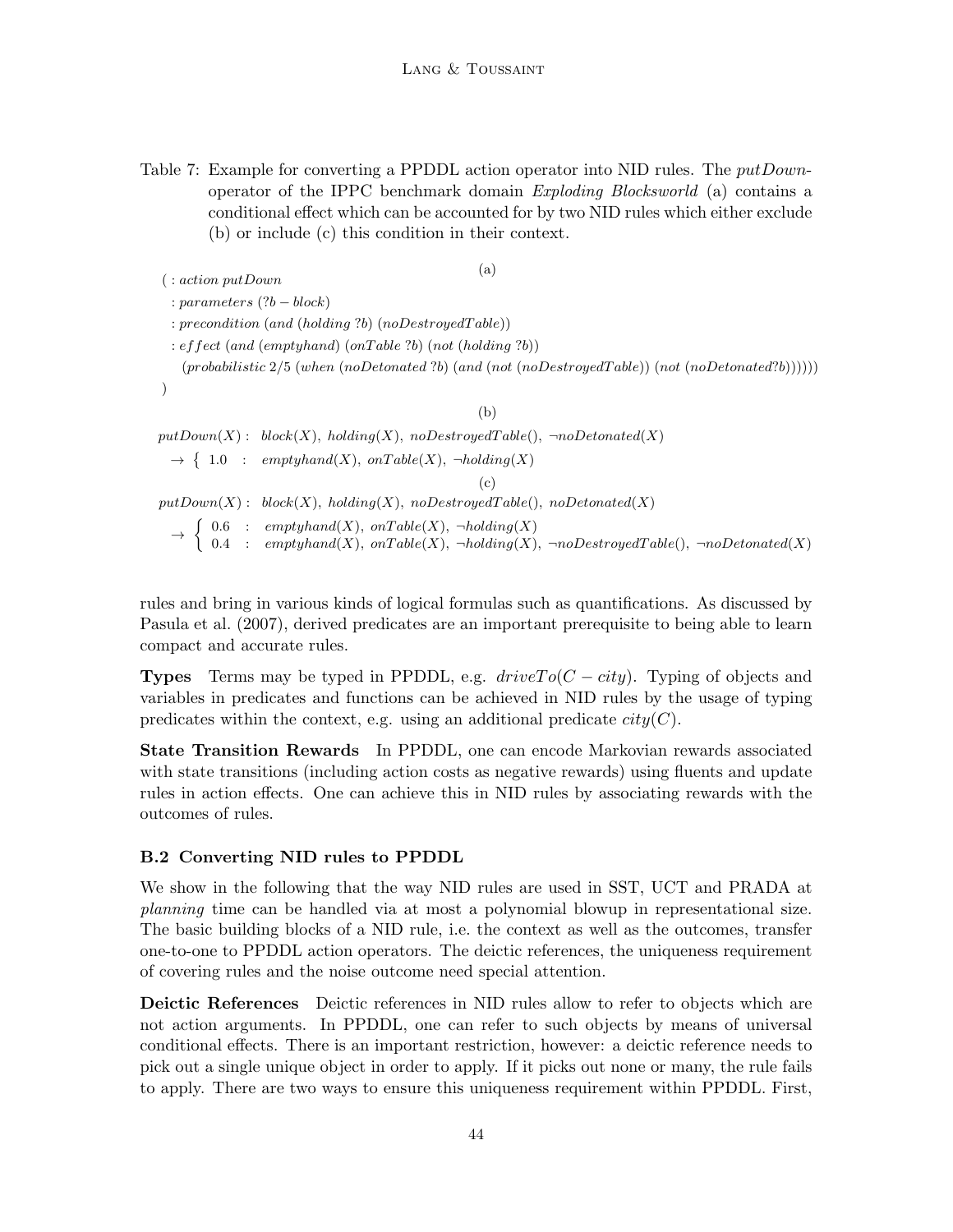if allowing quantified preconditions, an explicit uniqueness precondition for each deictic reference  $D$  can be introduced. Using universal quantification, it constrains all objects satisfying the preconditions  $\Phi_D$  of D to be identical, i.e.,  $\forall X, Y : \Phi_D(X, *) \land \Phi_D(Y, *) \rightarrow$  $X = Y$ , where  $*$  are some other variables. Alternatively, uniqueness of deictic references can be achieved by a careful planning problem specification, which however cannot be guaranteed when learning rules.

Uniqueness of covering rules The contexts of NID rules do not have to be mutually exclusive. When we want to use a rule for prediction (as in planning), we need to ensure that it uniquely covers the given state-action pair. The procedural evaluation process for NID rules can be encoded declaratively in PPDDL using modified conditions which explicitly negate the contexts of competing rules. For instance, if there are three NID rules with potentially overlapping contexts A, B, and C (propositional for simplicity), the PPDDL action operator may define four conditions:  $c_1 = \{A \land \neg B \land \neg C\}, c_2 = \{\neg A \land B \land \neg C\},\$  $c_3 = \{\neg A \land \neg B \land C\}, c_4 = \{(\neg A \land \neg B \land \neg C) \lor (A \land B) \lor (A \land C) \lor (B \land C)\}.$  Conditions  $c_1$ ,  $c_2$  and  $c_3$  test for uniqueness of the corresponding NID rules and subsume their outcomes. Condition  $c_4$  tests for non-uniqueness (either no covering rule or multiple covering rules) and models potential changes as noise, analogous to the situations in a NID rule context in which the noisy default rule would be used.

Noise outcome The noise outcome of a NID rule subsumes seldom or utterly complex outcomes. It relaxes the frame assumption: even not explicitly stated things may change with a certain probability. This comes at the price of the difficulty to ensure a well-defined successor state distribution  $P(s' | s, a)$ . In contrast, PPDDL needs to explicitly specify everything that might change. This may be an important reason why it is difficult to come up with an effective learning algorithm for PPDDL.

While in principle PPDDL does not provide for a noise outcome, the way our approaches account for it in planning can be encoded in PPDDL. We either treat the noise outcome as having no effects (in SST and UCT; basically a noop operator then) which is trivially translated to PPDDL; or we consider the probability of each state attribute to change independently (in PRADA) which can be encoded in PPDDL with independent universal probabilistic effects.

The noise outcome allows to always make predictions for an arbitrary action: if there are no or multiple covering rules, we may use the (albeit not very informative) prediction of the default rule. Such cases can be dealt with in PPDDL action operators using explicit conditions as described in the previous paragraph.

## References

- Blum, A., & Langford, J. (1999). Probabilistic planning in the graphplan framework. In Proc. of the Fifth European Conference on Planning (ECP), pp. 319–332.
- Botvinick, M. M., & An, J. (2009). Goal-directed decision making in prefrontal cortex: a computational framework. In Advances in Neural Information Processing Systems  $(NIPS)$ , pp. 169–176.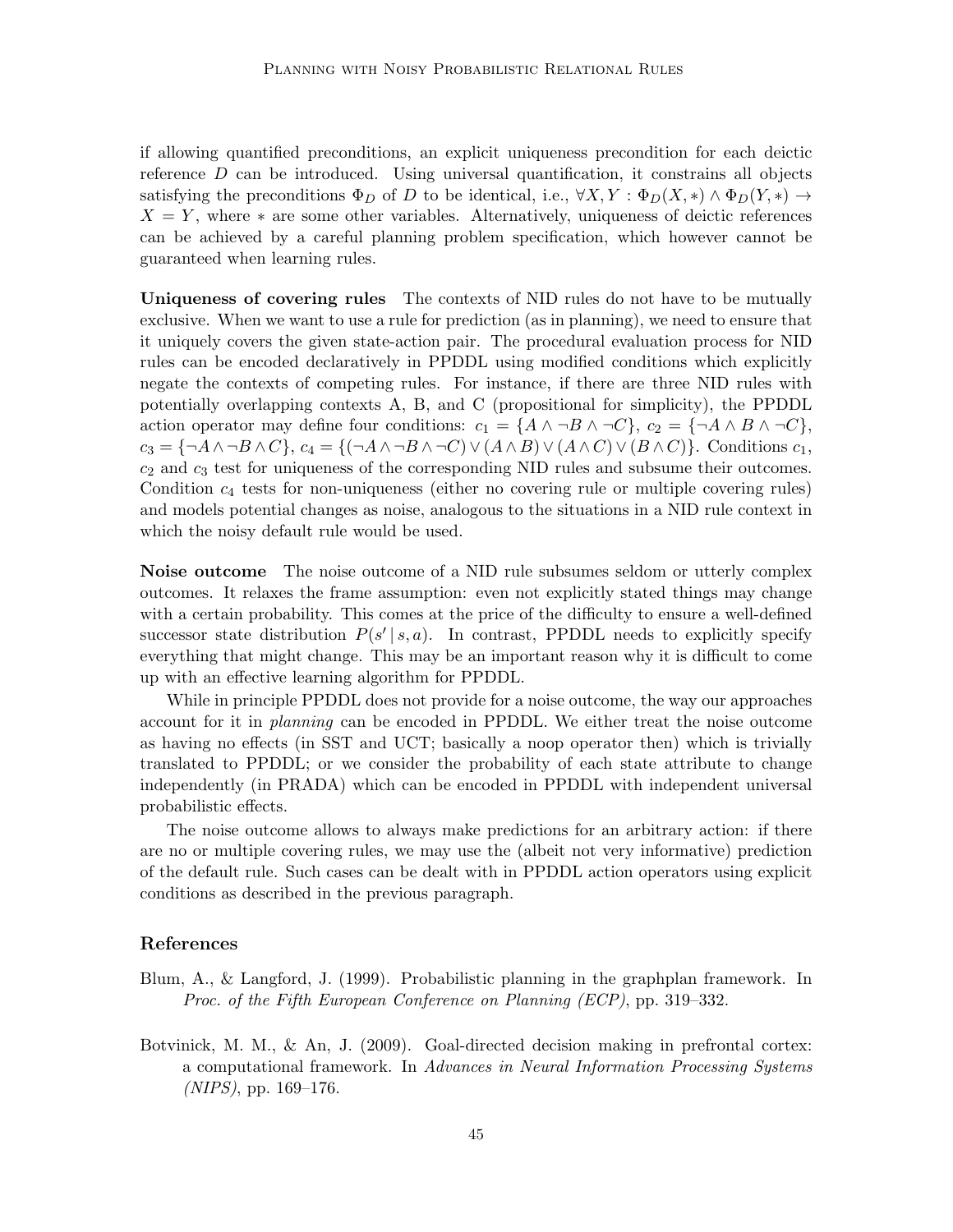- Boutilier, C., Dean, T., & Hanks, S. (1999). Decision-theoretic planning: Structural assumptions and computational leverage. Journal of Artificial Intelligence Research, 11, 1–94.
- Boutilier, C., Reiter, R., & Price, B. (2001). Symbolic dynamic programming for first-order MDPs. In Proc. of the Int. Conf. on Artificial Intelligence (IJCAI), pp. 690–700.
- Buffet, O., & Aberdeen, D. (2009). The factored policy-gradient planner. Artificial Intelligence Journal, 173 (5-6), 722–747.
- Cooper, G. (1988). A method for using belief networks as influence diagrams. In Proc. of the Fourth Workshop on Uncertainty in Artificial Intelligence, pp. 55–63.
- Croonenborghs, T., Ramon, J., Blockeel, H., & Bruynooghe, M. (2007). Online learning and exploiting relational models in reinforcement learning. In Proc. of the Int. Conf. on Artificial Intelligence (IJCAI), pp. 726–731.
- Domshlak, C., & Hoffmann, J. (2007). Probabilistic planning via heuristic forward search and weighted model counting. Journal of Artificial Intelligence Research, 30, 565–620.
- Driessens, K., Ramon, J., & Gärtner, T. (2006). Graph kernels and Gaussian processes for relational reinforcement learning. Machine Learning, 64 (1-3), 91–119.
- Džeroski, S., de Raedt, L., & Driessens, K. (2001). Relational reinforcement learning. Machine Learning, 43, 7–52.
- Fern, A., Yoon, S., & Givan, R. (2006). Approximate policy iteration with a policy language bias: solving relational markov decision processes. *Journal of Artificial Intelligence Research*,  $25(1)$ , 75–118.
- Gardiol, N. H., & Kaelbling, L. P. (2003). Envelope-based planning in relational MDPs. In Proc. of the Conf. on Neural Information Processing Systems (NIPS).
- Gardiol, N. H., & Kaelbling, L. P. (2007). Action-space partitioning for planning. In Proc. of the AAAI Conf. on Artificial Intelligence (AAAI), pp. 980–986.
- Gardiol, N. H., & Kaelbling, L. P. (2008). Adaptive envelope MDPs for relational equivalence-based planning. Tech. rep. MIT-CSAIL-TR-2008-050, MIT CS & AI Lab, Cambridge, MA.
- Gelly, S., & Silver, D. (2007). Combining online and offline knowledge in UCT. In Proc. of the Int. Conf. on Machine Learning (ICML), pp. 273–280.
- Gretton, C., & Thiébaux, S.  $(2004)$ . Exploiting first-order rgeression in inductive policy selection. In Proc. of the Conf. on Uncertainty in Artificial Intelligence (UAI), pp. 217–225.
- Grush, R. (2004). Conscious thought as simulation of behaviour and perception. Behaviorial and brain sciences, 27, 377–442.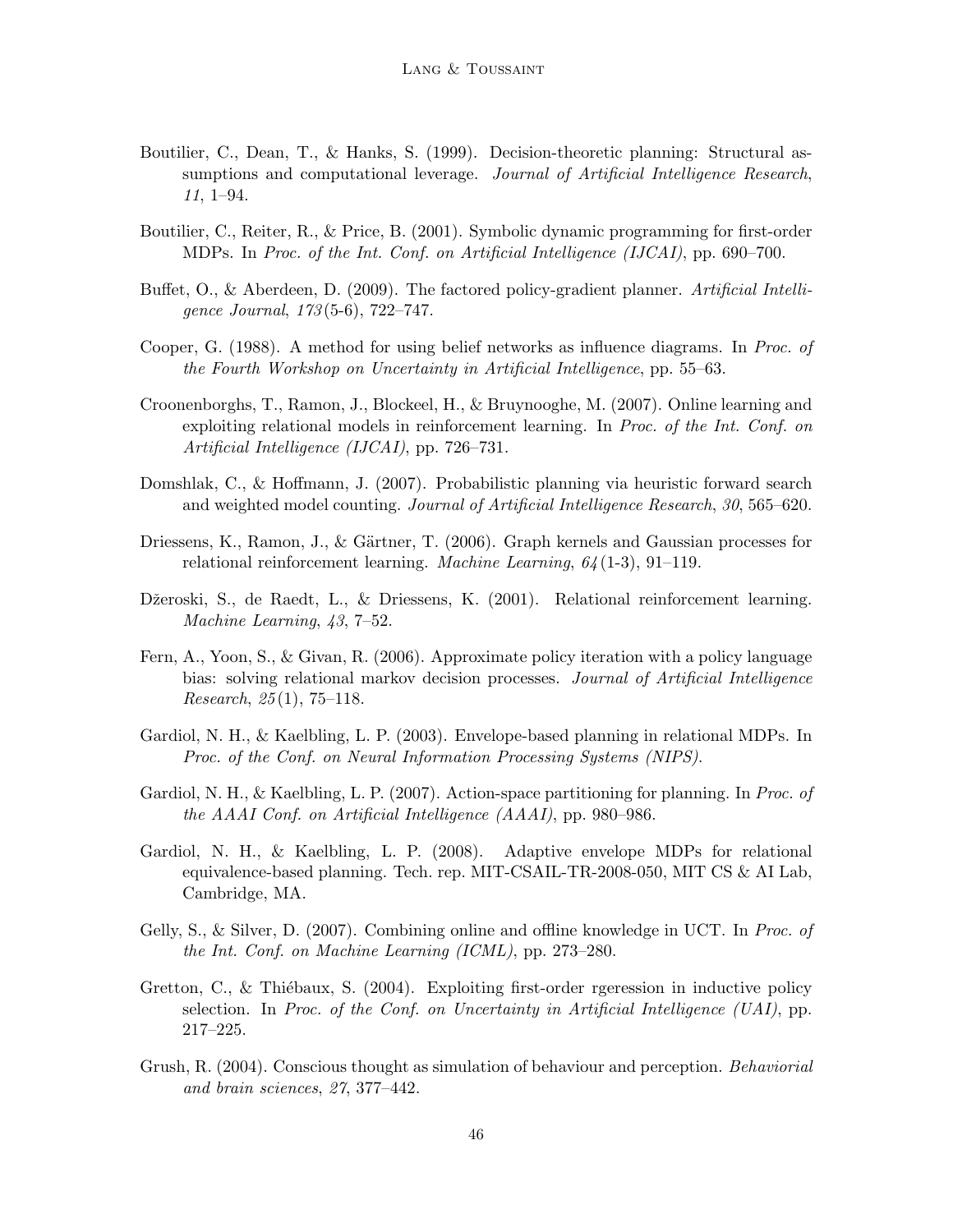- Halbritter, F., & Geibel, P. (2007). Learning models of relational MDPs using graph kernels. In Proc. of the Mexican Conference on Artificial Intelligence (MICAI), pp. 409–419.
- Hesslow, G. (2002). Conscious thought as simulation of behaviour and perception. Trends in Cognitive Science,  $6(6)$ , 242–247.
- Hoffmann, J., & Nebel, B. (2001). The FF planning system: Fast plan generation through heuristic search. *Journal of Artificial Intelligence Research*, 14, 253–302.
- Hölldobler, S., & Skvortsova, O.  $(2004)$ . A logic-based approach to dynamic programming. In AAAI-Workshop: Learning and planning in MDPs, pp. 31–36.
- IPPC (2008). Sixth International Planning Competition, Uncertainty Part.. http://ippc-2008.loria.fr/wiki/index.php/Main Page.
- Jensen, F. (1996). An introduction to Bayesian networks. Springer Verlag, New York.
- Joshi, S., Kersting, K., & Khardon, R. (2009). Generalized first-order decision diagrams for first-order MDPs. In Proc. of the Int. Conf. on Artificial Intelligence (IJCAI), pp. 1916–1921.
- Karabaev, E., & Skvortsova, O. (2005). A heuristic search algorithm for solving first-order MDPs. In Proc. of the Conf. on Uncertainty in Artificial Intelligence (UAI), pp. 292–299.
- Kearns, M. J., Mansour, Y., & Ng, A. Y. (2002). A sparse sampling algorithm for nearoptimal planning in large Markov decision processes. *Machine Learning*,  $49(2-3)$ , 193–208.
- Kersting, K., & Driessens, K. (2008). Non–parametric policy gradients: A unified treatment of propositional and relational domains. In Proc. of the Int. Conf. on Machine Learning (ICML), pp.  $456-463$ .
- Kersting, K., van Otterlo, M., & de Raedt, L. (2004). Bellman goes relational. In Proc. of the Int. Conf. on Machine Learning (ICML), pp. 465–472.
- Kocsis, L., & Szepesvari, C. (2006). Bandit based monte-carlo planning. In Proc. of the European Conf. on Machine Learning (ECML), pp. 837–844.
- Kushmerick, N., Hanks, S., & Weld, D. (1995). An algorithm for probabilistic planning. Artificial Intelligence, 78 (1-2), 239–286.
- Kuter, U., Nau, D. S., Reisner, E., & Goldman, R. P. (2008). Using classical planners to solve nondeterministic planning problems. In Proc. of the Int. Conf. on Automated Planning and Scheduling (ICAPS), pp. 190–197.
- Lang, T., & Toussaint, M. (2009a). Approximate inference for planning in stochastic relational worlds. In Proc. of the Int. Conf. on Machine Learning (ICML), pp. 585–592.
- Lang, T., & Toussaint, M. (2009b). Relevance grounding for planning in relational domains. In Proc. of the European Conf. on Machine Learning (ECML), pp. 736–751.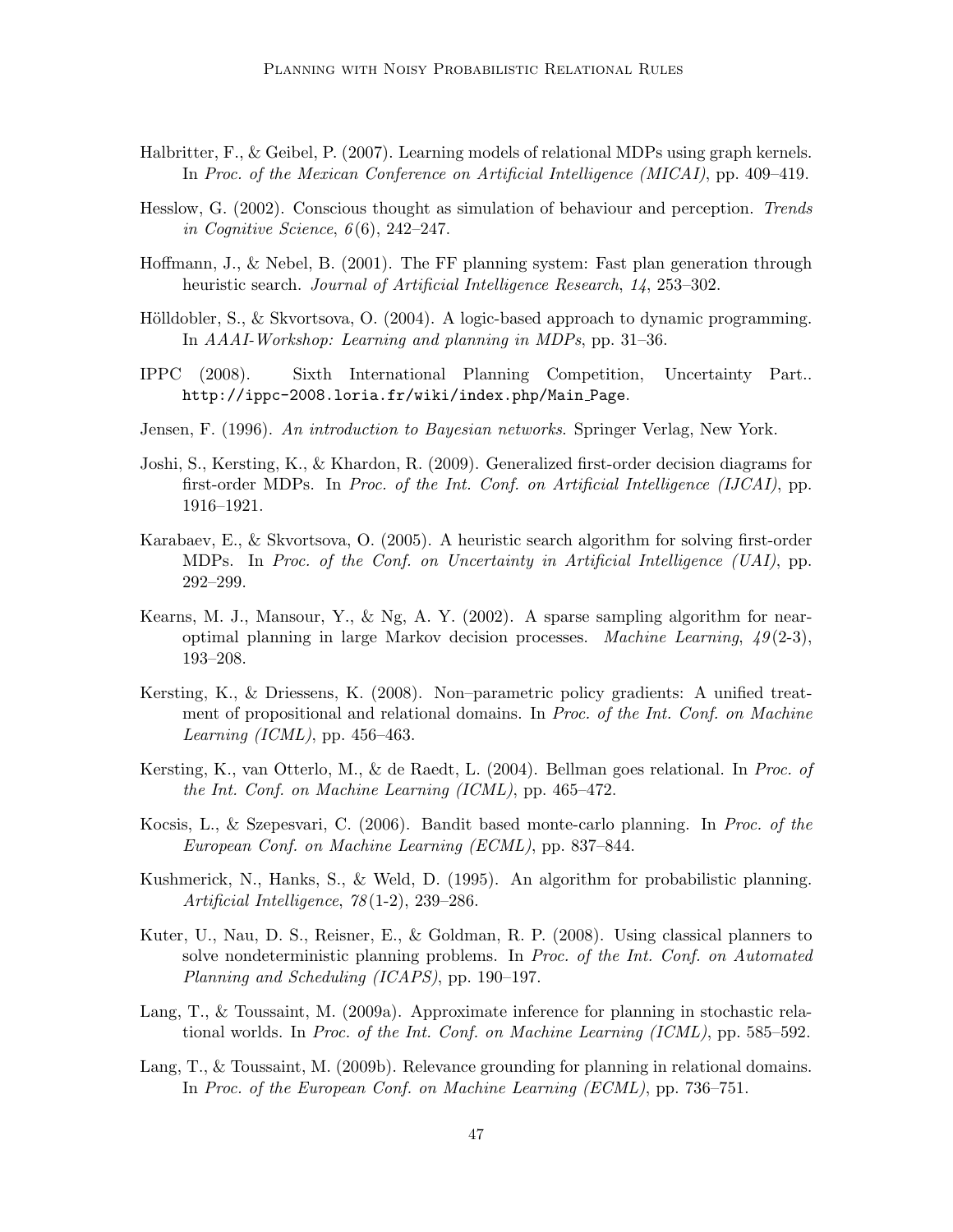- Little, I., & Thiébaux, S. (2007). Probabilistic planning vs replanning. In *ICAPS-Workshop* International Planning Competition: Past, Present and Future.
- Littman, M. L., Goldsmith, J., & Mundhenk, M. (1997). The computational complexity of probabilistic planning. Journal of Artificial Intelligence Research, 9, 1–36.
- Murphy, K. P. (2002). Dynamic Bayesian Networks: Representation, Inference and Learning. Ph.D. thesis, UC Berkeley.
- Murphy, K. P., & Weiss, Y. (2001). The factored frontier algorithm for approximate inference in DBNs. In Proc. of the Conf. on Uncertainty in Artificial Intelligence  $(UAI)$ , pp. 378–385.
- Pasula, H. M., Zettlemoyer, L. S., & Kaelbling, L. P. (2007). Learning symbolic models of stochastic domains. Journal of Artificial Intelligence Research, 29, 309–352.
- Poon, H., & Domingos, P. (2007). Sound and efficient inference with probabilistic and deterministic dependencies. In Proc. of the AAAI Conf. on Artificial Intelligence  $(AAAI).$
- Sanner, S., & Boutilier, C. (2007). Approximate solution techniques for factored first-order MDPs. In Proc. of the Int. Conf. on Automated Planning and Scheduling (ICAPS), pp. 288–295.
- Sanner, S., & Boutilier, C. (2009). Practical solution techniques for first-order MDPs. Artificial Intelligence, 173 (5-6), 748–788.
- Shachter, R. (1988). Probabilistic inference and influence diagrams. Operations Research, 36, 589–605.
- Sutton, R. S., & Barto, A. G. (1998). Reinforcement Learning: An Introduction. The MIT Press.
- Teichteil-Konigsbuch, F., Kuter, U., & Infantes, G. (2010). Aggregation for generating policies in MDPs. In To appear in Proc. of Int. Conf. on Autonomous Agents and Multiagent Systems.
- Toussaint, M., & Storkey, A. (2006). Probabilistic inference for solving discrete and continuous state Markov decision processes. In Proc. of the Int. Conf. on Machine Learning  $(ICML)$ , pp. 945–952.
- Toussaint, M., Storkey, A., & Harmeling, S. (2010). Expectation-maximization methods for solving (PO)MDPs and optimal control problems. In Chiappa, S., & Barber, D. (Eds.), Inference and Learning in Dynamic Models. Cambridge University Press.
- van Otterlo, M. (2009). The Logic of Adaptive Behavior. IOS Press, Amsterdam.
- Walsh, T. J. (2010). *Efficient learning of relational models for sequential decision making.* Ph.D. thesis, Rutgers, The State University of New Jersey, New Brunswick, NJ.